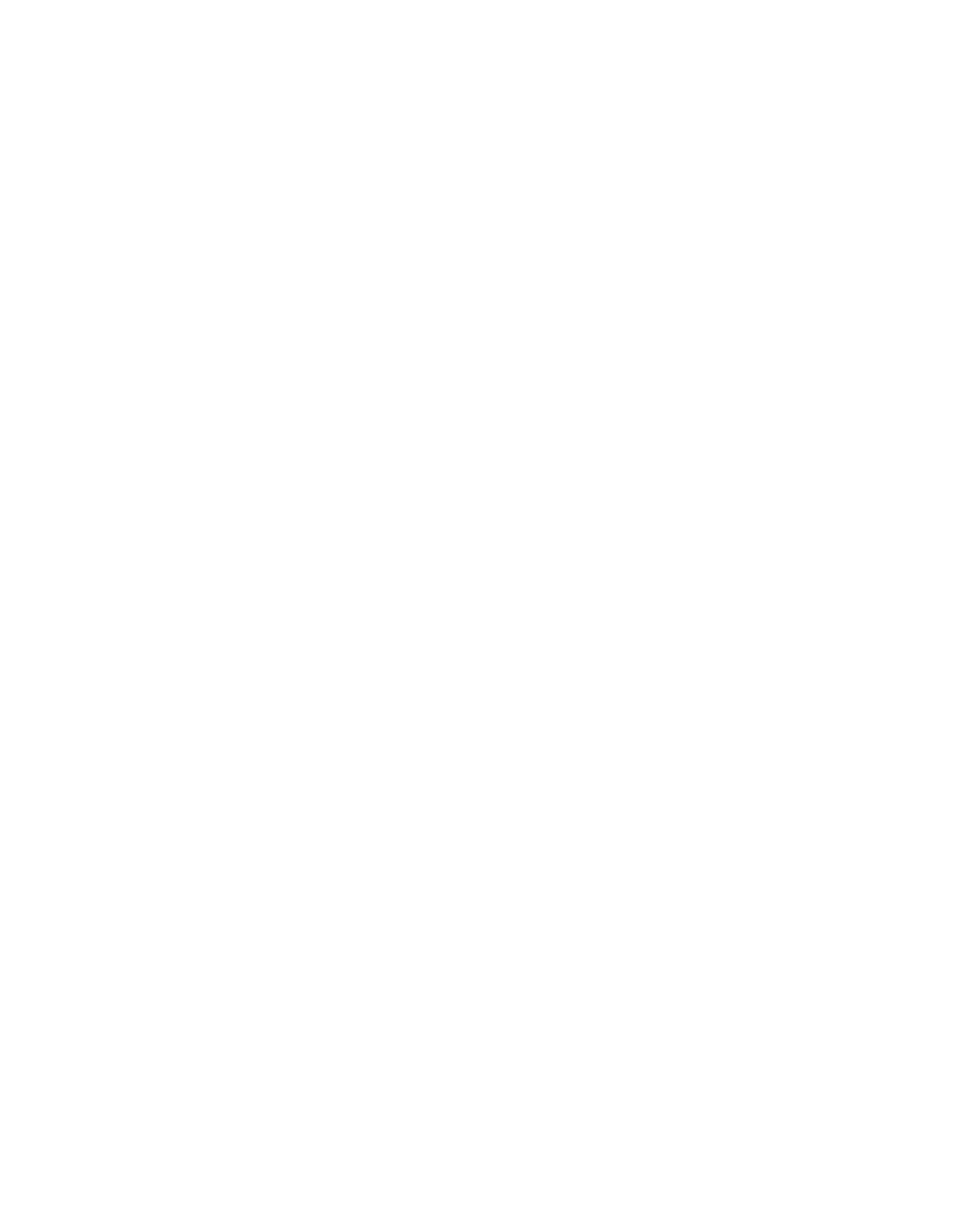# <span id="page-1-0"></span>**Table of Contents**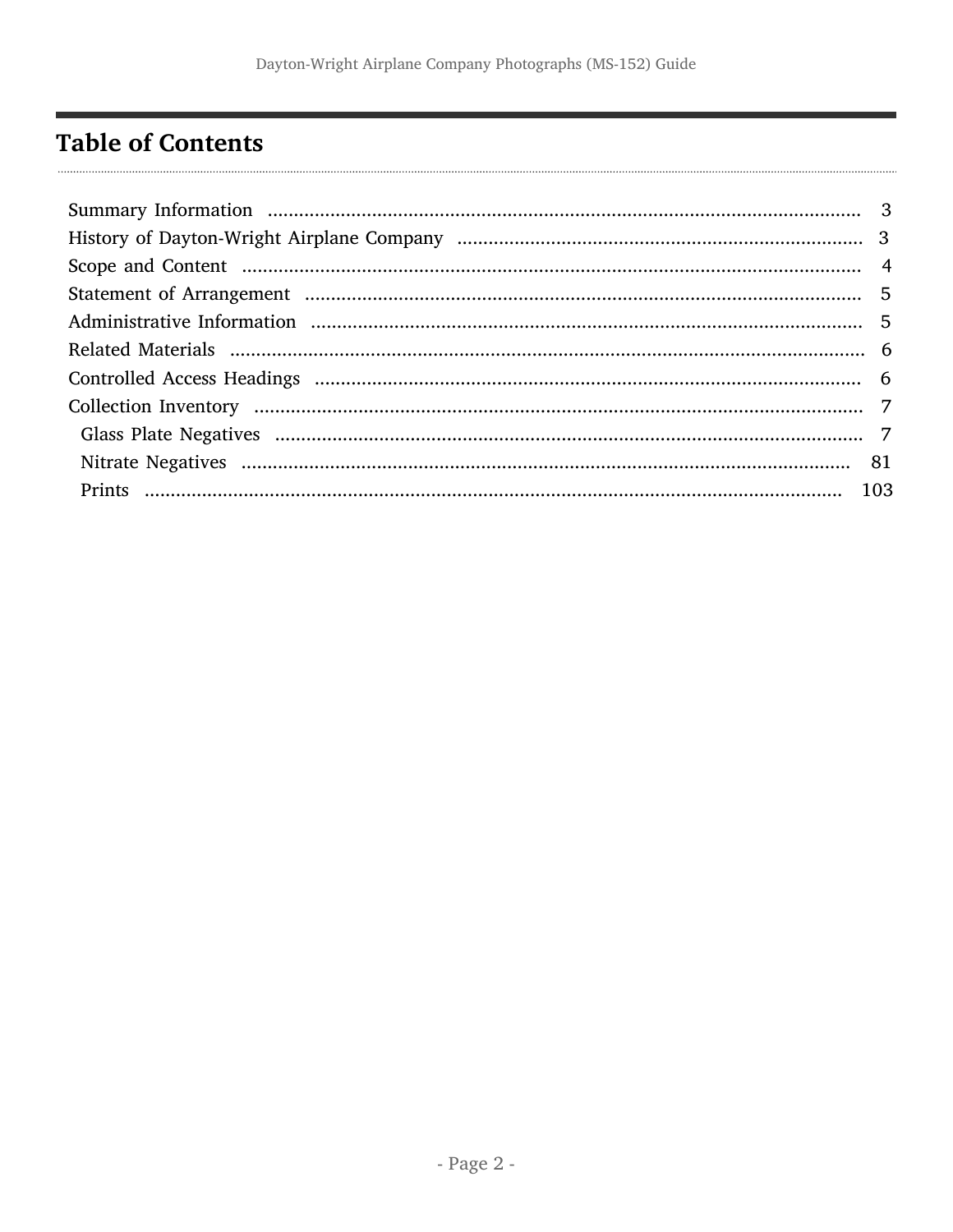#### <span id="page-2-0"></span>Summary Information

| <b>Repository:</b>                  | Wright State University Libraries, Special Collections and<br>Archives                                                                                                                                                                                        |
|-------------------------------------|---------------------------------------------------------------------------------------------------------------------------------------------------------------------------------------------------------------------------------------------------------------|
| <b>Creator:</b>                     | Dayton-Wright Airplane Company                                                                                                                                                                                                                                |
| Title:                              | Dayton-Wright Airplane Company Photographs                                                                                                                                                                                                                    |
| ID:                                 | MS-152                                                                                                                                                                                                                                                        |
| Date [inclusive]:                   | 1918-1922                                                                                                                                                                                                                                                     |
| Date [bulk]:                        | 1918                                                                                                                                                                                                                                                          |
| Physical<br>Description:            | 9.35 linear feet (219 images : 156 large format glass plate<br>negatives and 63 nitrate negatives)                                                                                                                                                            |
| Language of the<br><b>Material:</b> | English.                                                                                                                                                                                                                                                      |
| Abstract:                           | The collection contains 156 large format glass plate negatives<br>and 63 nitrate negatives depicting factory workers, interior<br>and exterior plant views, airplane assembly, and completed<br>airplanes from a Dayton manufacturer of World War I aircraft. |

#### Preferred Citation

[Image Number (DW#)], MS-152,Dayton-Wright Airplane Company Photographs, Special Collections and Archives, University Libraries, Wright State University, Dayton, Ohio.

^ [Return to Table of Contents](#page-1-0)

## <span id="page-2-1"></span>History of Dayton-Wright Airplane Company

In April 1917 the newly-established Dayton Airplane Company was reorganized into the Dayton Wright Company. Its founders were Edward A. Deeds, Charles F. Kettering, Harold E. Talbott, and Harold E. Talbott, Jr. Orville Wright lent his name to the operation and served as a consulting engineer. Dayton Wright operated out of plants in three locations: Moraine, Miamisburg, and the two former buildings of The Wright Company off West Third Street in Dayton.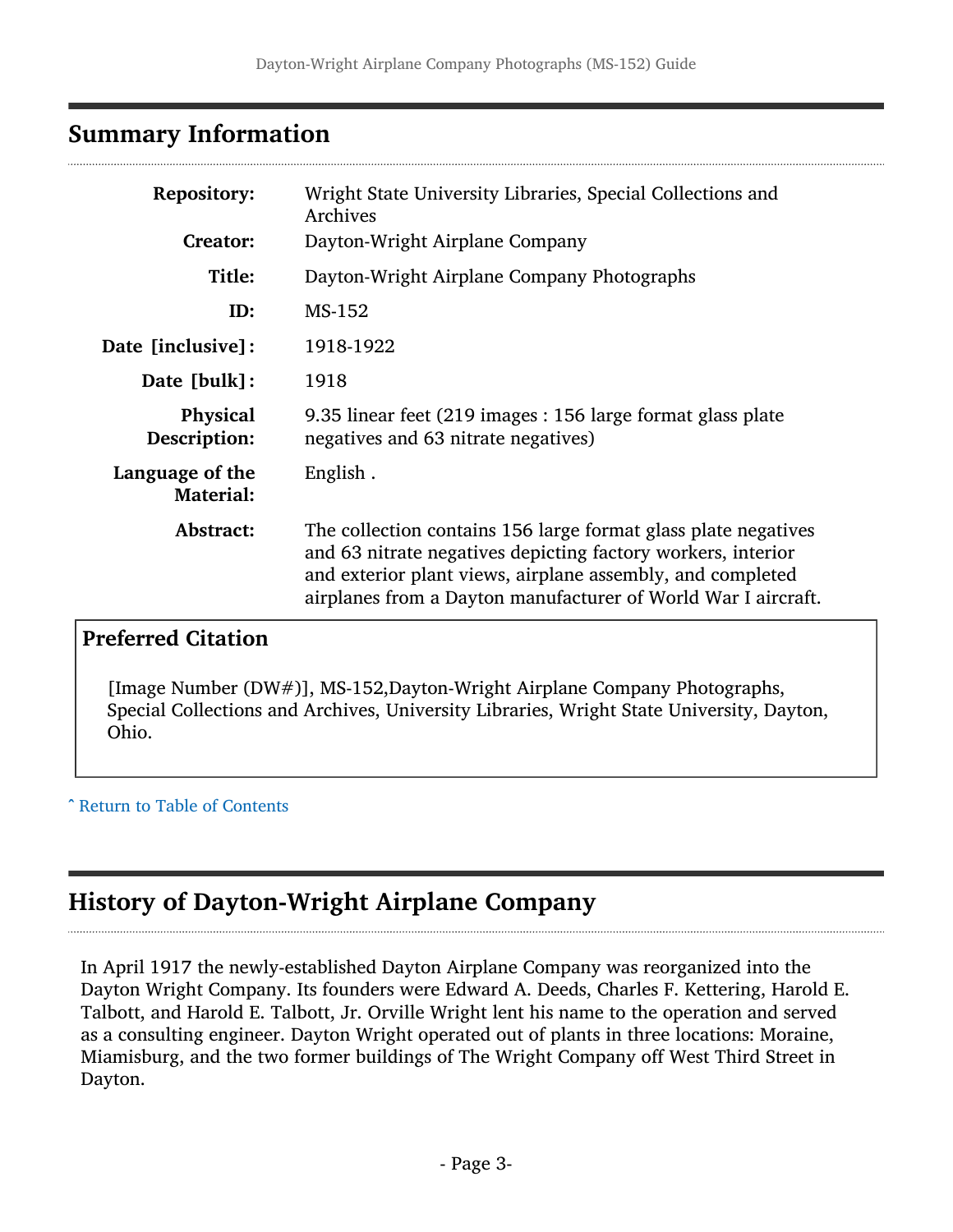Upon American entry into WWI, also in April 1917, Edward Deeds was commissioned a colonel and given the responsibility to procure aircraft for the Aircraft Production Board. He left the Dayton Wright Company, and then granted it two government contracts for 4,400 aircraft. The contracts specified 4,000 De Havilland 4s, British bombers to be redesigned for the American Liberty engine, and 400 J-I trainers designed by the American company Standard Aircraft.

The first Dayton Wright DH-4 was completed in September 1917. By October 1918 the company was at the height of its production, employing more than 8,000 workers and sending 400 airplanes to France each month. In total, the company delivered 3,506 airplanes to the warfront. In addition to these piloted aircraft, Charles Kettering and Orville Wright began in the fall of 1917 to develop a self-guided flying bomb with a carrying capacity of 200 pounds of explosives over a distance of 200 miles. The Bug was still in development when the war ended, but the program was cancelled in the 1920s. However, it was a significant contribution to early guided missile engineering.

Following WWI the national defense budget was cut dramatically, and Dayton Wright was forced to find new markets for its inventory of hundreds of partially completed planes. The air forces of Central American countries like Nicaragua, the U.S. Air Mail Service, and commercial buyers became its primary customers. The company continued to manufacture new designs, including the K.T. Cabin Cruiser, R.B. Racer, and XPS-I, the first airplane with retractable landing gear to be used by the U.S. Army.

The company was acquired by General Motors in 1919 and dissolved in 1923 when GM withdrew from airplane manufacturing and converted the plants for use in its Inland Division. Dayton Wright design rights were purchased by the Consolidated Aircraft Corporation.

The photographs in this collection were taken by industrial photographers like William Preston Mayfield and staff photographers for the Dayton Electrical Laboratories (Delco), founded by Deeds and Kettering in 1912.

^ [Return to Table of Contents](#page-1-0)

## <span id="page-3-0"></span>Scope and Content

The Dayton Wright Company collection contains 156 large format glass plate negatives and 63 nitrate negatives taken between 1918 and 1922.

The photographs depict airplanes in various stages of production both inside and outside the three Dayton Wright factories: plant 1, located next to South Field, on Springboro Road, Moraine, OH; plant 2, located in Miamisburg, OH; and plant 3, the former The Wright Company factories built between 1910 and 1911, located in Dayton, OH.

As most of the photographs were taken during wartime production in 1918, the majority of aircraft featured are the WWI fighter, De Havilland-4 (DH-4). Other models photographed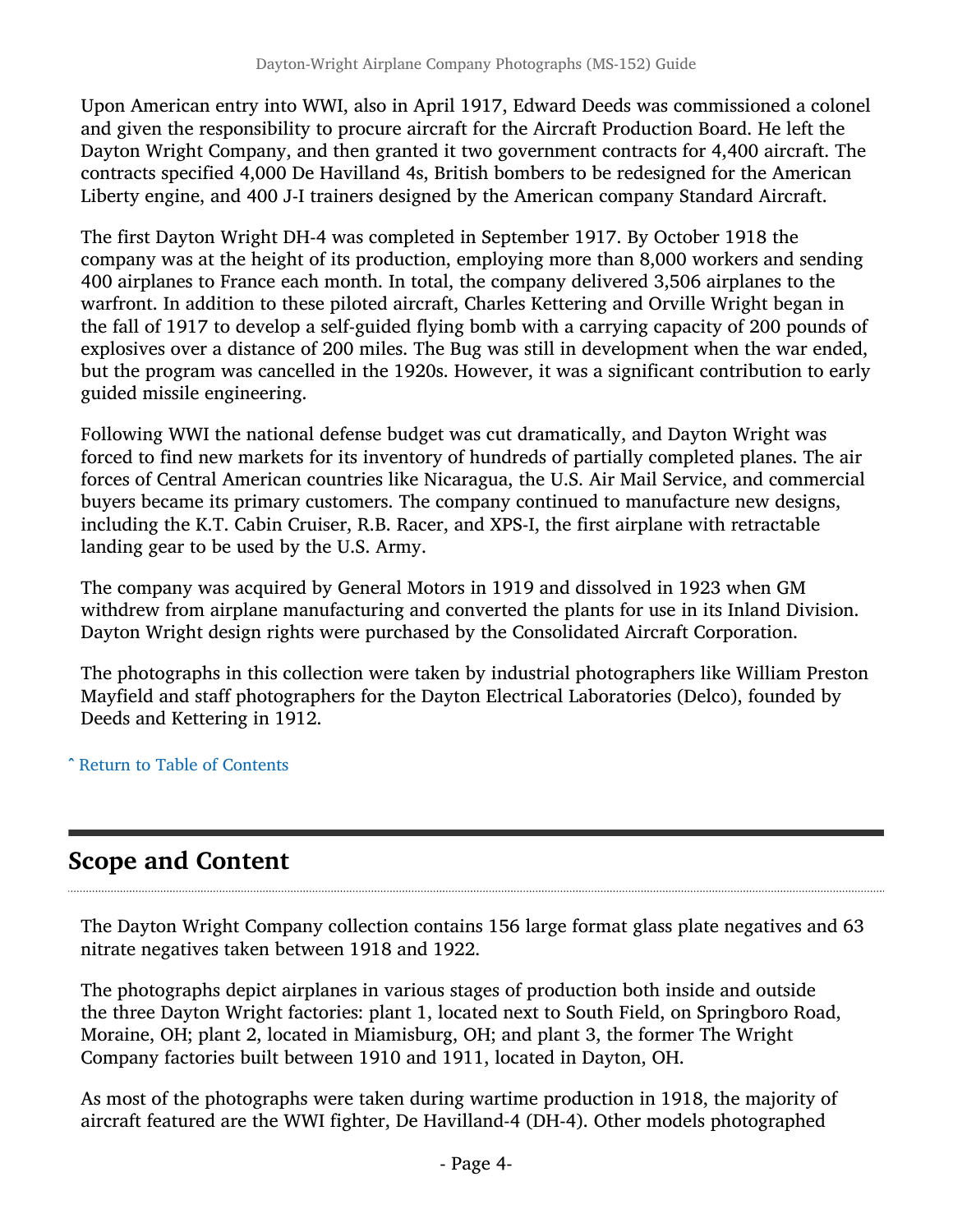include the Kettering Bug, T-4 Messenger, "Bullhead", DW Racer (RB-1), DW Honeymoon Express (DH-4B-5), and DW Chummy (T-3,-5). Motors by Nordyke Marmon, Cadillac, Buick and Ford are also featured.

Researchers can learn about the organization of the Dayton Wright Company facilities and the stages of early mass manufacture of airplanes from images of the following departments: Mill, Dry Kiln, Star, Wire, Motor Test, Wing, Engine, Final Wing, Landing Gear, Propeller Stock, and Balancing. As the collection contains no written documents, it is best used as a supplement to research on World War I mass manufacture of aircraft.

Prints of the negatives are available for reference in the collection and in digital versions online in CORE Scholar at [http://corescholar.libraries.wright.edu/special\\_ms152\\_photographs](http://corescholar.libraries.wright.edu/special_ms152_photographs)[/](http://corescholar.libraries.wright.edu/special_ms152_photographs/)

^ [Return to Table of Contents](#page-1-0)

.

### <span id="page-4-0"></span>Statement of Arrangement

The collection is comprised of 156 large format glass plate negatives and 63 nitrate negatives taken between 1918 and 1921.The images are arranged according to their numerical order.

^ [Return to Table of Contents](#page-1-0)

## <span id="page-4-1"></span>Administrative Information

#### Publication Statement

Wright State University Libraries, Special Collections and Archives

Special Collections and Archives 3640 Colonel Glenn Hwy Dayton, OH 45435-0001 Business Number: 937-775-2092 [library-archives@wright.edu](mailto:library-archives@wright.edu) URL: <http://www.libraries.wright.edu/special>

#### Revision Description

Finding aid revised. Revised by Lisa Rickey to add box numbers; linear feet also updated to reflect current physical housing; box/file listing imported, including descriptive metadata from CORE Scholar and direct url links to the online images. 2014 May 2021 Nov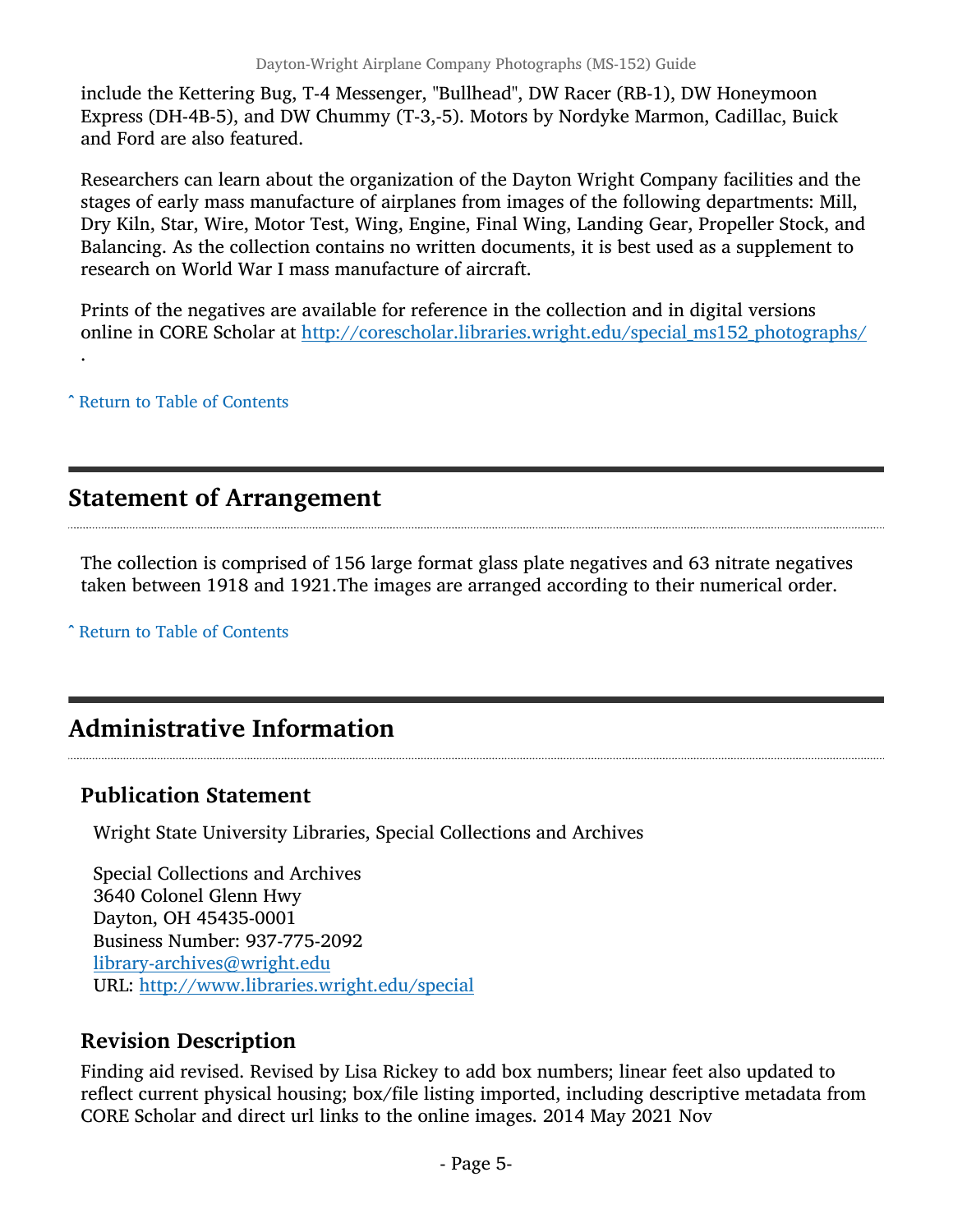#### Processing Information

Processed by Archives Staff; finding aid updated, May 2014.

#### Restrictions on Access

Please use CORE Scholar, the campus online repository at [http://](http://corescholar.libraries.wright.edu/special_ms152_photographs/) [corescholar.libraries.wright.edu/special\\_ms152\\_photographs/](http://corescholar.libraries.wright.edu/special_ms152_photographs/) , to view the images for reference.

#### Restrictions on Use

Copyright restrictions may apply. Unpublished manuscripts are protected by copyright. Permission to publish, quote or reproduce must be secured from the repository and the copyright holder.

#### Existence and Location of Copies

The images in the collection are also searchable online in CORE Scholar, the campus online repository at [http://corescholar.libraries.wright.edu/special\\_ms152\\_photographs/](http://corescholar.libraries.wright.edu/special_ms152_photographs/) .

^ [Return to Table of Contents](#page-1-0)

## <span id="page-5-0"></span>Related Materials

#### Related Material

[SC-150, Dayton Wright Company Record of Employees.](http://www.libraries.wright.edu/special/collection_guides/guide_files/sc150.pdf)

^ [Return to Table of Contents](#page-1-0)

## <span id="page-5-1"></span>Controlled Access Headings

- Aeronautics, Military
- Photographs
- Negatives (photographs)
- Airplane factories
- DH 4 (Bomber)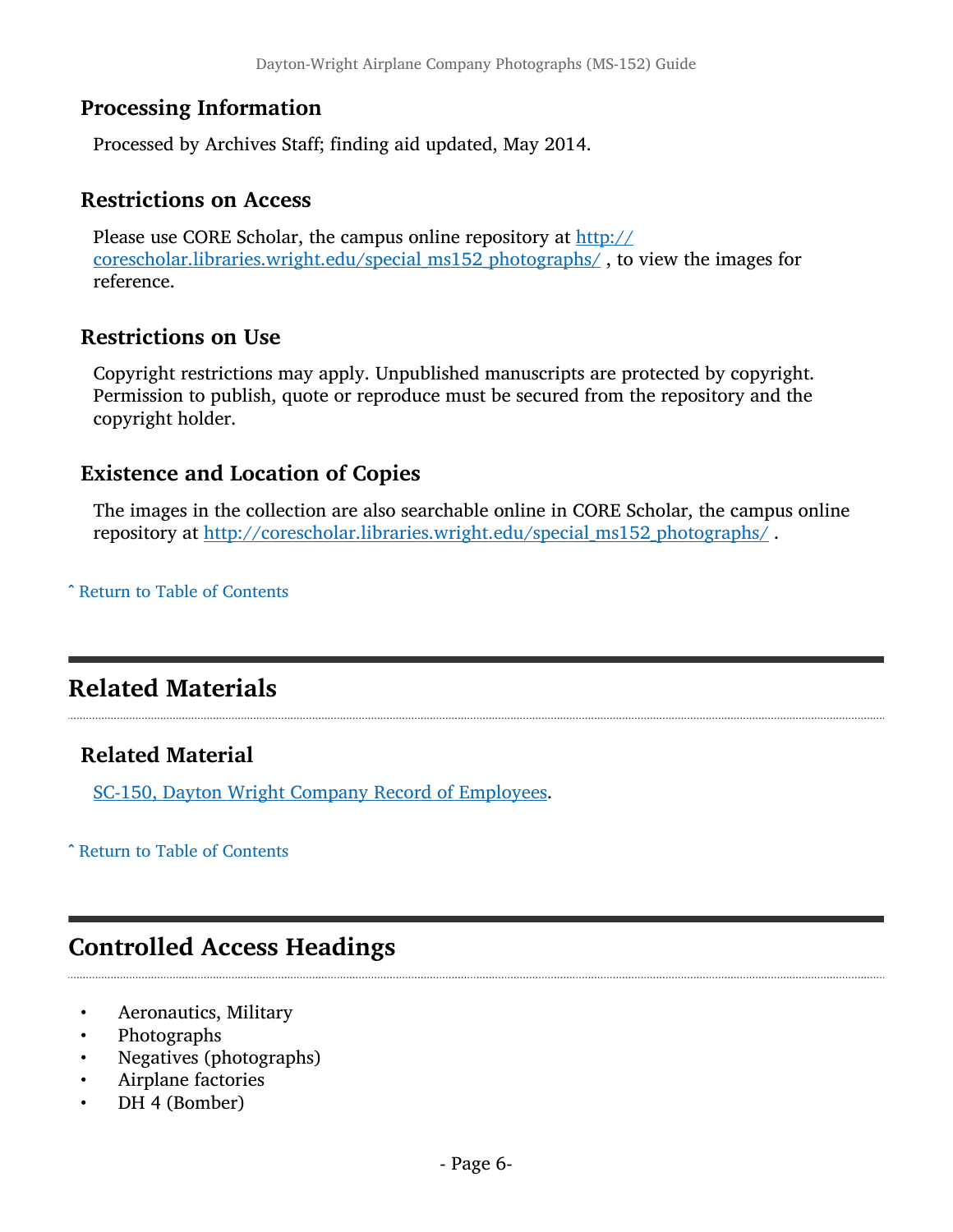• Dayton-Wright Airplane Company -- Pictorial works

## <span id="page-6-0"></span>Collection Inventory

### <span id="page-6-1"></span>Glass Plate Negatives

| Title/Description                                                                                                                                                                                                                                                                                                            | <b>Instances</b> |                     |  |
|------------------------------------------------------------------------------------------------------------------------------------------------------------------------------------------------------------------------------------------------------------------------------------------------------------------------------|------------------|---------------------|--|
| DW Image $# 1$ : Women working, staining wooden parts for<br>aircraft production, in Dayton-Wright Airplane Company<br>factory, circa 1918                                                                                                                                                                                   | Box 1            | Folder 1            |  |
| Physical Description: 1 item(s)                                                                                                                                                                                                                                                                                              |                  |                     |  |
| Physical Description: 8x10 Glass plate negative                                                                                                                                                                                                                                                                              |                  |                     |  |
| <b>General</b>                                                                                                                                                                                                                                                                                                               |                  |                     |  |
| View this item (ms152_001) online in CORE<br>Scholar: https://corescholar.libraries.wright.edu/<br>special_ms152_photographs/1.                                                                                                                                                                                              |                  |                     |  |
| <b>Scope and Contents</b>                                                                                                                                                                                                                                                                                                    |                  |                     |  |
| Dayton-Wright Airplane Company employees<br>staining wooden parts. The photograph shows four<br>female employees staining wooden parts for aircraft<br>production at the Dayton-Wright Airplane Company,<br>circa 1918. A male employee in the background<br>observes the finished products. The negative is labeled<br>D67. |                  |                     |  |
| DW Image $# 2$ : Interior view of factory, circa 1918                                                                                                                                                                                                                                                                        | Box 1            | Folder <sub>2</sub> |  |
| Physical Description: 1 item(s)                                                                                                                                                                                                                                                                                              |                  |                     |  |
| Physical Description: 8x10 Glass plate negative                                                                                                                                                                                                                                                                              |                  |                     |  |
| <b>General</b>                                                                                                                                                                                                                                                                                                               |                  |                     |  |
| View this item (ms152_002) online in CORE<br>Scholar: https://corescholar.libraries.wright.edu/<br>special ms152 photographs/2.                                                                                                                                                                                              |                  |                     |  |
| <b>Scope and Contents</b>                                                                                                                                                                                                                                                                                                    |                  |                     |  |
| Aircraft parts being prepared for shipment at the<br>Dayton Wright Airplane Company In the photograph                                                                                                                                                                                                                        |                  |                     |  |

Dayton-Wright Airplane Company. In the photograph the tail section of a De Havilland DH-4 is seen packaged on a crate in a Dayton-Wright Airplane Company factory, circa 1918. A DH-4 fuselage is seen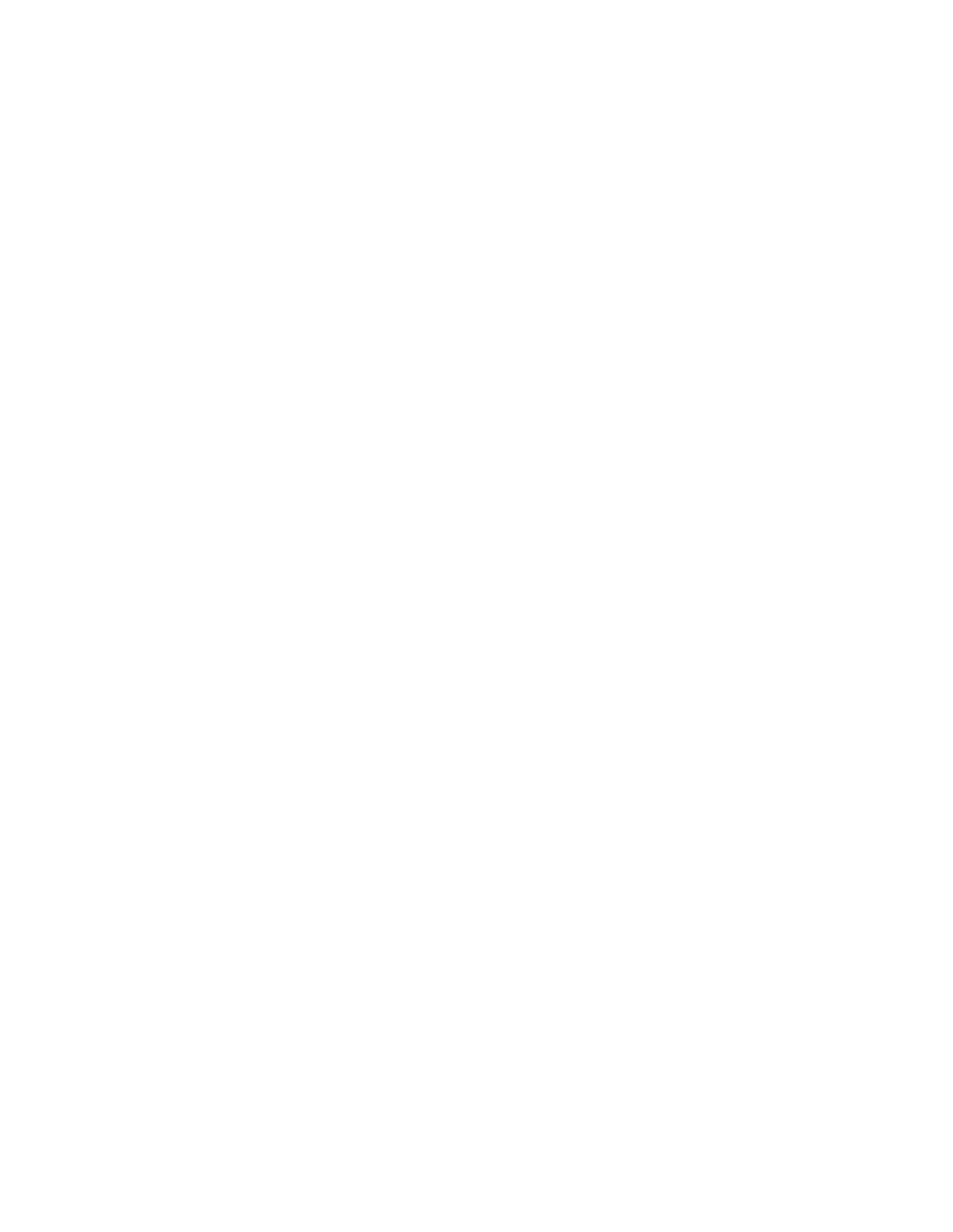wing. The photograph shows female employees of the Dayton-Wright Airplane Company attaching fabric to the skeleton of an aircraft wing, circa 1918. The women use needles and thread to attach the fabric to the wing. They have spotlights to help brighten the area. The title of the negative is "Dayton Wright Airplane" and labeled 33.

or elevators connected. The hood is removed so the Liberty Engine is exposed and a Dayton-Wright employee works in the pilots cockpit. A Scarff ring is in place in the second cockpit. In the background piles of building materials are visible near railroad cars and other employees of Dayton-Wright work on DH-4s in

DW Image #108: Skeleton of elevator of De Havilland Box 11 Folder 108 DH-4 (Neg #D57), circa 1918 Physical Description: 1 item(s) Physical Description: 8x10 Glass plate negative General View this item (ms152\_108) online in CORE Scholar: [https://corescholar.libraries.wright.edu/](https://corescholar.libraries.wright.edu/special_ms152_photographs/108) special ms152 photographs/108. Scope and Contents Skeleton of the elevator for a De Havilland DH-4 at the Dayton-Wright Airplane Company. The skeleton of the elevator of a De Havilland DH-4 hangs in front of a white backdrop in the photograph taken circa 1918. The negative is labeled D57. DW Image # 109: De Havilland DH-4 with Liberty Engine made by Ford Motor Company, labeled "Ford Motor Test," plant 1, 1918 July 3 Physical Description: 1 item(s) Physical Description: 8x10 Glass plate negative General View this item (ms152\_109) online in CORE Scholar: [https://corescholar.libraries.wright.edu/](https://corescholar.libraries.wright.edu/special_ms152_photographs/109) [special\\_ms152\\_photographs/109](https://corescholar.libraries.wright.edu/special_ms152_photographs/109). Scope and Contents Test of a Liberty Engine made by Ford Motor Company in a De Havilland DH-4 at the Dayton-Wright Airplane Company Plant 1 July 3, 1918. A De Havilland DH-4 equipped with a Liberty Engine made by the Ford Motor Company is tested at the Dayton-Wright Airplane Company Plant 1. The photograph shows only the fuselage with no wings attached and the tail section does not have the horizontal stabilizer Box 11 Folder 109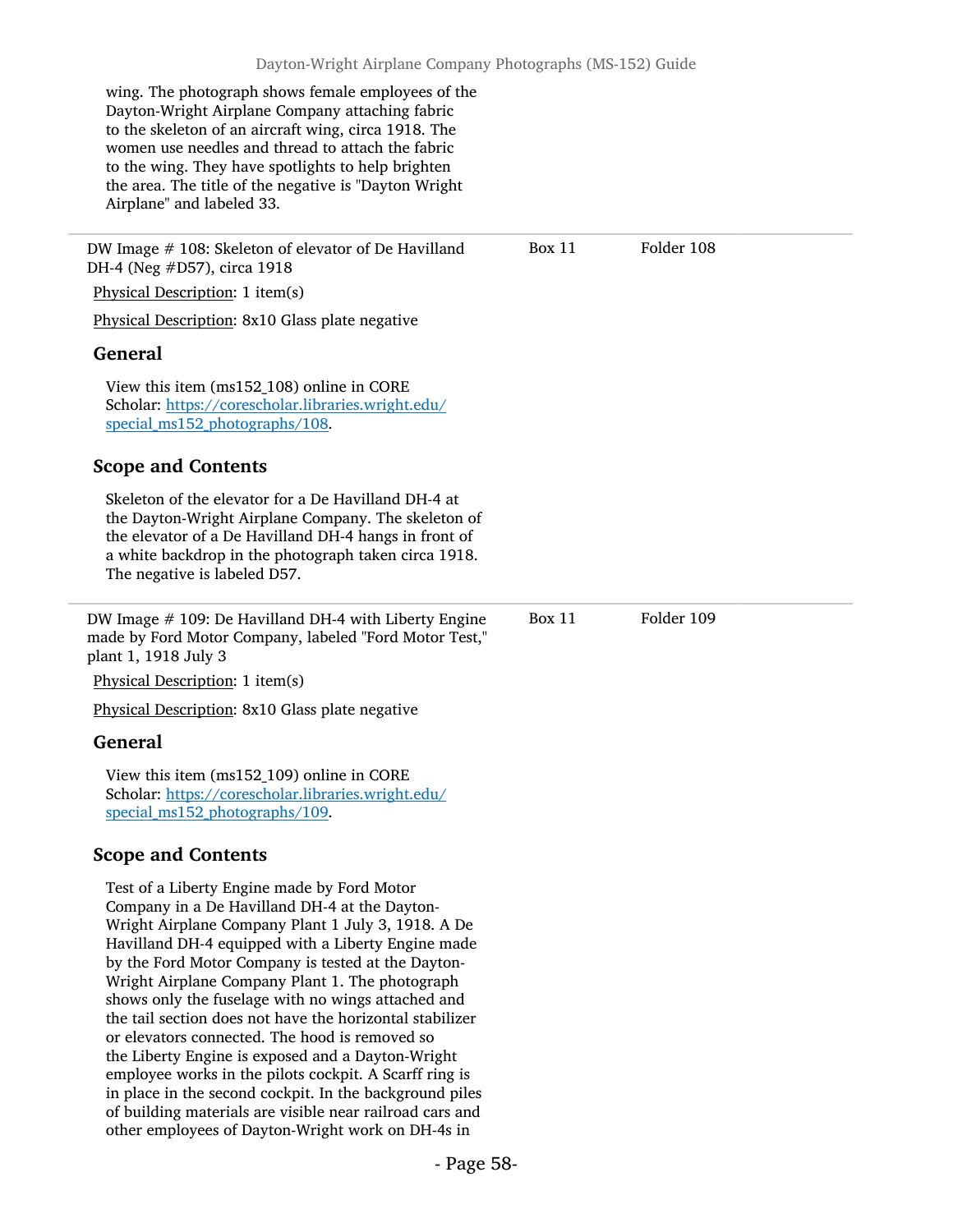a different building. The title of the negative is "The Dayton-Wright Airplane Co. Plant -1. "Ford Motor Test" July 3-18."

| DW Image # 110: Bernard Whelan stands beside Dayton-<br>Wright O.W.I Aerial Coupe, circa 1919                                                                                                                                                                                                                                                                                                                                                                                                                                                                                                                                                             | Box 11        | Folder 110 |  |
|-----------------------------------------------------------------------------------------------------------------------------------------------------------------------------------------------------------------------------------------------------------------------------------------------------------------------------------------------------------------------------------------------------------------------------------------------------------------------------------------------------------------------------------------------------------------------------------------------------------------------------------------------------------|---------------|------------|--|
| Physical Description: 1 item(s)                                                                                                                                                                                                                                                                                                                                                                                                                                                                                                                                                                                                                           |               |            |  |
| Physical Description: 5x7 Glass plate negative                                                                                                                                                                                                                                                                                                                                                                                                                                                                                                                                                                                                            |               |            |  |
| <b>General</b>                                                                                                                                                                                                                                                                                                                                                                                                                                                                                                                                                                                                                                            |               |            |  |
| View this item (ms152_110) online in CORE<br>Scholar: https://corescholar.libraries.wright.edu/<br>special_ms152_photographs/110.                                                                                                                                                                                                                                                                                                                                                                                                                                                                                                                         |               |            |  |
| <b>Scope and Contents</b>                                                                                                                                                                                                                                                                                                                                                                                                                                                                                                                                                                                                                                 |               |            |  |
| Bernard Whelan standing beside the Dayton-Wright<br>O.W.I. at the Dayton-Wright Airplane Company.<br>Bernard Whelan stands beside the Dayton-Wright<br>O.W.I. Aerial Coupe airplane, circa 1919. The tail<br>section of the aircraft is visible in the background with<br>other unidentified employees of the Dayton-Wright<br>Airplane Company. The emulsion of the negative is<br>flaking off so the image is a lower quality.                                                                                                                                                                                                                          |               |            |  |
| DW Image # 111: Dayton-Wright KT Cabin Cruiser (Dayton-<br>Wright Limousine), circa 1919<br>Physical Description: 1 item(s)                                                                                                                                                                                                                                                                                                                                                                                                                                                                                                                               | <b>Box 12</b> | Folder 111 |  |
| Physical Description: 8x10 Safety Negative                                                                                                                                                                                                                                                                                                                                                                                                                                                                                                                                                                                                                |               |            |  |
| <b>General</b>                                                                                                                                                                                                                                                                                                                                                                                                                                                                                                                                                                                                                                            |               |            |  |
| View this item (ms152_111) online in CORE<br>Scholar: https://corescholar.libraries.wright.edu/<br>special_ms152_photographs/111.                                                                                                                                                                                                                                                                                                                                                                                                                                                                                                                         |               |            |  |
| <b>Scope and Contents</b>                                                                                                                                                                                                                                                                                                                                                                                                                                                                                                                                                                                                                                 |               |            |  |
| Dayton-Wright KT Cabin Cruiser at the South Field<br>of the Dayton-Wright Airplane Company. The<br>photograph shows the Dayton-Wright KT Cabin<br>Cruiser at the Dayton-Wright Airplane Company South<br>Field, circa 1918. The KT Cabin Cruiser is also known<br>as the Dayton-Wright Limousine. The aircraft was a<br>modified version of the American made De Havilland<br>DH-4 and was powered by the Liberty Engine. The<br>wings were equipped with navigation lights and flare<br>dispensers. The aircraft could carry three people, a<br>pilot and two passengers. Hangars labeled D1 and D2<br>at the South Field are visible in the background. |               |            |  |
| DW Image # 112: Kettering Bug on launching track, circa                                                                                                                                                                                                                                                                                                                                                                                                                                                                                                                                                                                                   | <b>Box 12</b> | Folder 112 |  |

1918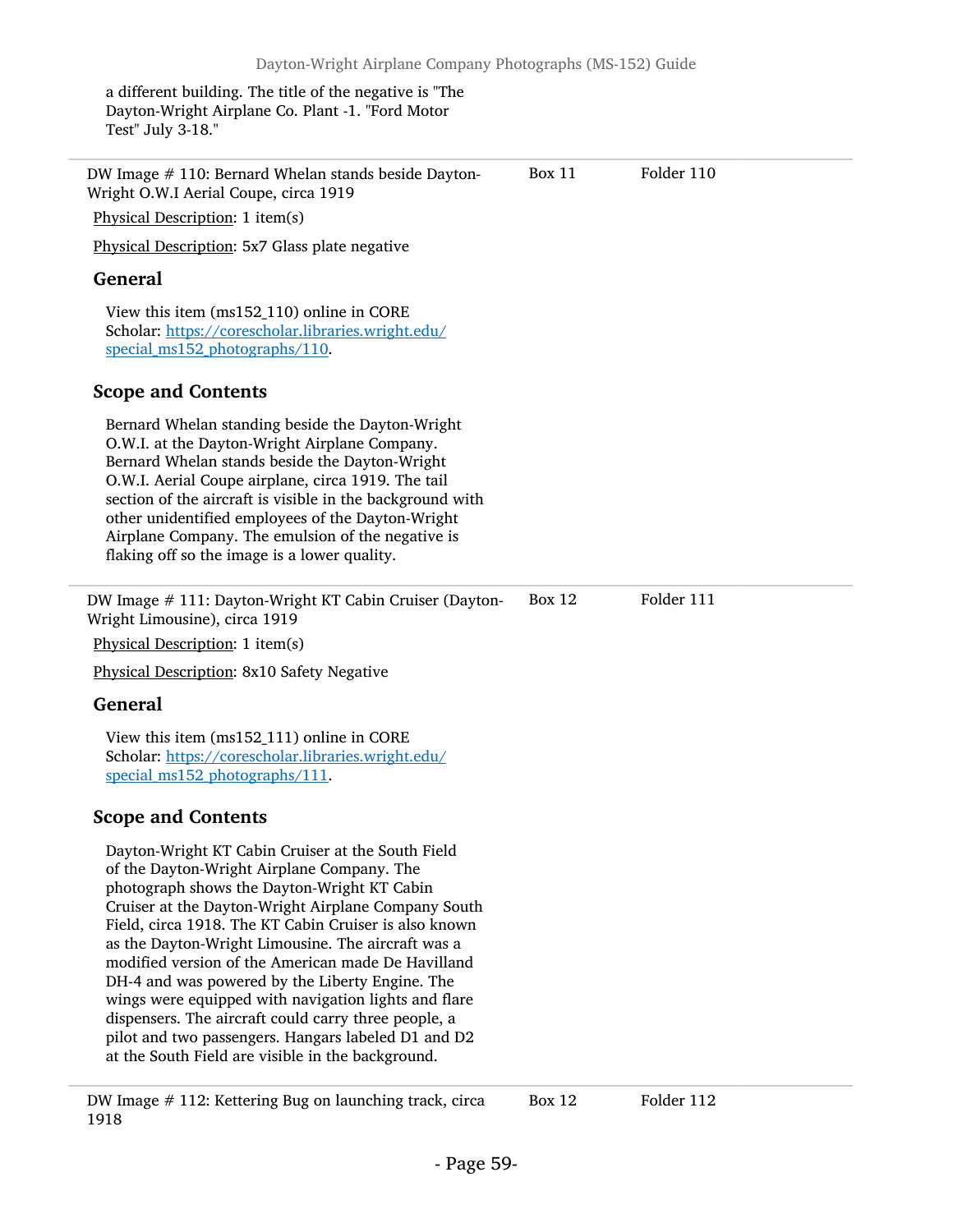#### Physical Description: 1 item(s)

Physical Description: 8x10 Glass plate negative

#### General

View this item (ms152\_112) online in CORE Scholar: [https://corescholar.libraries.wright.edu/](https://corescholar.libraries.wright.edu/special_ms152_photographs/112) special ms152 photographs/112.

## Scope and Contents

Kettering Bug on a rail track ready for launch at the Dayton-Wright Airplane Company. The photographic print shows a Kettering Bug on the rail cart ready to be launched. Five other Bugs are lined up along side the rail track resting on sawhorses. The rail track runs from a small building with Dayton-Wright employees standing in the opening observing the Bugs.

| DW Image $#$ 113: Women employees apply the star to tail<br>section of an aircraft. (Neg #34), 1918 July 8                                                                                                                                                                                                                                                                                                                                                                                                                                  | <b>Box 12</b> | Folder 113 |
|---------------------------------------------------------------------------------------------------------------------------------------------------------------------------------------------------------------------------------------------------------------------------------------------------------------------------------------------------------------------------------------------------------------------------------------------------------------------------------------------------------------------------------------------|---------------|------------|
| Physical Description: 1 item(s)                                                                                                                                                                                                                                                                                                                                                                                                                                                                                                             |               |            |
| Physical Description: 8x10 Glass plate negative                                                                                                                                                                                                                                                                                                                                                                                                                                                                                             |               |            |
| <b>General</b>                                                                                                                                                                                                                                                                                                                                                                                                                                                                                                                              |               |            |
| View this item (ms152_113) online in CORE<br>Scholar: https://corescholar.libraries.wright.edu/<br>special ms152 photographs/113.                                                                                                                                                                                                                                                                                                                                                                                                           |               |            |
| <b>Scope and Contents</b>                                                                                                                                                                                                                                                                                                                                                                                                                                                                                                                   |               |            |
| Detailing the tail section of an aircraft at the Star<br>Department of the Dayton-Wright Airplane Company<br>July 8, 1918. Female employees of the Dayton-Wright<br>Airplane Company apply the star to the tail section<br>of an aircraft. The tail is covered in a red, white, and<br>blue color scheme. In the background other employees<br>of Dayton-Wright work with parts, and supplies are<br>stacked around the area. The title of the negative is<br>"The Dayton-Wright Airplane Co. Star Dept. - July<br>8-18" and is labeled 34. |               |            |
| DW Image # 114: Complete fuselages of De Havilland DH-4<br>(Neg #21), circa 1918                                                                                                                                                                                                                                                                                                                                                                                                                                                            | <b>Box 12</b> | Folder 114 |
| Physical Description: 1 item(s)                                                                                                                                                                                                                                                                                                                                                                                                                                                                                                             |               |            |
| Physical Description: 8x10 Glass plate negative                                                                                                                                                                                                                                                                                                                                                                                                                                                                                             |               |            |
| <b>General</b>                                                                                                                                                                                                                                                                                                                                                                                                                                                                                                                              |               |            |
| View this item (ms152_114) online in CORE<br>Scholar: https://corescholar.libraries.wright.edu/<br>special ms152 photographs/114.                                                                                                                                                                                                                                                                                                                                                                                                           |               |            |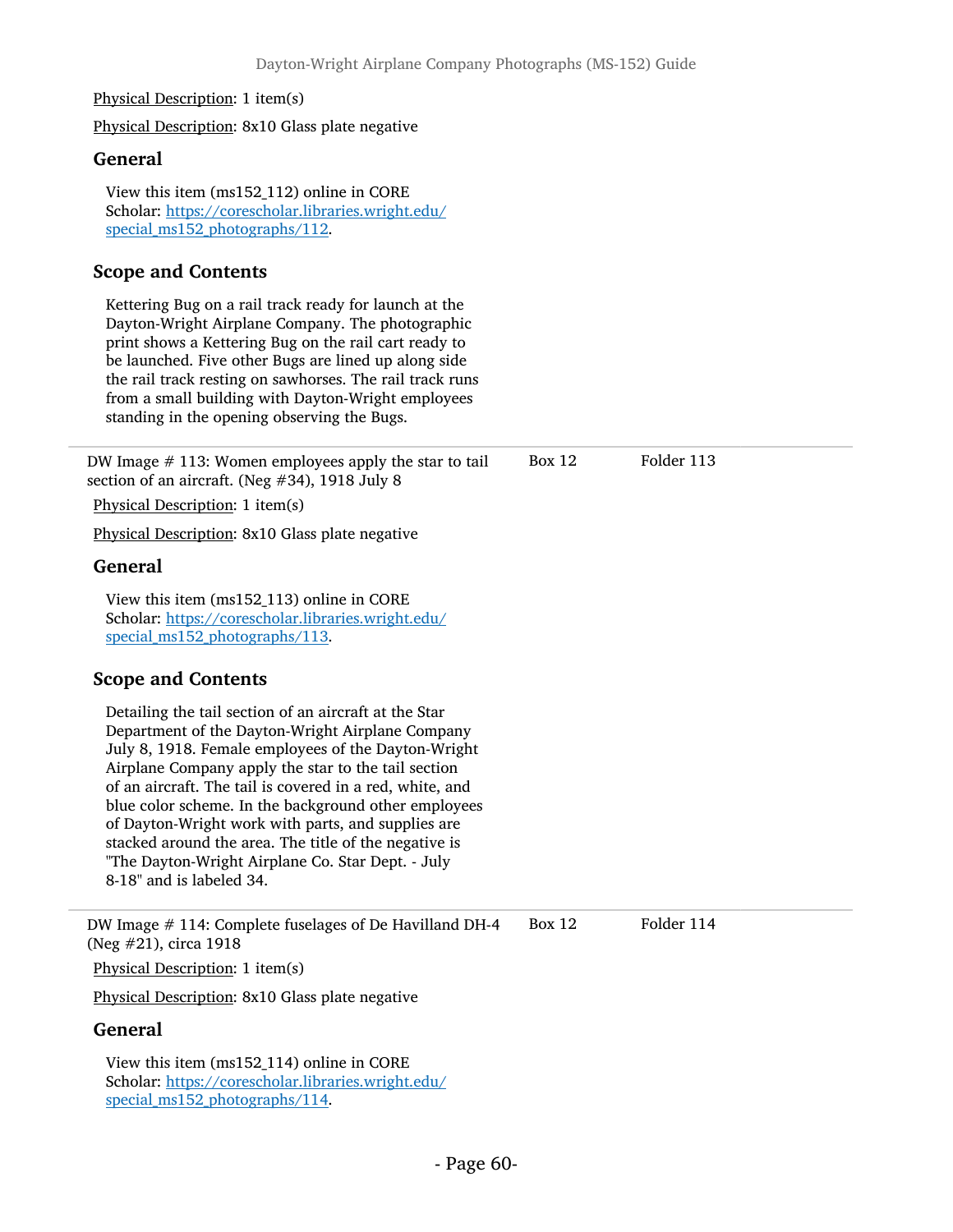# Scope and Contents

| De Havilland DH-4 fuselages in a Dayton-Wright<br>Airplane Company factory. The completed fuselages of<br>the De Havilland DH-4 can be seen in this photograph<br>at the Dayton-Wright Airplane Company taken in<br>circa 1918. Some of the fuselages do not have the<br>hoods secured and the Liberty Engines are exposed.<br>In the background a United States flag can been<br>seen hanging from the rafters. The negative is titled<br>"Dayton Wright Airplane" and labeled 21.                                           |               |            |  |
|-------------------------------------------------------------------------------------------------------------------------------------------------------------------------------------------------------------------------------------------------------------------------------------------------------------------------------------------------------------------------------------------------------------------------------------------------------------------------------------------------------------------------------|---------------|------------|--|
| DW Image # 115: Mark V release mechanism attached to<br>wing of De Havilland DH-4 in South Field (Neg #A20),<br>1918 April 15                                                                                                                                                                                                                                                                                                                                                                                                 | Box $12$      | Folder 115 |  |
| Physical Description: 1 item(s)                                                                                                                                                                                                                                                                                                                                                                                                                                                                                               |               |            |  |
| Physical Description: 8x10 Glass plate negative                                                                                                                                                                                                                                                                                                                                                                                                                                                                               |               |            |  |
| <b>General</b>                                                                                                                                                                                                                                                                                                                                                                                                                                                                                                                |               |            |  |
| View this item (ms152_115) online in CORE<br>Scholar: https://corescholar.libraries.wright.edu/<br>special_ms152_photographs/115.                                                                                                                                                                                                                                                                                                                                                                                             |               |            |  |
| <b>Scope and Contents</b>                                                                                                                                                                                                                                                                                                                                                                                                                                                                                                     |               |            |  |
| Mark V release mechanism and Mark III high explosive<br>bombs on a De Havilland DH-4 at the Dayton-Wright<br>Airplane Company South Field April 15, 1918. The<br>photograph shows the Mark V release mechanism<br>attached to the wing of a De Havilland DH-4 at the<br>Dayton-Wright Airplane Company South Field. Mark<br>III high explosive bombs are on the ground beneath<br>the wing and two bombs hang from the release<br>mechanism. The title of the negative is "Dayton Wright<br>Airplane South Field Apr.-15-18." |               |            |  |
| DW Image # 116: Dayton-Wright "Messenger" airplane (Neg<br>#67), circa 1918                                                                                                                                                                                                                                                                                                                                                                                                                                                   | <b>Box 12</b> | Folder 116 |  |
| Physical Description: 1 item(s)                                                                                                                                                                                                                                                                                                                                                                                                                                                                                               |               |            |  |
| Physical Description: 8x10 Glass plate negative                                                                                                                                                                                                                                                                                                                                                                                                                                                                               |               |            |  |
| <b>General</b>                                                                                                                                                                                                                                                                                                                                                                                                                                                                                                                |               |            |  |
| View this item (ms152_116) online in CORE<br>Scholar: https://corescholar.libraries.wright.edu/<br>special_ms152_photographs/116.                                                                                                                                                                                                                                                                                                                                                                                             |               |            |  |
| <b>Scope and Contents</b>                                                                                                                                                                                                                                                                                                                                                                                                                                                                                                     |               |            |  |
| Dayton-Wright "The Messenger" at the Dayton-<br>Wright Airplane Company. The photograph shows the<br>Dayton-Wright "The Messenger" at the Dayton-Wright<br>Airplane Company, circa 1918. "The Messenger" was<br>a small airplane that was powered by a two-cycle                                                                                                                                                                                                                                                              |               |            |  |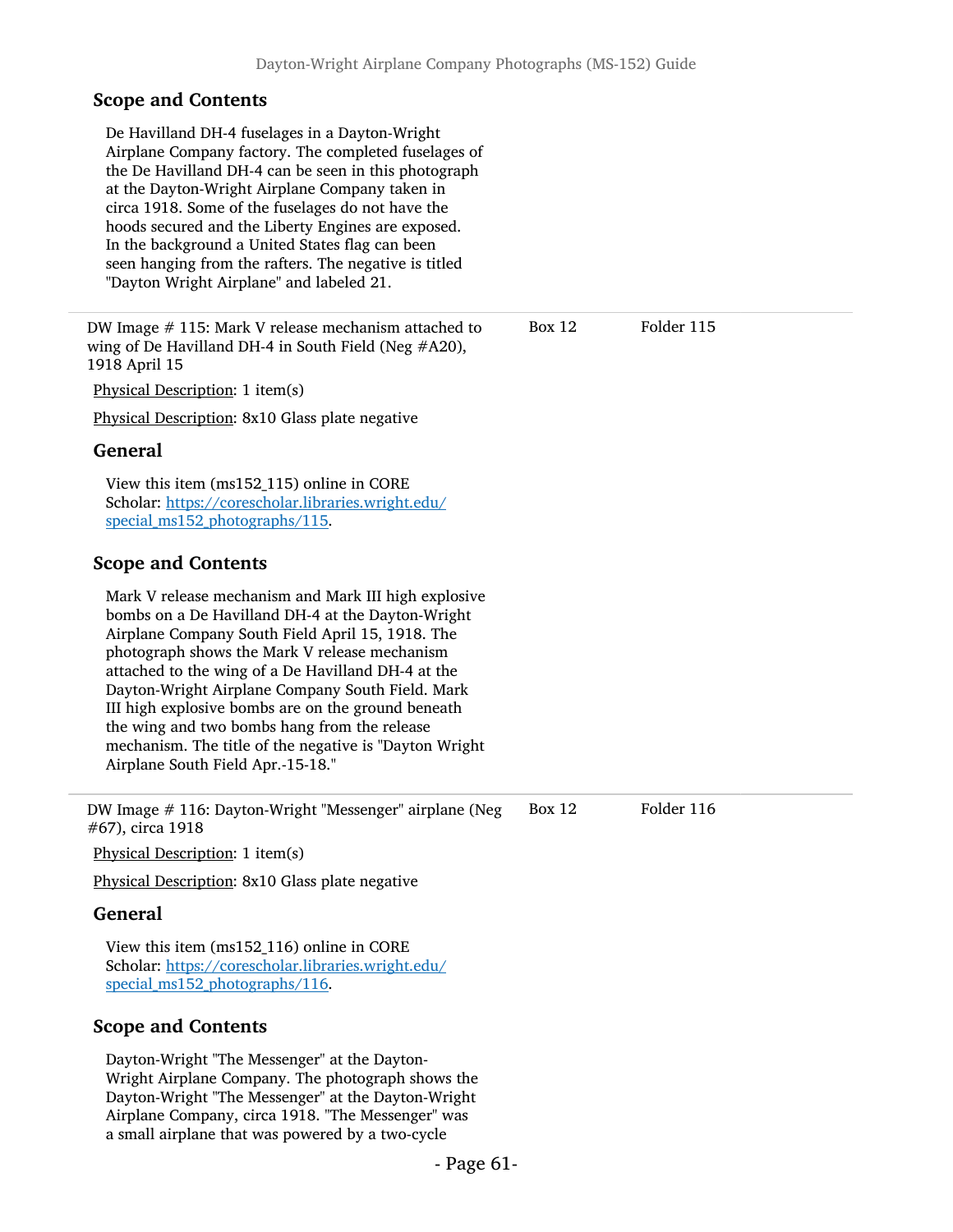four cylinder engine. The aircraft was a single seat model and resembled the De Havilland DH-4 in parts of the design. The background shows some residential buildings and open land. The negative is labeled 67.

DW Image # 117: De Havilland DH-4 parked in front of hangers, South Field, circa 1918 Physical Description: 1 item(s) Physical Description: 8x10 Glass plate negative General View this item (ms152\_117) online in CORE Scholar: [https://corescholar.libraries.wright.edu/](https://corescholar.libraries.wright.edu/special_ms152_photographs/117) [special\\_ms152\\_photographs/117](https://corescholar.libraries.wright.edu/special_ms152_photographs/117). Scope and Contents De Havilland DH-4 at the South Field of the Dayton-Wright Airplane Company. A De Havilland DH-4 is parked in front of the hangars at the South Field of the Dayton-Wright Airplane Company, circa 1918. The completed aircraft sits in an open field with blocks under the wheels. The tail number of the aircraft is 30130. In the background are hangars labeled D2 and D3. Box 12 Folder 117 DW Image # 118: Fuselage of Standard J-1 training aircraft in factory (Neg #D31), 1918 February 23 Physical Description: 1 item(s) Physical Description: 8x10 Glass plate negative General View this item (ms152\_118) online in CORE Scholar: [https://corescholar.libraries.wright.edu/](https://corescholar.libraries.wright.edu/special_ms152_photographs/118) [special\\_ms152\\_photographs/118](https://corescholar.libraries.wright.edu/special_ms152_photographs/118). Scope and Contents Standard J-1 training aircraft at the Dayton-Wright Airplane Company February 23, 1918. The photographic print shows the fuselages of the Standard J-1 training aircraft at the Dayton-Wright Airplane Company. The fuselages are complete and have the engines installed. Other parts and supplies can be seen in the background. The title of the negative is "Dayton Wright Airplane Co. Dayton, Ohio. Feb. 23-18." and labeled D31. Box 12 Folder 118 DW Image # 119: Dayton-Wright Honeymoon Express Box 12 Folder 119

version of the De Havilland DH-4, with Howard Rinehart as pilot and unidentified passengers., circa 1918

Physical Description: 1 item(s)

- Page 62-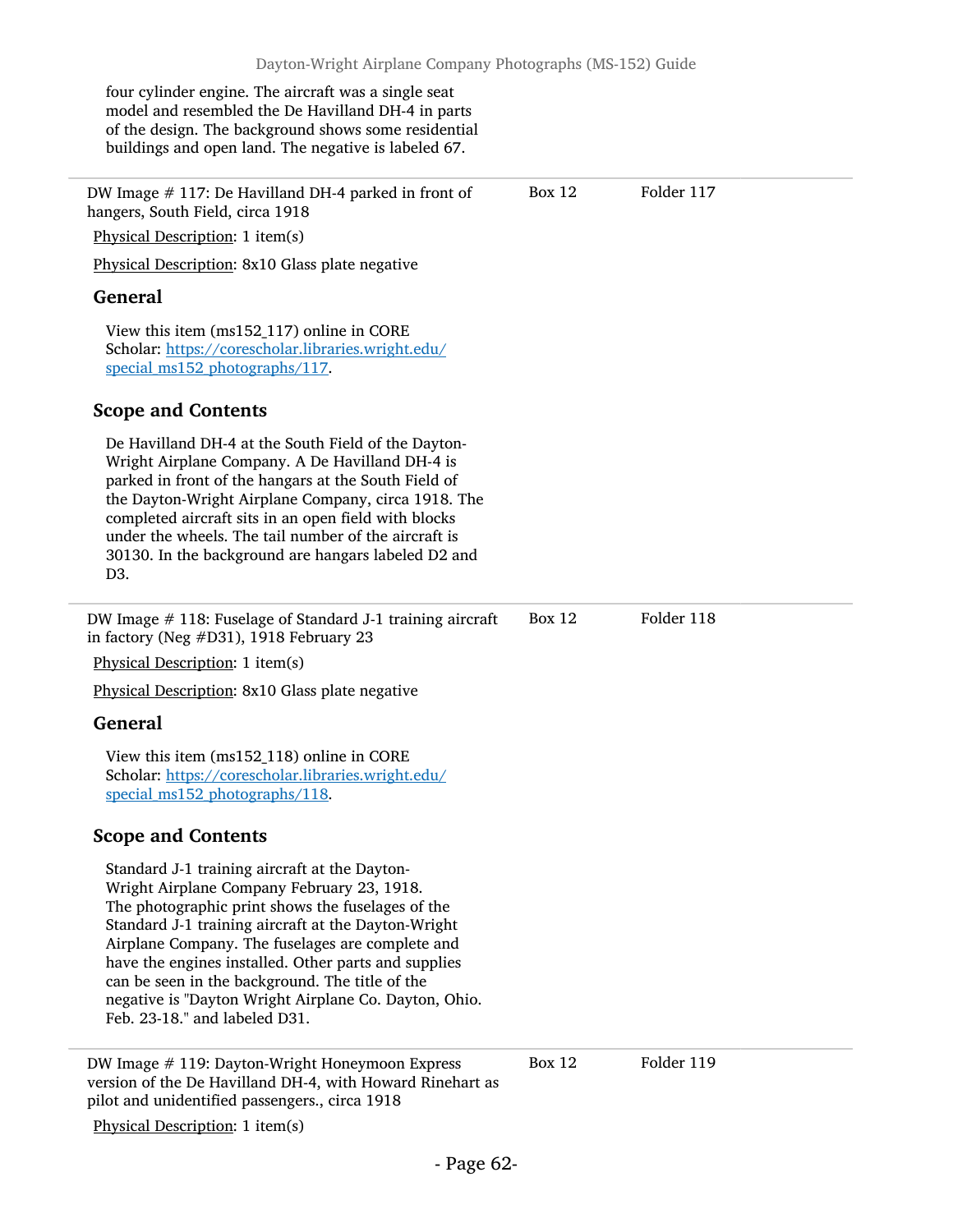Physical Description: 8x10 Glass plate negative

## General

View this item (ms152\_119) online in CORE Scholar: [https://corescholar.libraries.wright.edu/](https://corescholar.libraries.wright.edu/special_ms152_photographs/119) special ms152 photographs/119.

## Scope and Contents

Howard Rinehart piloting the Dayton-Wright Honeymoon Express version of the De Havilland DH-4 at the Dayton-Wright Airplane Company. The Dayton-Wright Honeymoon Express version of the De Havilland DH-4 is the subject of the photograph at the Dayton-Wright Airplane Company taken in circa 1918. Howard Rinehart is the pilot of the aircraft and the passengers are unidentified. The Honeymoon Express was one of the many versions of the DH-4. The aircraft could carry the pilot and two passengers in very tight quarters.

DW Image # 120: Twin Lewis guns mounted on De Havilland DH-4 (Neg #100), circa 1918

Physical Description: 1 item(s)

Physical Description: 8x10 Glass plate negative

### General

View this item (ms152\_120) online in CORE Scholar: [https://corescholar.libraries.wright.edu/](https://corescholar.libraries.wright.edu/special_ms152_photographs/120) special ms152 photographs/120.

## Scope and Contents

Twin Lewis guns mounted on the Scarff ring of a De Havilland DH-4 inside a Dayton-Wright Airplane Company factory. The photograph shows twin Lewis guns mounted on the Scarff ring of a De Havilland DH-4 at a Dayton-Wright Airplane Company factory, circa 1918. Inside the second cockpit extra cases of ammunition for the Lewis guns is stacked on a shelf. The electrical wiring and control box used to heat the clothes and guns of the person in that cockpit is visible. A navigation light is seen behind the cockpit. A small enclosed area separates the De Havilland DH-4 from the employees of the Dayton-Wright Airplane Company working in the background. A United States flag hangs from the rafters and the post near the enclosed area is marked with 86. The negative is labeled 100.

DW Image # 121: Howard Rinehart stands beside the Box 13 Folder 121 Dayton-Wright "The Messenger" with three unidentified employees, at South Field, 1918 August 14

Box 12 Folder 120

- Page 63-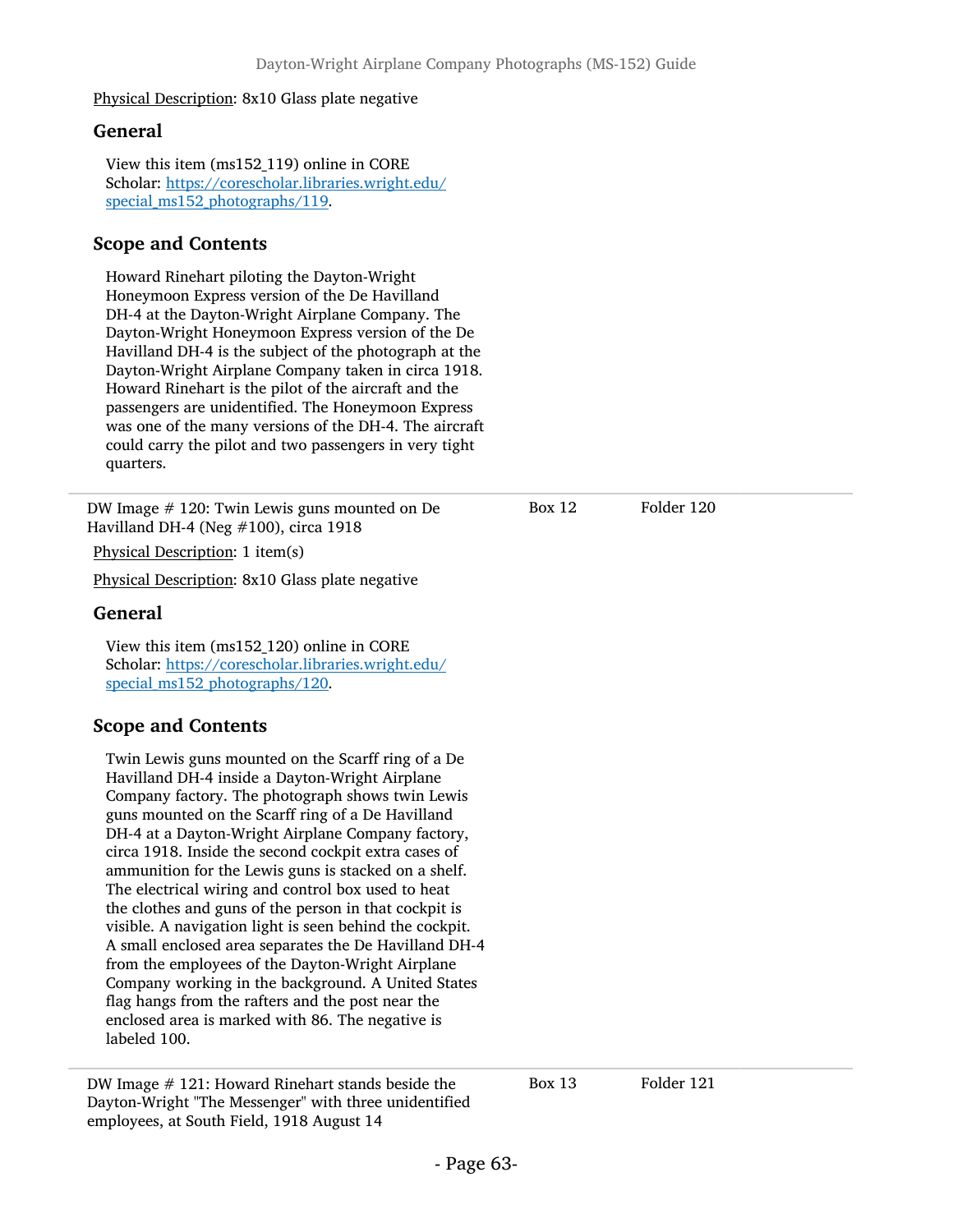#### Physical Description: 1 item(s)

Physical Description: 8x10 Glass plate negative

#### General

View this item (ms152\_121) online in CORE Scholar: [https://corescholar.libraries.wright.edu/](https://corescholar.libraries.wright.edu/special_ms152_photographs/121) special ms152 photographs/121.

## Scope and Contents

Howard Rinehart standing beside the Dayton-Wright "The Messenger" at the Dayton-Wright Airplane Company South Field August 14, 1918. Howard Rinehart stands beside the Dayton-Wright "The Messenger" in this photograph taken at the Dayton-Wright Airplane Company South Field. Three other unidentified Dayton-Wright employees are also in the photograph. Howard Rinehart is in the center and leaning on the "Messenger" close to the engine. A De Havilland DH-4 is in the background and hangars are visible as well and one is labeled D5. The title of the photograph is "The Dayton Wright Airplane Co. South Field Aug. 14-18."

DW Image # 122: View of cockpit of the Honeymoon Express (Neg #74), circa 1918

Physical Description: 1 item(s)

Physical Description: 8x10 Glass plate negative

### General

View this item (ms152\_122) online in CORE Scholar: [https://corescholar.libraries.wright.edu/](https://corescholar.libraries.wright.edu/special_ms152_photographs/122) special ms152 photographs/122.

### Scope and Contents

Dayton-Wright Honeymoon Express cockpit's showing the spot for the two passengers of the modified De Havilland DH-4 at the Dayton-Wright Airplane Company. The photographic image shows the interior of the second cockpit of the Honeymoon Express at the Dayton-Wright Airplane Company, circa 1918. The Honeymoon Express was a modified De Havilland DH-4 that could carry three people, one pilot and two passengers. A small canopy could be pulled over the passengers to protect them from the elements. The passenger area shown in the photograph is compact but detailed to accommodate the passengers. Small cabinets are located where the control panel normally would rest. A small mirror, clock, and airspeed gauge are attached to the cabinets. The interior of the pilot's

Box 13 Folder 122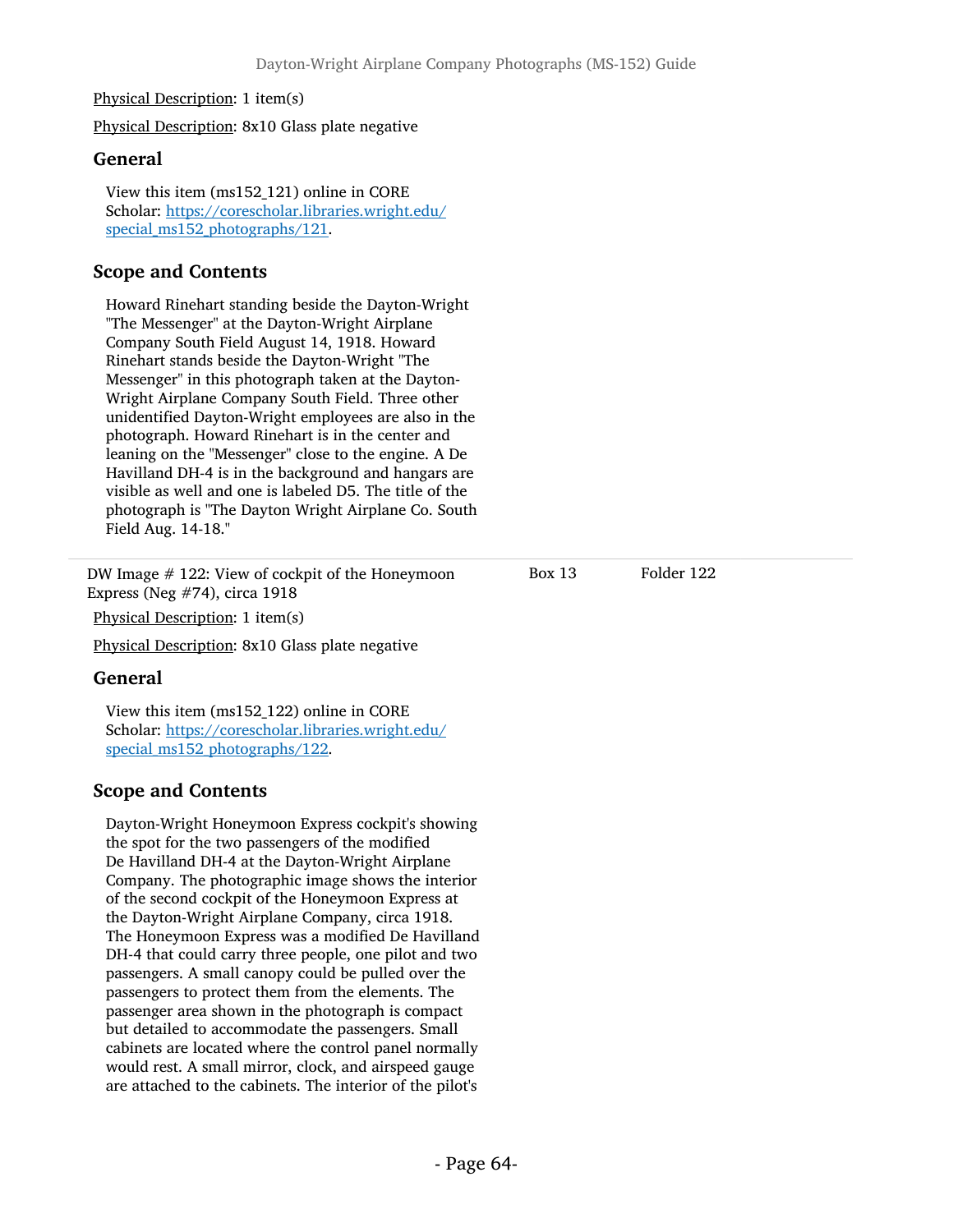cockpit is also visible. The negative is labeled 74. Similar image to MS152\_133.

| DW Image $#$ 123: De Havilland DH-4 airplane in factory<br>(Neg #36), circa 1918                                                                                                                                                                                                                                                                                                                                                                                                                                                                                                                                                                                                                                                             | <b>Box 13</b> | Folder 123 |  |
|----------------------------------------------------------------------------------------------------------------------------------------------------------------------------------------------------------------------------------------------------------------------------------------------------------------------------------------------------------------------------------------------------------------------------------------------------------------------------------------------------------------------------------------------------------------------------------------------------------------------------------------------------------------------------------------------------------------------------------------------|---------------|------------|--|
| Physical Description: 1 item(s)                                                                                                                                                                                                                                                                                                                                                                                                                                                                                                                                                                                                                                                                                                              |               |            |  |
| Physical Description: 8x10 Glass plate negative                                                                                                                                                                                                                                                                                                                                                                                                                                                                                                                                                                                                                                                                                              |               |            |  |
| <b>General</b>                                                                                                                                                                                                                                                                                                                                                                                                                                                                                                                                                                                                                                                                                                                               |               |            |  |
| View this item (ms152_123) online in CORE<br>Scholar: https://corescholar.libraries.wright.edu/<br>special ms152 photographs/123.                                                                                                                                                                                                                                                                                                                                                                                                                                                                                                                                                                                                            |               |            |  |
| <b>Scope and Contents</b>                                                                                                                                                                                                                                                                                                                                                                                                                                                                                                                                                                                                                                                                                                                    |               |            |  |
| A De Havilland DH-4 inside of a Dayton-Wright<br>Airplane Company factory. A De Havilland DH-4<br>airplane inside of a Dayton-Wright Airplane Company<br>factory is the main subject of this photograph taken<br>circa 1918. The aircraft only has the left side wings<br>attached. The radiator and shutters for the radiator<br>are visible and the aircraft has a modified exhaust<br>system. The Aldis sights for the guns is attached to<br>the pilots cockpit. The airplane is painted and has<br>the stars on the wings and tail. In the background<br>building materials and parts are visible and Dayton-<br>Wright employees are working around other DH-4s.<br>The negative is titled "Dayton-Wright Airplane" and<br>labeled 36. |               |            |  |
| DW Image $#$ 124: Women working on Liberty Engines for<br>the De Havilland Dh-4 in Motor Dept., plant 1 (Neg $#13$ ),<br>1918 July 1                                                                                                                                                                                                                                                                                                                                                                                                                                                                                                                                                                                                         | <b>Box 13</b> | Folder 124 |  |
| Physical Description: 1 item(s)                                                                                                                                                                                                                                                                                                                                                                                                                                                                                                                                                                                                                                                                                                              |               |            |  |
| Physical Description: 8x10 Glass plate negative                                                                                                                                                                                                                                                                                                                                                                                                                                                                                                                                                                                                                                                                                              |               |            |  |
| <b>General</b>                                                                                                                                                                                                                                                                                                                                                                                                                                                                                                                                                                                                                                                                                                                               |               |            |  |
| View this item (ms152_124) online in CORE<br>Scholar: https://corescholar.libraries.wright.edu/<br>special_ms152_photographs/124.                                                                                                                                                                                                                                                                                                                                                                                                                                                                                                                                                                                                            |               |            |  |
| <b>Scope and Contents</b>                                                                                                                                                                                                                                                                                                                                                                                                                                                                                                                                                                                                                                                                                                                    |               |            |  |
| Female employees of the Dayton-Wright Airplane<br>Company work in the Motor Department of Plant 1<br>July 1, 1918. The photograph shows female employees<br>of the Dayton-Wright Airplane Company working<br>on Liberty Engines for the De Havilland DH-4 in the<br>Motor Department at Plant 1. In the background a<br>United States flag hangs from the rafters and other                                                                                                                                                                                                                                                                                                                                                                  |               |            |  |

employees are working on other tasks. The title of the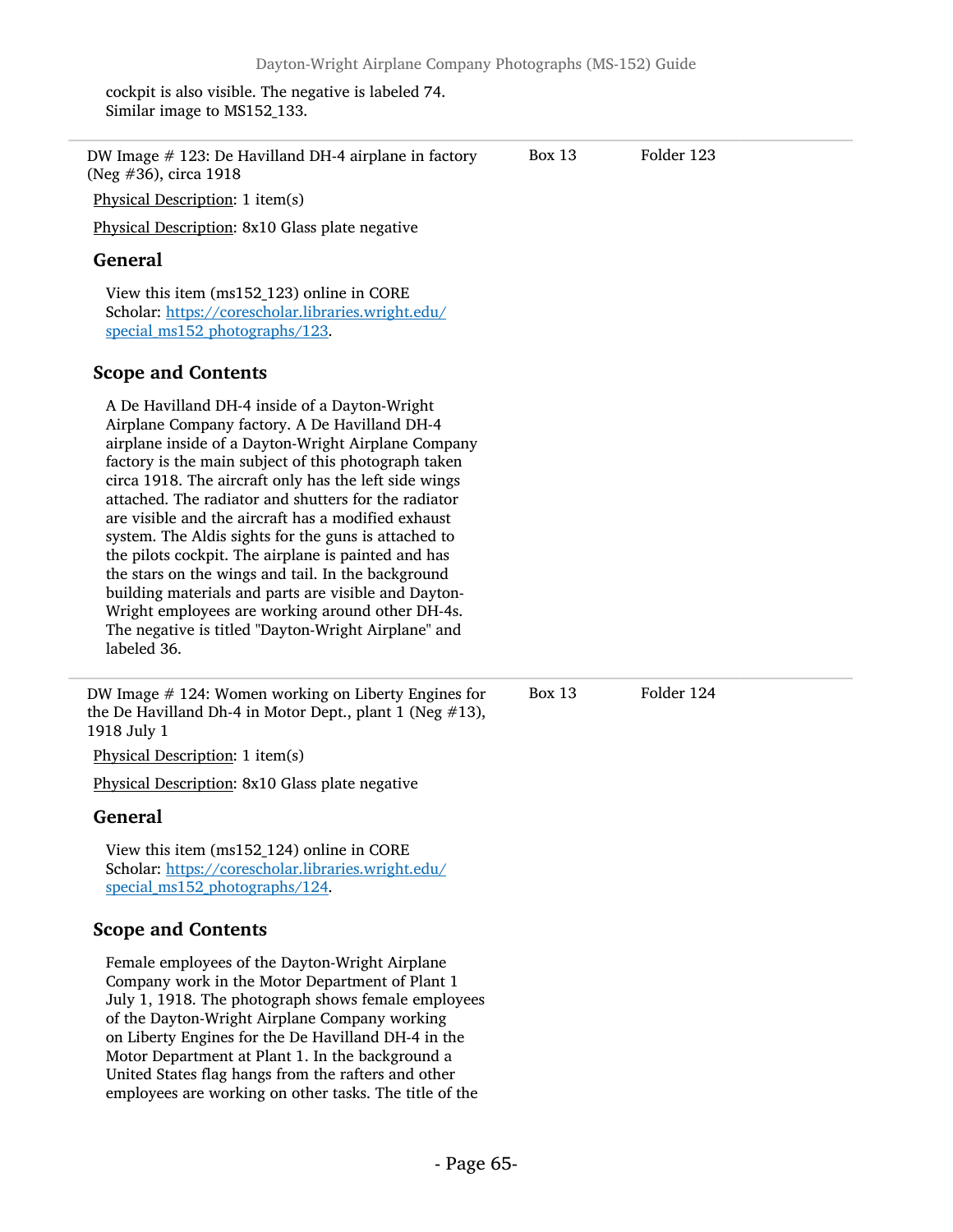negative is "The Dayton-Wright Airplane Co. Plant-1. - Motor Dept. -July 1-18." and labeled 13.

shows two male employees of the Dayton-Wright Airplane Company shaping propellers from wood. The men use a machine to smooth out the propeller blades. The title of the negative is "The Dayton-Wright

| DW Image $#$ 125: Women sewing cloth on wings, circa<br>1918                                                                                                                                                                                                                                                                                                                                                                                                                                                                                                                                                                                                           | Box 13        | Folder 125 |  |
|------------------------------------------------------------------------------------------------------------------------------------------------------------------------------------------------------------------------------------------------------------------------------------------------------------------------------------------------------------------------------------------------------------------------------------------------------------------------------------------------------------------------------------------------------------------------------------------------------------------------------------------------------------------------|---------------|------------|--|
| Physical Description: 1 item(s)                                                                                                                                                                                                                                                                                                                                                                                                                                                                                                                                                                                                                                        |               |            |  |
| Physical Description: 8x10 Glass plate negative                                                                                                                                                                                                                                                                                                                                                                                                                                                                                                                                                                                                                        |               |            |  |
| <b>General</b>                                                                                                                                                                                                                                                                                                                                                                                                                                                                                                                                                                                                                                                         |               |            |  |
| View this item (ms152_125) online in CORE<br>Scholar: https://corescholar.libraries.wright.edu/<br>special ms152 photographs/125.                                                                                                                                                                                                                                                                                                                                                                                                                                                                                                                                      |               |            |  |
| <b>Scope and Contents</b>                                                                                                                                                                                                                                                                                                                                                                                                                                                                                                                                                                                                                                              |               |            |  |
| Female employees of the Dayton-Wright Airplane<br>Company attach fabric to the skeleton of a De<br>Havilland DH-4 wing at the Cloth Assembly<br>Department. The photograph shows female employees<br>of the Dayton-Wright Airplane Company attaching<br>fabric to the skeleton of a De Havilland DH-4 wing,<br>circa 1918. The women use tack hammers and tacks to<br>attach the fabric to the wood. In the background other<br>employees of the company are visible. Wings that<br>have been covered are stored in racks at the back of<br>the room and another wing skeleton is visible on the<br>side. A sign in the background reads "Cloth Assembly<br>Bulletin." |               |            |  |
| DW Image $#$ 126: Men working shaping propellers from<br>wood in Propeller Department (Neg #22), 1918 July 17                                                                                                                                                                                                                                                                                                                                                                                                                                                                                                                                                          | <b>Box 13</b> | Folder 126 |  |
| Physical Description: 1 item(s)                                                                                                                                                                                                                                                                                                                                                                                                                                                                                                                                                                                                                                        |               |            |  |
| Physical Description: 8x10 Glass plate negative                                                                                                                                                                                                                                                                                                                                                                                                                                                                                                                                                                                                                        |               |            |  |
| General                                                                                                                                                                                                                                                                                                                                                                                                                                                                                                                                                                                                                                                                |               |            |  |
| View this item (ms152_126) online in CORE<br>Scholar: https://corescholar.libraries.wright.edu/<br>special_ms152_photographs/126.                                                                                                                                                                                                                                                                                                                                                                                                                                                                                                                                      |               |            |  |
| <b>Scope and Contents</b>                                                                                                                                                                                                                                                                                                                                                                                                                                                                                                                                                                                                                                              |               |            |  |
| Propeller production at the Dayton-Wright Airplane<br>Company July 17, 1918. The photographic print                                                                                                                                                                                                                                                                                                                                                                                                                                                                                                                                                                    |               |            |  |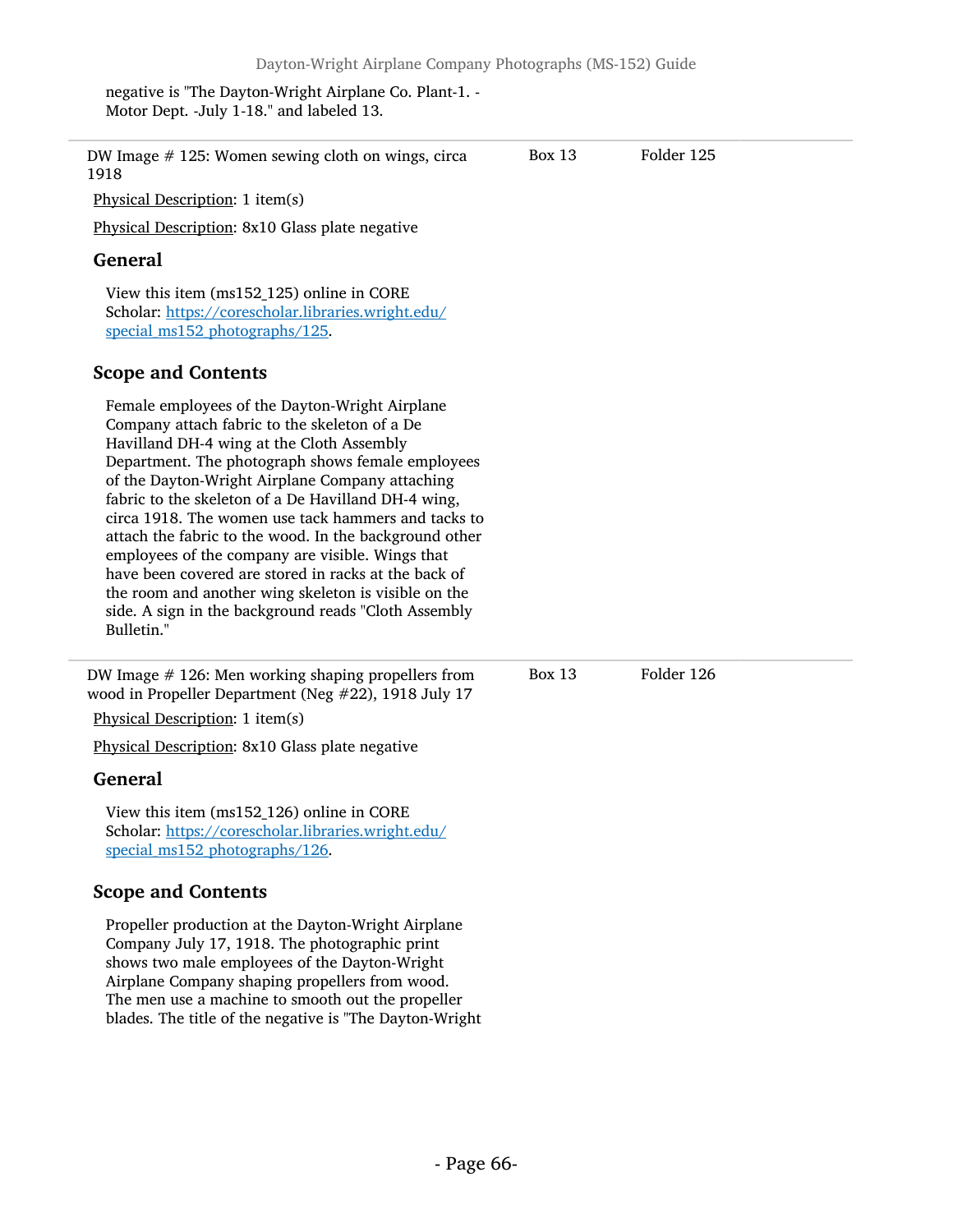Airplane Co. Propeller Dept. July 17-18." and labeled 22.

the parts of the airplanes into the gondola cars. Among the people in the crowd are police officers in full uniform. A railroad steam engine is seen in the background attached to the cars with white steam

15 DW Image # 127: De Havilland DH-4 with Liberty Engine built by Nordyke Marmon Company (Neg #702), 1918 July Physical Description: 1 item(s) Physical Description: 8x10 Glass plate negative General View this item (ms152\_127) online in CORE Scholar: [https://corescholar.libraries.wright.edu/](https://corescholar.libraries.wright.edu/special_ms152_photographs/127) special ms152 photographs/127. Scope and Contents De Havilland DH-4 with a Nordyke Marmon motor at the Dayton-Wright Airplane Company July 16, 1918. A De Havilland DH-4 with a Liberty Engine built by the Nordyke Marmon Company is the subject of this photograph at the Dayton-Wright Airplane Company. The completed airplane is parked on a cement pad outside. The tail number of the aircraft is 32568. In the background Dayton-Wright employees work in hangars that are marked as P-1, P-2, P-3, and P-4. The title of the negative is "The Dayton-Wright Airplane Co. "Nordyke Marmon Motor" July 16-18." Box 13 Folder 127 DW Image  $\#$  128: Crowd in railway yard watching  $\qquad \qquad$  Box 13 Folder 128 packaged De Havilland DH-4s get loaded onto railroad cars, circa 1918 Physical Description: 1 item(s) Physical Description: 8x10 Glass plate negative General View this item (ms152\_128) online in CORE Scholar: [https://corescholar.libraries.wright.edu/](https://corescholar.libraries.wright.edu/special_ms152_photographs/128) special ms152 photographs/128. Scope and Contents A crowd of people gather at a train yard to watch the packaged De Havilland DH-4s being loaded onto railroad cars for shipment from the Dayton-Wright Airplane Company. A crowd of people gather in a train yard to watch as the packaged De Havilland DH-4s built at the Dayton-Wright Airplane Company get loaded into railroad gondola cars, circa 1918. A crane is used to lower the large crates carrying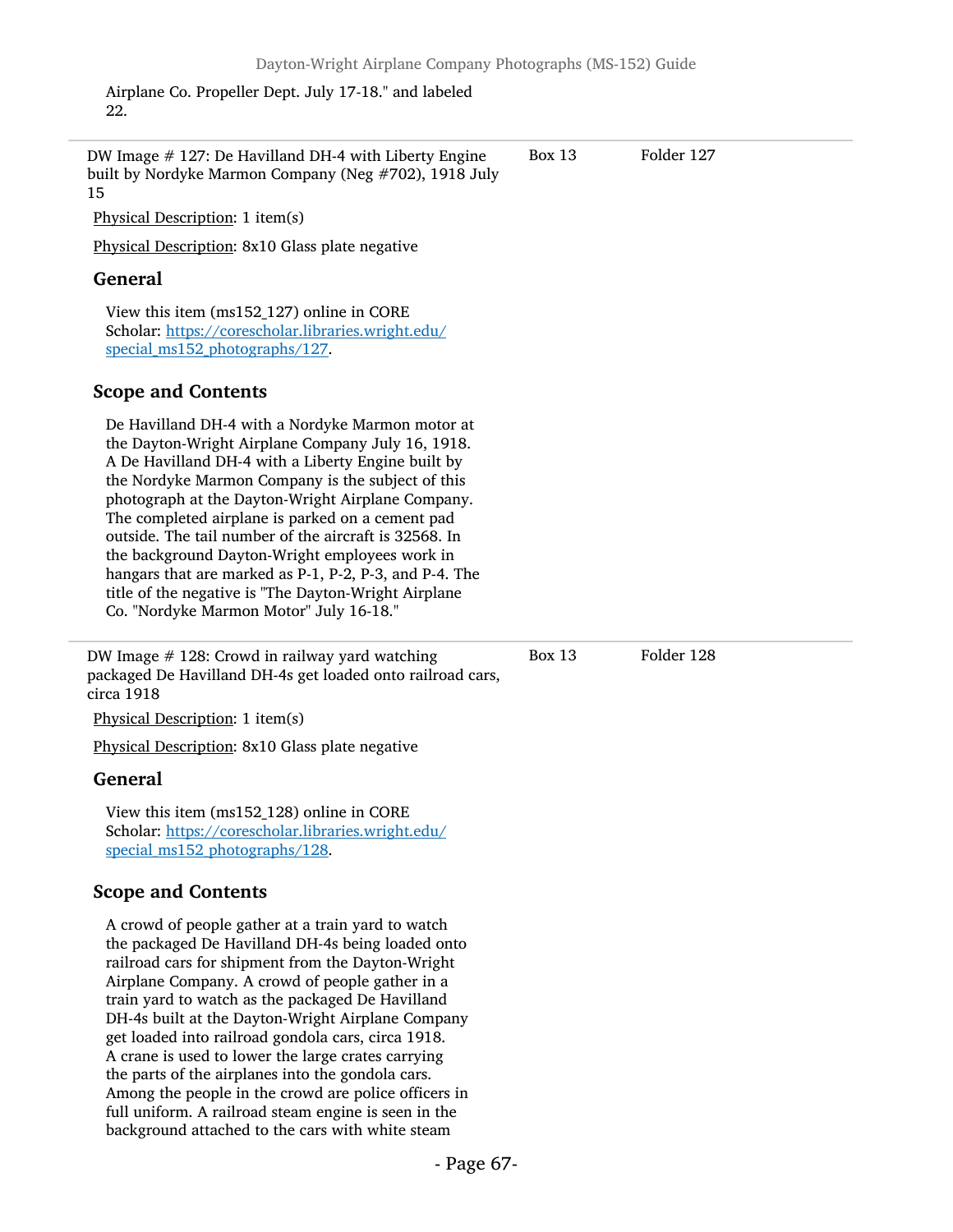pouring out of the smoke stack. Residential buildings, early automobiles, horse and carts, railroad cars, and other buildings are all visible in the background of the photograph. On the side of one of the loaded cars is printed New York Central and St. Louis.

DW Image # 129: Women working on elevator/tail section of Standard J-1 training aircraft, in Fabrication Dept. (Neg #D75), circa 1918

Physical Description: 1 item(s)

Physical Description: 8x10 Glass plate negative

## General

View this item (ms152\_129) online in CORE Scholar: [https://corescholar.libraries.wright.edu/](https://corescholar.libraries.wright.edu/special_ms152_photographs/129) special ms152 photographs/129.

## Scope and Contents

Dayton-Wright Airplane Company employees stand at the tail of a Standard J-1 training aircraft. A group of female employees of the Dayton-Wright Airplane Company stand at the tail section of a Standard J-1 training aircraft while an unidentified man uses a pointer stick to identify an item on a piece of paper. The tail of the aircraft is uncovered. This image was taken circa 1918.

DW Image # 130: "Messenger" airplane (Neg #65), circa 1918

Physical Description: 1 item(s)

Physical Description: 8x10 Glass plate negative

### General

View this item (ms152\_130) online in CORE Scholar: [https://corescholar.libraries.wright.edu/](https://corescholar.libraries.wright.edu/special_ms152_photographs/130) special ms152 photographs/130.

## Scope and Contents

Tail view of the Dayton-Wright "The Messenger" airplane at the Dayton-Wright Airplane Company. The photograph shows the Dayton-Wright "The Messenger" at the Dayton-Wright Airplane Company, circa 1918. "The Messenger" was a small airplane that was powered by a two-cycle four cylinder engine. The aircraft was a single seat model and resembled the De Havilland DH-4 in design. The view of the aircraft is from the tail section looking forward to the front while Box 13 Folder 129

Box 13 Folder 130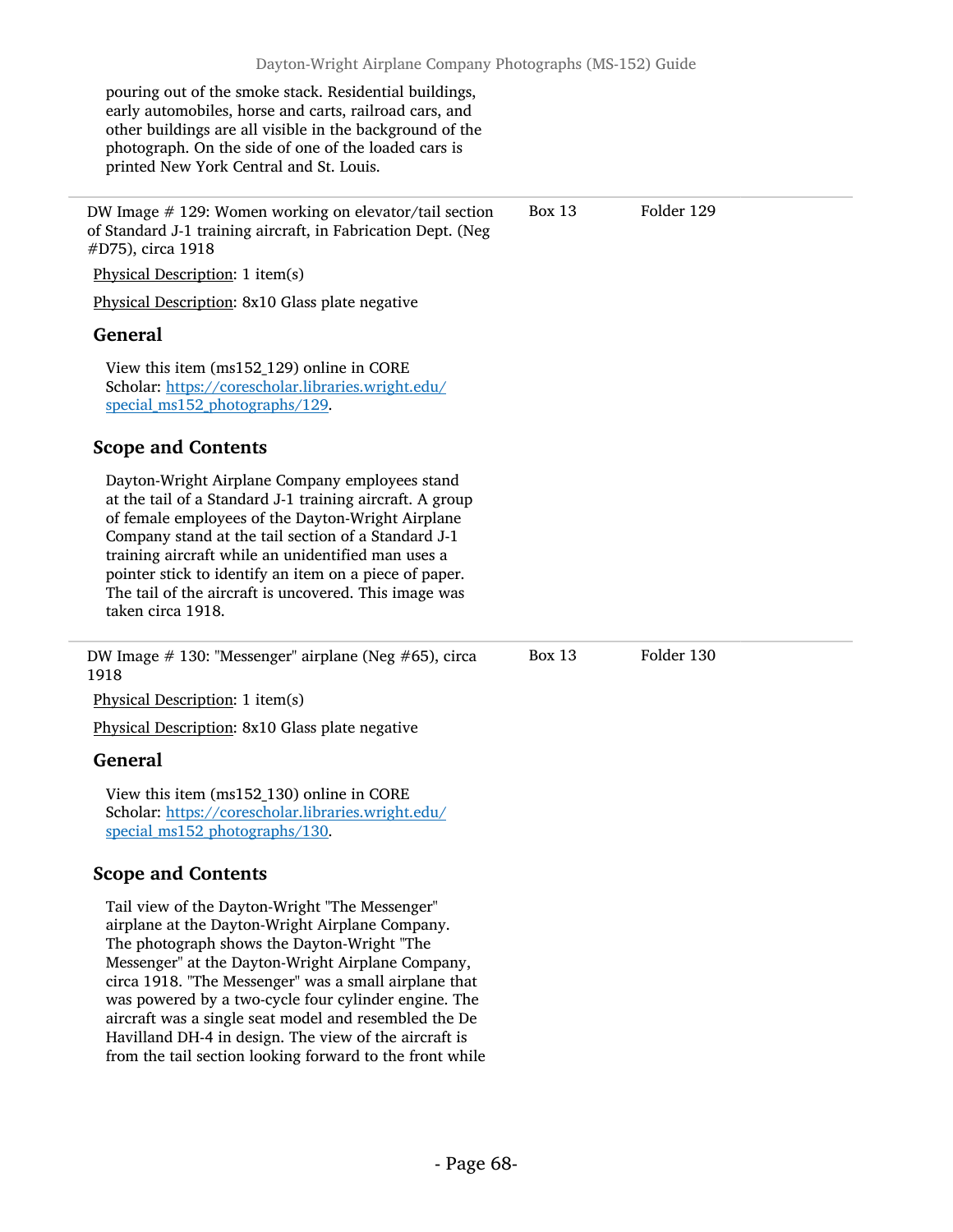the aircraft is parked in the middle of an open field. The negative is numbered 65.

| DW Image $#$ 131: "The Messenger" airplane, front view<br>(Neg #66), circa 1918                                                                                                                                                                                                                                                                                                                                                                                                                                                                                                                                                                                   | Box 14        | Folder 131 |
|-------------------------------------------------------------------------------------------------------------------------------------------------------------------------------------------------------------------------------------------------------------------------------------------------------------------------------------------------------------------------------------------------------------------------------------------------------------------------------------------------------------------------------------------------------------------------------------------------------------------------------------------------------------------|---------------|------------|
| Physical Description: 1 item(s)                                                                                                                                                                                                                                                                                                                                                                                                                                                                                                                                                                                                                                   |               |            |
| Physical Description: 8x10 Glass plate negative                                                                                                                                                                                                                                                                                                                                                                                                                                                                                                                                                                                                                   |               |            |
| <b>General</b>                                                                                                                                                                                                                                                                                                                                                                                                                                                                                                                                                                                                                                                    |               |            |
| View this item (ms152_131) online in CORE<br>Scholar: https://corescholar.libraries.wright.edu/<br>special_ms152_photographs/131.                                                                                                                                                                                                                                                                                                                                                                                                                                                                                                                                 |               |            |
| <b>Scope and Contents</b>                                                                                                                                                                                                                                                                                                                                                                                                                                                                                                                                                                                                                                         |               |            |
| Front view of the Dayton-Wright "The Messenger"<br>airplane at the Dayton-Wright Airplane Company.<br>The photograph shows the Dayton-Wright "The<br>Messenger" at the Dayton-Wright Airplane Company,<br>circa 1918. "The Messenger" was a small airplane that<br>was powered by a two-cycle four cylinder engine. The<br>aircraft was a single seat model and resembled the De<br>Havilland DH-4 in design. The view of the aircraft is<br>from the front section looking toward the tail while<br>the aircraft is sitting in the middle of an open field.<br>The negative is numbered 66.                                                                      |               |            |
| DW Image $\#$ 132: De Havilland DH-4 in crate (Neg $\#42$ ),<br>circa 1918                                                                                                                                                                                                                                                                                                                                                                                                                                                                                                                                                                                        | <b>Box 14</b> | Folder 132 |
| Physical Description: 1 item(s)                                                                                                                                                                                                                                                                                                                                                                                                                                                                                                                                                                                                                                   |               |            |
| Physical Description: 8x10 Glass plate negative                                                                                                                                                                                                                                                                                                                                                                                                                                                                                                                                                                                                                   |               |            |
| <b>General</b>                                                                                                                                                                                                                                                                                                                                                                                                                                                                                                                                                                                                                                                    |               |            |
| View this item (ms152_132) online in CORE<br>Scholar: https://corescholar.libraries.wright.edu/<br>special_ms152_photographs/132.                                                                                                                                                                                                                                                                                                                                                                                                                                                                                                                                 |               |            |
| <b>Scope and Contents</b>                                                                                                                                                                                                                                                                                                                                                                                                                                                                                                                                                                                                                                         |               |            |
| Fuselage of the De Havilland DH-4 packed in a<br>shipping crate at the Dayton-Wright Airplane<br>Company. The photograph shows a De Havilland<br>DH-4 that is packed in a shipping crate at a Dayton-<br>Wright Airplane Company factory, circa 1918. The<br>aircraft has a Scarff ring attached and is secured in<br>the shipping crate. Other parts of the aircraft are<br>being packed in shipping crates and crates that are<br>finished are visible to the right side of the image and<br>one is labeled 32065. Tools, airplane parts, and other<br>materials are visible throughout the photograph. In<br>the background employees of Dayton-Wright work on |               |            |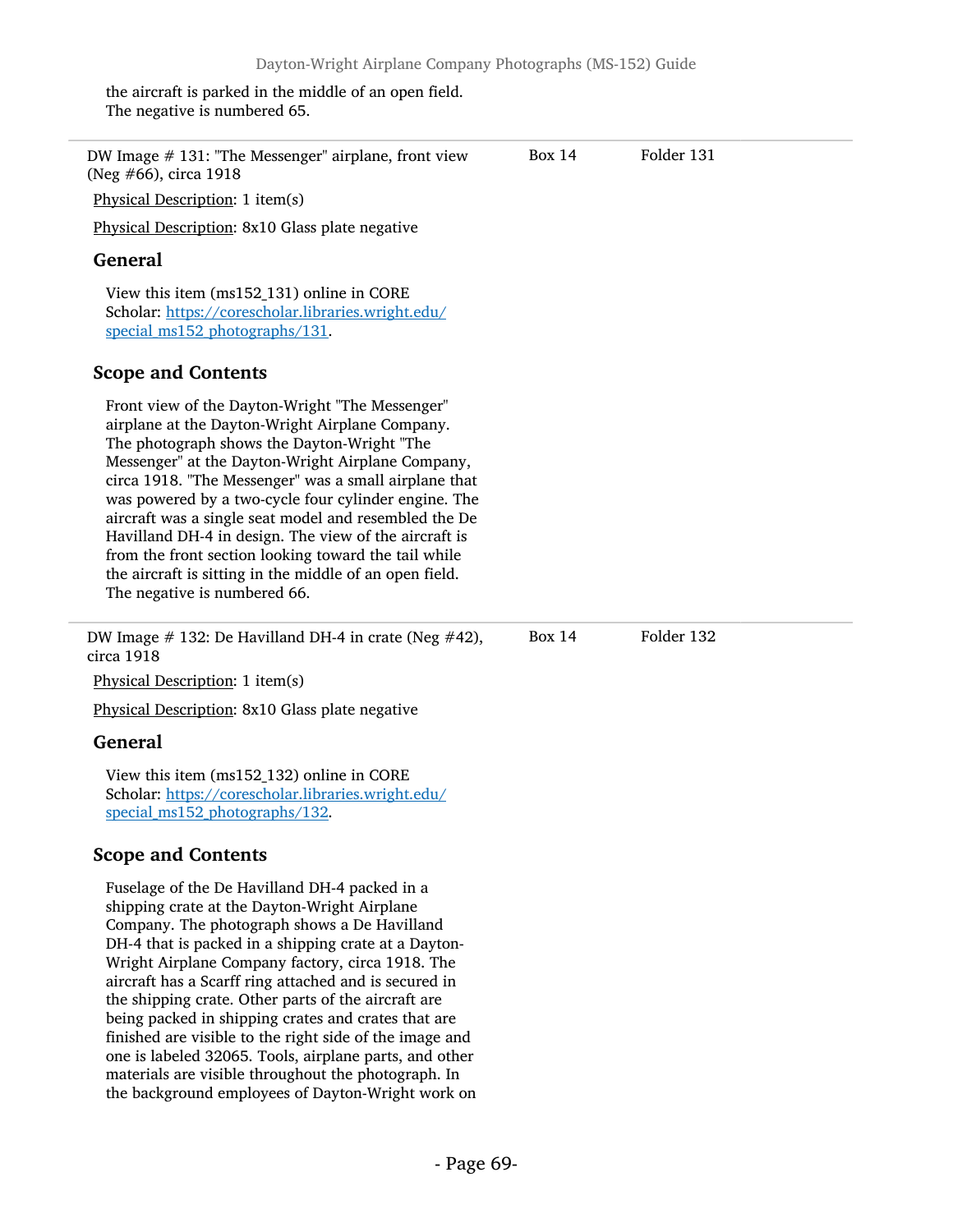a Standard J-1 training aircraft. The negative is titled "Dayton-Wright Airplane" and labeled 42.

| DW Image # 133: View of cockpit, Honeymoon Express,<br>circa 1918                                                                                                                                                                                                                                                                                                                                                                                                                                                                                                                                                                                                                                                                                                                                                                                                                                                                                                               | <b>Box 14</b> | Folder 133 |
|---------------------------------------------------------------------------------------------------------------------------------------------------------------------------------------------------------------------------------------------------------------------------------------------------------------------------------------------------------------------------------------------------------------------------------------------------------------------------------------------------------------------------------------------------------------------------------------------------------------------------------------------------------------------------------------------------------------------------------------------------------------------------------------------------------------------------------------------------------------------------------------------------------------------------------------------------------------------------------|---------------|------------|
| Physical Description: 1 item(s)                                                                                                                                                                                                                                                                                                                                                                                                                                                                                                                                                                                                                                                                                                                                                                                                                                                                                                                                                 |               |            |
| Physical Description: 8x10 Glass plate negative                                                                                                                                                                                                                                                                                                                                                                                                                                                                                                                                                                                                                                                                                                                                                                                                                                                                                                                                 |               |            |
| <b>General</b>                                                                                                                                                                                                                                                                                                                                                                                                                                                                                                                                                                                                                                                                                                                                                                                                                                                                                                                                                                  |               |            |
| View this item (ms152_133) online in CORE<br>Scholar: https://corescholar.libraries.wright.edu/<br>special_ms152_photographs/133.                                                                                                                                                                                                                                                                                                                                                                                                                                                                                                                                                                                                                                                                                                                                                                                                                                               |               |            |
| <b>Scope and Contents</b>                                                                                                                                                                                                                                                                                                                                                                                                                                                                                                                                                                                                                                                                                                                                                                                                                                                                                                                                                       |               |            |
| The Dayton-Wright Honeymoon Express showing<br>the passenger area to the front of the plane on<br>the modified De Havilland DH-4 at the Dayton-<br>Wright Airplane Company. The photographic image<br>shows the interior of the second cockpit of the<br>Honeymoon Express up to the front of the airplane<br>at the Dayton-Wright Airplane Company, circa 1918.<br>The Honeymoon Express was a modified De Havilland<br>DH-4 that could carry three people, one pilot and<br>two passengers. A small canopy could be pulled over<br>the passengers to protect them from the elements.<br>The passenger area was compact but detailed to<br>accommodate the passengers. Small cabinets are<br>placed where the control panel would normally be<br>located. A clock, mirror, and airspeed gauge are also<br>attached to the cabinets. The interior of the pilots<br>cockpit is also visible. In the background residential<br>buildings are visible. Similar image to MS152_122. |               |            |
| DW Image # 134: Howard Rinehart standing between De<br>Havilland DH-4 and the Dayton-Wright "The Messenger" at<br>South Field, 1918 August 14                                                                                                                                                                                                                                                                                                                                                                                                                                                                                                                                                                                                                                                                                                                                                                                                                                   | <b>Box 14</b> | Folder 134 |
| Physical Description: 1 item(s)                                                                                                                                                                                                                                                                                                                                                                                                                                                                                                                                                                                                                                                                                                                                                                                                                                                                                                                                                 |               |            |
| Physical Description: 8x10 Glass plate negative                                                                                                                                                                                                                                                                                                                                                                                                                                                                                                                                                                                                                                                                                                                                                                                                                                                                                                                                 |               |            |
| General                                                                                                                                                                                                                                                                                                                                                                                                                                                                                                                                                                                                                                                                                                                                                                                                                                                                                                                                                                         |               |            |
| View this item (ms152_134) online in CORE<br>Scholar: https://corescholar.libraries.wright.edu/<br>special_ms152_photographs/134.                                                                                                                                                                                                                                                                                                                                                                                                                                                                                                                                                                                                                                                                                                                                                                                                                                               |               |            |
| <b>Scope and Contents</b>                                                                                                                                                                                                                                                                                                                                                                                                                                                                                                                                                                                                                                                                                                                                                                                                                                                                                                                                                       |               |            |
| Howard Rinehart stands between a De Havilland<br>DH-4 and the Dayton-Wright "The Messenger" at<br>the Dayton-Wright Airplane Company South Field<br>August 14, 1918. The photograph shows Howard<br>Rinehart standing between a De Havilland DH-4 and                                                                                                                                                                                                                                                                                                                                                                                                                                                                                                                                                                                                                                                                                                                           |               |            |

the Dayton-Wright "The Messenger" at the South Field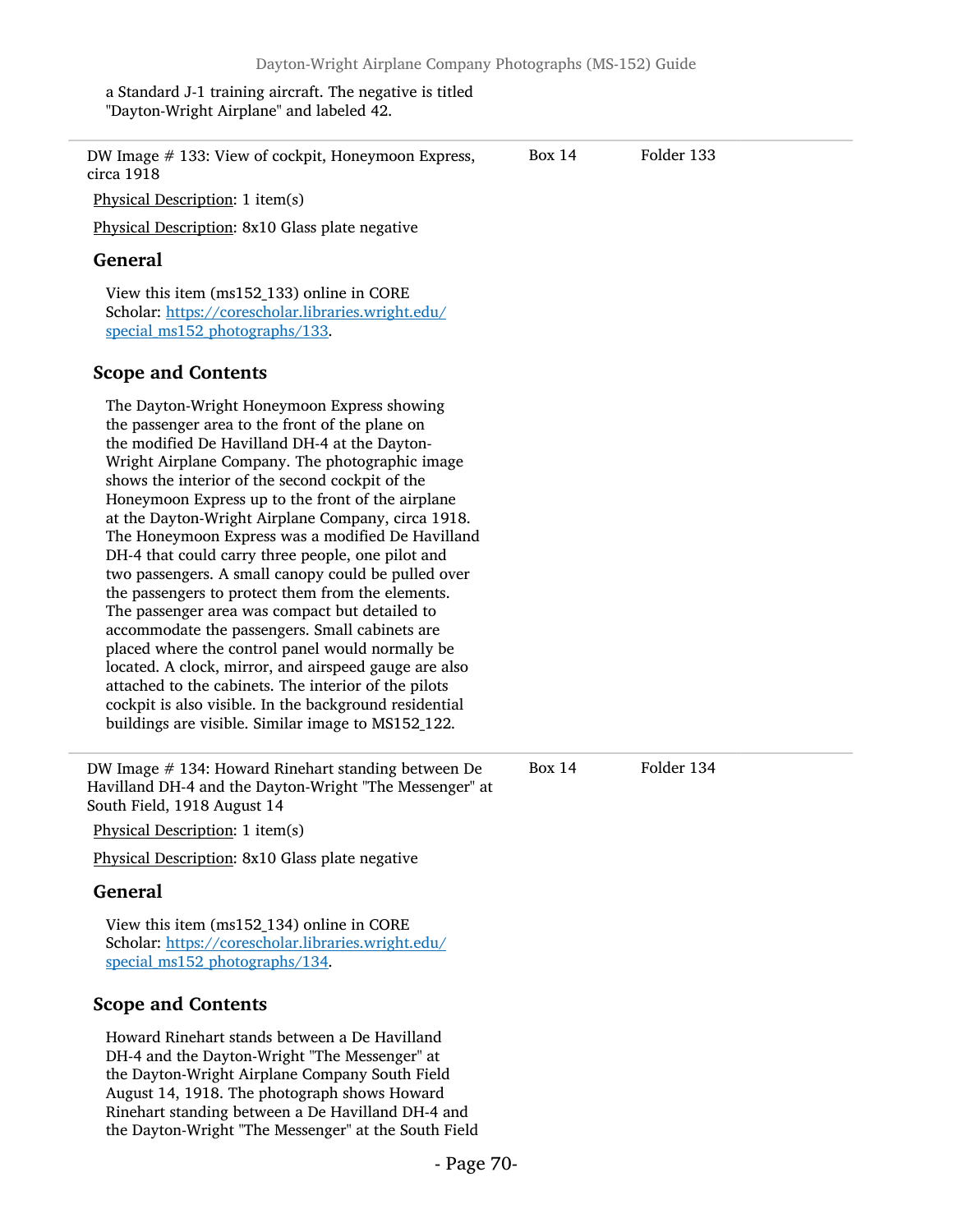of the Dayton-Wright Airplane Company. Rinehart is resting his hand on the propeller of the DH-4. The design similarities are apparent between the two aircraft in this side by side view. In the background the hangars of the South Field are visible and other DH-4s are visible through some of the open doors. The title of the negative is "The Dayton-Wright Airplane Co. South Field - Aug. 14-18."

DW Image # 135: "Bull Head" biplane, circa 1918 Physical Description: 1 item(s) Physical Description: 8x10 Glass plate negative General View this item (ms152\_135) online in CORE Scholar: [https://corescholar.libraries.wright.edu/](https://corescholar.libraries.wright.edu/special_ms152_photographs/135) special ms152 photographs/135. Scope and Contents The Dayton-Wright Bull Head Biplane at the Dayton-Wright Airplane Company. The photographic print shows the Dayton-Wright Bull Head Biplane at the Dayton-Wright Airplane Company, circa 1918. The airplane seated two and had an eight cylinder engine. The aircraft resembles the Standard J1 in some aspects of the design. A large number two is painted on the tail. In the background hangars are visible with building materials and horse drawn wagons. Box 14 Folder 135 DW Image # 136: Men working on Liberty Engine, De Havilland DH-4 airplane assembly, circa 1918 Physical Description: 1 item(s) Physical Description: 8x10 Glass plate negative General View this item (ms152\_136) online in CORE Scholar: [https://corescholar.libraries.wright.edu/](https://corescholar.libraries.wright.edu/special_ms152_photographs/136) special ms152 photographs/136. Scope and Contents Dayton-Wright Airplane Company employees working on De Havilland DH-4s. Dayton-Wright Airplane Company employees work on a De Havilland DH-4 in a Dayton-Wright factory, circa 1918. The photograph shows a group of men working on the Liberty Engine of a DH-4. Other DH-4s are lined up in rows and do not have the wings attached. Box 14 Folder 136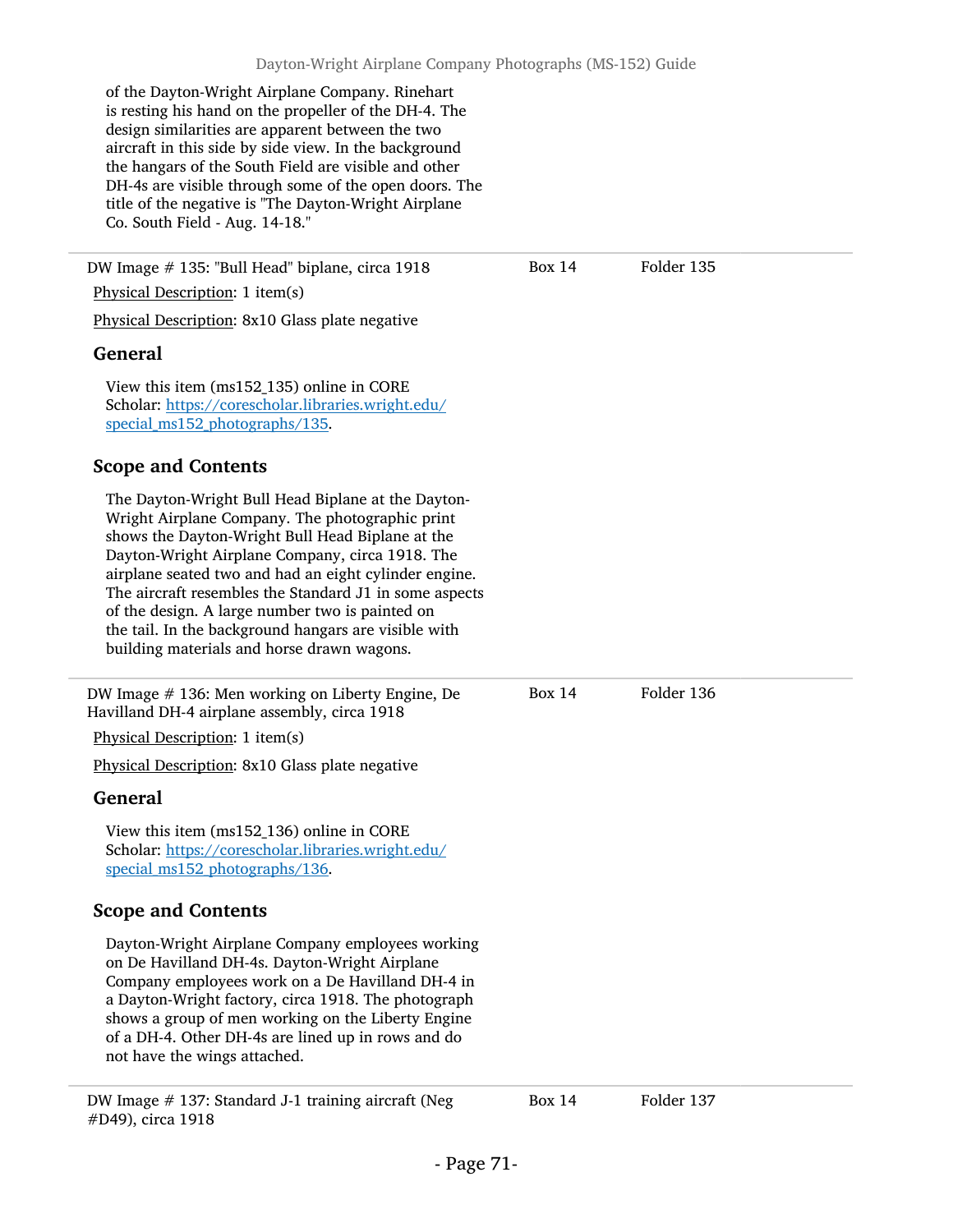#### Physical Description: 1 item(s)

Physical Description: 8x10 Glass plate negative

#### General

View this item (ms152\_137) online in CORE Scholar: [https://corescholar.libraries.wright.edu/](https://corescholar.libraries.wright.edu/special_ms152_photographs/137) special ms152 photographs/137.

## Scope and Contents

Standard J-1 training aircraft at the Dayton-Wright Airplane Company. The photographic print shows aircraft wings supported on sawhorses in a Dayton-Wright Airplane Company factory, circa 1918. In the background several Standard J-1 training aircraft are visible. The J-1 training airplanes are completely finished and have numbers painted on the side. The numbers on the aircraft from left to right are: 1662, 1663, 1660, 1659, and 1658. The negative is labeled D49.

| DW Image # 138: Kettering Bug, circa 1918                                                                                                                                                                                                                                                                                                                                                                    | <b>Box 14</b> | Folder 138 |  |
|--------------------------------------------------------------------------------------------------------------------------------------------------------------------------------------------------------------------------------------------------------------------------------------------------------------------------------------------------------------------------------------------------------------|---------------|------------|--|
| Physical Description: 1 item(s)                                                                                                                                                                                                                                                                                                                                                                              |               |            |  |
| Physical Description: 8x10 Glass plate negative                                                                                                                                                                                                                                                                                                                                                              |               |            |  |
| <b>General</b>                                                                                                                                                                                                                                                                                                                                                                                               |               |            |  |
| View this item (ms152_138) online in CORE<br>Scholar: https://corescholar.libraries.wright.edu/<br>special ms152 photographs/138.                                                                                                                                                                                                                                                                            |               |            |  |
| <b>Scope and Contents</b>                                                                                                                                                                                                                                                                                                                                                                                    |               |            |  |
| Kettering Bug production at the Dayton-Wright<br>Airplane Company. The photograph shows Dayton-<br>Wright Airplane Company employees building parts<br>for the Kettering Bug, circa 1918. The three employees<br>appear to be working on the propellers for the Bug.<br>Throughout the image different parts of the Bug are<br>visible and a completed Bug with military markings<br>hangs from the ceiling. |               |            |  |
| DW Image # 139: Kettering Bug, circa 1918                                                                                                                                                                                                                                                                                                                                                                    | Box $14$      | Folder 139 |  |
| Physical Description: 1 item(s)                                                                                                                                                                                                                                                                                                                                                                              |               |            |  |
| Physical Description: 8x10 Glass plate negative                                                                                                                                                                                                                                                                                                                                                              |               |            |  |
| <b>General</b><br>View this item (ms152_139) online in CORE<br>Scholar: https://corescholar.libraries.wright.edu/<br>special_ms152_photographs/139.                                                                                                                                                                                                                                                          |               |            |  |
|                                                                                                                                                                                                                                                                                                                                                                                                              |               |            |  |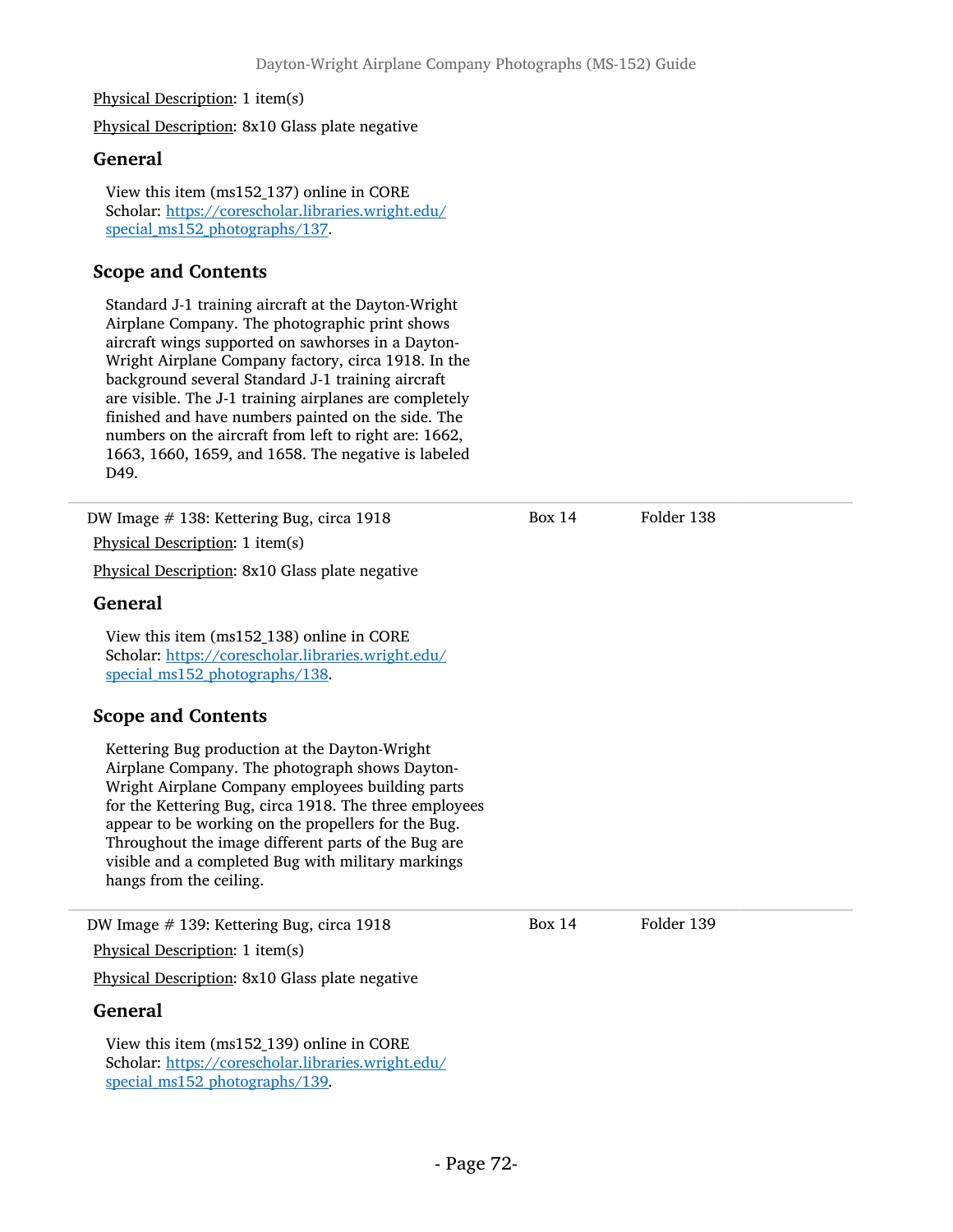Dayton-Wright Airplane Company employees work on the Kettering Bug. The photograph shows Dayton-Wright Airplane Company employees working on a Kettering Bug, circa 1918. The completed Bug is hanging from a harness that is attached to the ceiling of the workspace. The employees appear to be testing the engine of the Bug.

DW Image # 140: Men removing landing gear of De Havilland DH-4 to prepare for packing and shipping (Neg #43), circa 1918

Physical Description: 1 item(s)

Physical Description: 8x10 Glass plate negative

#### General

View this item (ms152\_140) online in CORE Scholar: [https://corescholar.libraries.wright.edu/](https://corescholar.libraries.wright.edu/special_ms152_photographs/140) special ms152 photographs/140.

#### Scope and Contents

Employees of the Dayton-Wright Airplane Company remove the landing gear from a De Havilland DH-4. Employees of the Dayton-Wright Airplane Company remove the landing gear of a De Havilland DH-4 in preparation for packing the airplane for shipment. The DH-4 is held up by a block and tackle and is suspended over the pallet that it will be shipped on. In the background other DH-4s are visible and being prepared for shipment. The title of the negative is "Dayton-Wright Airplane" and labeled 43. This image was taken circa 1918.

DW Image # 141: De Havilland DH-4 over pallet being prepared for shipment (Neg #41), circa 1918

Physical Description: 1 item(s)

Physical Description: 8x10 Glass plate negative

### General

View this item (ms152\_141) online in CORE Scholar: [https://corescholar.libraries.wright.edu/](https://corescholar.libraries.wright.edu/special_ms152_photographs/141) special ms152 photographs/141.

### Scope and Contents

A De Havilland DH-4 being prepared for shipment at the Dayton-Wright Airplane Company. The De Havilland DH-4 is parked over a pallet just prior to having the landing gear removed at the Dayton-Wright Airplane Company. The DH-4 has the wings removed and blocks of wood placed along the fuselage for

Box 14 Folder 140

Box 15 Folder 141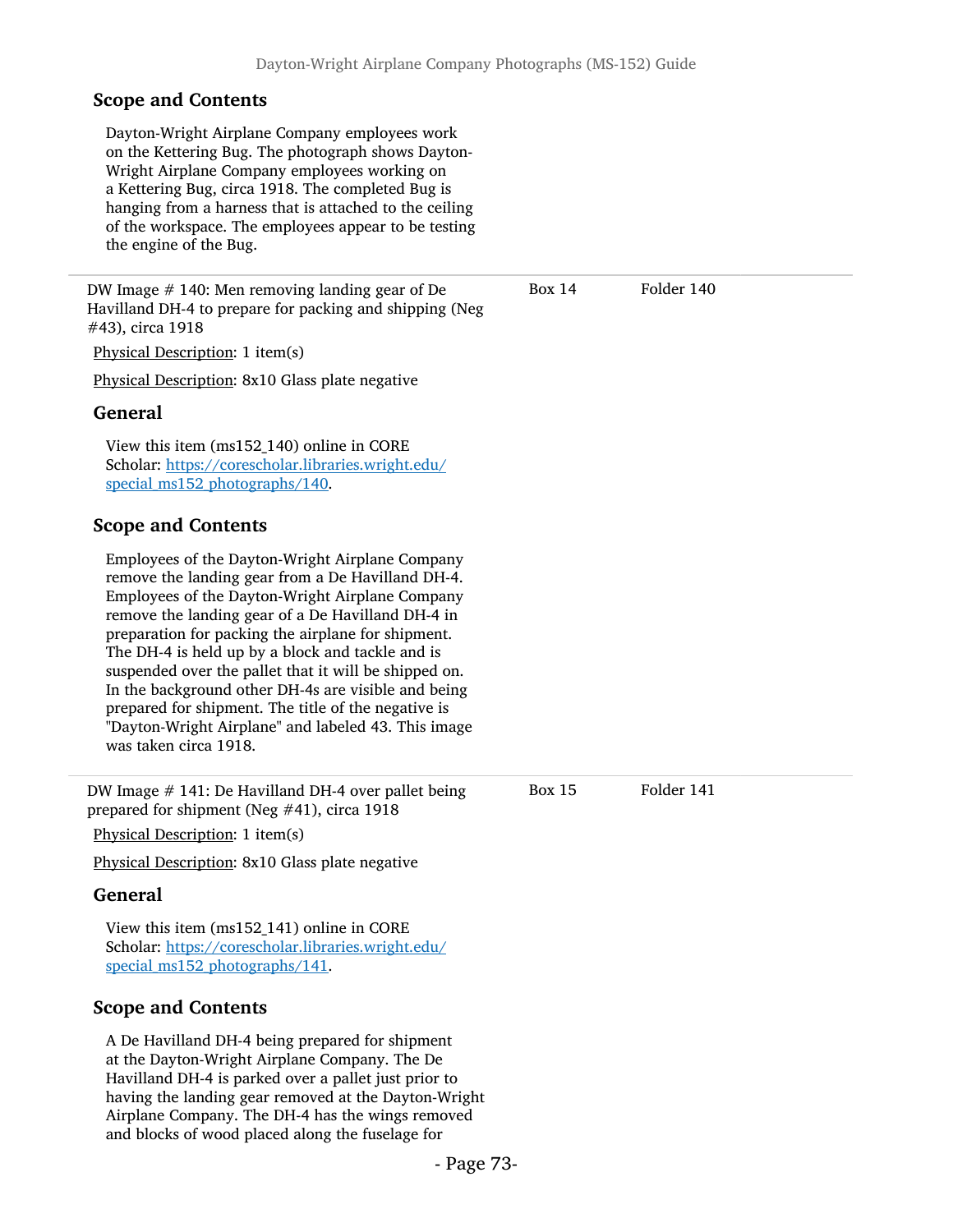packing in the crate. The aircraft is stripped down to just the fuselage and landing gear. Beside the airplane another DH-4 is seen already lowered onto a shipping pallet. In the background other DH-4s are prepared for shipment by Dayton-Wright employees. The title of the negative is "Dayton-Wright Airplane" and labeled 41. This image was taken circa 1918.

DW Image # 142: Two Kettering Bugs on launch track, circa Box 15 Folder 142 1918

Physical Description: 1 item(s)

Physical Description: 8x10 Glass plate negative

### General

View this item (ms152\_142) online in CORE Scholar: [https://corescholar.libraries.wright.edu/](https://corescholar.libraries.wright.edu/special_ms152_photographs/142) special ms152 photographs/142.

## Scope and Contents

Two Kettering Bugs on a rail track ready for launch at the Dayton-Wright Airplane Company. The photographic print shows two Kettering Bugs on the rail carts ready to be launched, circa 1918. Four other Bugs are lined up along side the rail track resting on sawhorses. The rail track runs from a small building to an open field. Residential buildings can be seen in the background.

DW Image # 143: Airplane assembly, De Havilland DH-4, plant 1 (Neg #25), 1918 June 28

Physical Description: 1 item(s)

Physical Description: 8x10 Glass plate negative

### General

View this item (ms152\_143) online in CORE Scholar: [https://corescholar.libraries.wright.edu/](https://corescholar.libraries.wright.edu/special_ms152_photographs/143) special ms152 photographs/143.

### Scope and Contents

Completed De Havilland DH-4 fuselage at the Dayton-Wright Airplane Company Plant 1 June 28, 1918. The photograph shows the completed fuselage of a De Havilland DH-4 at the Dayton-Wright Airplane Company Plant 1. The airplane is parked near a window and has no wings but is otherwise complete. The Scarff ring is installed and the aircraft does not have a hood so the Liberty Engine is exposed. Other DH-4 fuselages are visible in the same building. In the background outside the building other DH-4s can be seen with Dayton-Wright Employees. The title of the

Box 15 Folder 143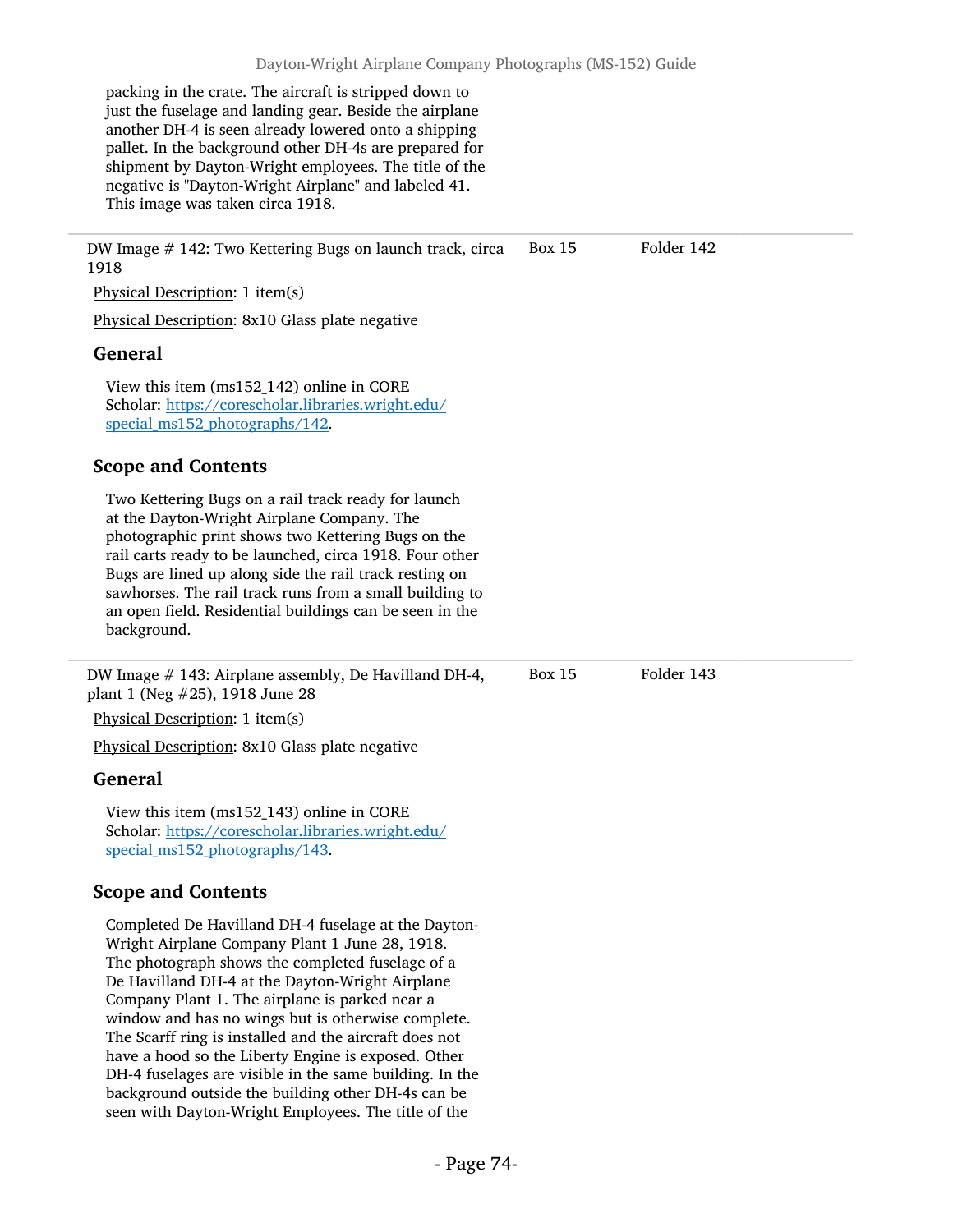negative is "The Dayton-Wright Airplane Co. Plant 1. - June 28-18." and labeled 25.

| DW Image # 144: De Havilland DH-4 parked behind plant 1<br>(Neg #C40), circa1918                                                                                                                                                                                                                                                                                                                                                                                                                                                                                                                                                                                       | <b>Box 15</b> | Folder 144 |
|------------------------------------------------------------------------------------------------------------------------------------------------------------------------------------------------------------------------------------------------------------------------------------------------------------------------------------------------------------------------------------------------------------------------------------------------------------------------------------------------------------------------------------------------------------------------------------------------------------------------------------------------------------------------|---------------|------------|
| Physical Description: 1 item(s)                                                                                                                                                                                                                                                                                                                                                                                                                                                                                                                                                                                                                                        |               |            |
| Physical Description: 8x10 Glass plate negative                                                                                                                                                                                                                                                                                                                                                                                                                                                                                                                                                                                                                        |               |            |
| <b>General</b>                                                                                                                                                                                                                                                                                                                                                                                                                                                                                                                                                                                                                                                         |               |            |
| View this item (ms152_144) online in CORE<br>Scholar: https://corescholar.libraries.wright.edu/<br>special_ms152_photographs/144.                                                                                                                                                                                                                                                                                                                                                                                                                                                                                                                                      |               |            |
| <b>Scope and Contents</b>                                                                                                                                                                                                                                                                                                                                                                                                                                                                                                                                                                                                                                              |               |            |
| De Havilland DH-4 at the Dayton-Wright Airplane<br>Company Plant 1. A De Havilland DH-4 is parked<br>behind Plant 1 of the Dayton-Wright Airplane<br>Company, circa 1918. The photograph is out of focus<br>so the people around the aircraft are unidentified.<br>Early automobiles are visible behind the airplane. A<br>railroad gondola car is visible in the background with<br>the marking of Michigan Central on the side.                                                                                                                                                                                                                                      |               |            |
| DW Image # 145: Modified De Havilland DH-4, Dayton-<br>Wright Honeymoon Express (Neg #76), circa 1918                                                                                                                                                                                                                                                                                                                                                                                                                                                                                                                                                                  | <b>Box 15</b> | Folder 145 |
| Physical Description: 1 item(s)                                                                                                                                                                                                                                                                                                                                                                                                                                                                                                                                                                                                                                        |               |            |
| Physical Description: 8x10 Glass plate negative                                                                                                                                                                                                                                                                                                                                                                                                                                                                                                                                                                                                                        |               |            |
| <b>General</b>                                                                                                                                                                                                                                                                                                                                                                                                                                                                                                                                                                                                                                                         |               |            |
| View this item (ms152_145) online in CORE<br>Scholar: https://corescholar.libraries.wright.edu/<br>special_ms152_photographs/145.                                                                                                                                                                                                                                                                                                                                                                                                                                                                                                                                      |               |            |
| <b>Scope and Contents</b>                                                                                                                                                                                                                                                                                                                                                                                                                                                                                                                                                                                                                                              |               |            |
| The modified De Havilland DH-4 named the Dayton-<br>Wright Honeymoon Express at the Dayton-Wright<br>Airplane Company. The photographic image shows<br>the Honeymoon Express airplane at the Dayton-Wright<br>Airplane Company, circa 1918. The Honeymoon<br>Express was a modified De Havilland DH-4 that could<br>carry three people, one pilot and two passengers. A<br>small canopy could be pulled over the passengers to<br>protect them from the elements. The passenger area<br>canopy is partially open. The photograph shows the<br>airplane parked in an open field. In the background<br>residential buildings are visible. The negative is<br>labeled 76. |               |            |
| DW Image $#$ 146: Women working on Liberty Engine,                                                                                                                                                                                                                                                                                                                                                                                                                                                                                                                                                                                                                     | <b>Box 15</b> | Folder 146 |

Motor Department, plant 1, 1918 July 1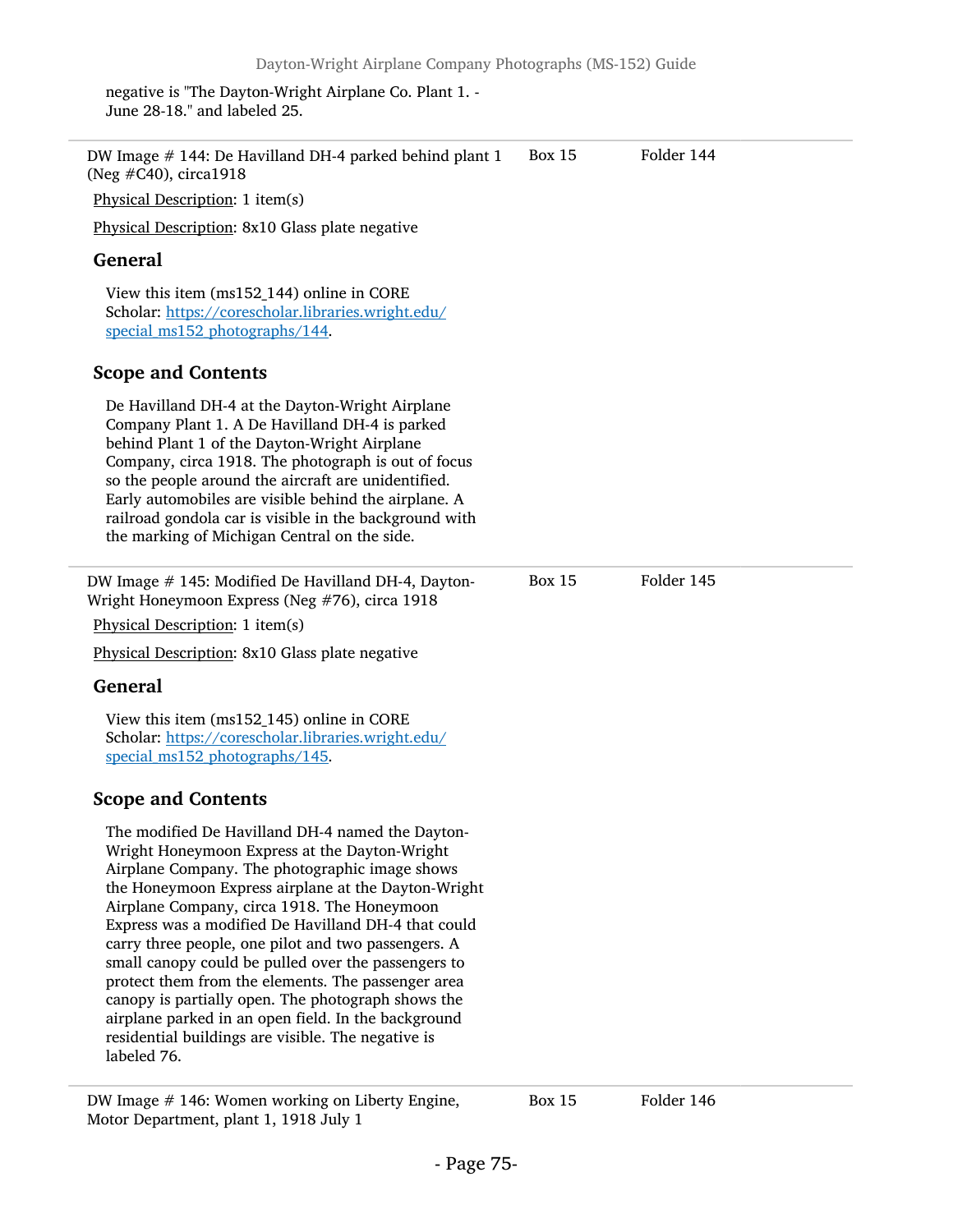#### Physical Description: 1 item(s)

Physical Description: 8x10 Glass plate negative

#### General

View this item (ms152\_146) online in CORE Scholar: [https://corescholar.libraries.wright.edu/](https://corescholar.libraries.wright.edu/special_ms152_photographs/146) special ms152 photographs/146.

## Scope and Contents

Two female employees work on a Liberty Engine in the Motor Department of the Dayton-Wright Airplane Company Plant 1 July 1, 1918. The photograph shows two female employees of the Dayton-Wright Airplane Company working on a Liberty Engine. The women work in the Motor Department of Plant 1. The Liberty Engine was the twelve cylinder engine used to power the De Havilland DH-4. In the background other Liberty Engines are visible and a chalkboard is on the back wall. The title of the negative is "The Dayton-Wright Airplane Co. Plant-1. - July 1-18."

DW Image  $#$  147: De Havilland DH-4 Airplane with twin Marlin guns, exterior shot (Neg #A16), circa 1918 Box 15 Folder 147 Physical Description: 1 item(s) Physical Description: 8x10 Glass plate negative General View this item (ms152\_147) online in CORE Scholar: [https://corescholar.libraries.wright.edu/](https://corescholar.libraries.wright.edu/special_ms152_photographs/147) special ms152 photographs/147. Scope and Contents A De Havilland DH-4 at the South Field of the Dayton-Wright Airplane Company. The photographic image shows a De Havilland DH-4 with military weapons at the Dayton-Wright Airplane Company South Field, circa 1918. The DH-4 has twin Marlin guns attached by the front cockpit. The aircraft has a Scarff ring attached and is painted in a military paint scheme. In the background other buildings are visible and another DH-4 is being worked on by Dayton-Wright employees near a hangar marked D-0. DW Image # 148: Fuselage assembly for De Havilland DH-4 (Neg #11), circa 1918 Box 15 Folder 148 Physical Description: 1 item(s) Physical Description: 8x10 Glass plate negative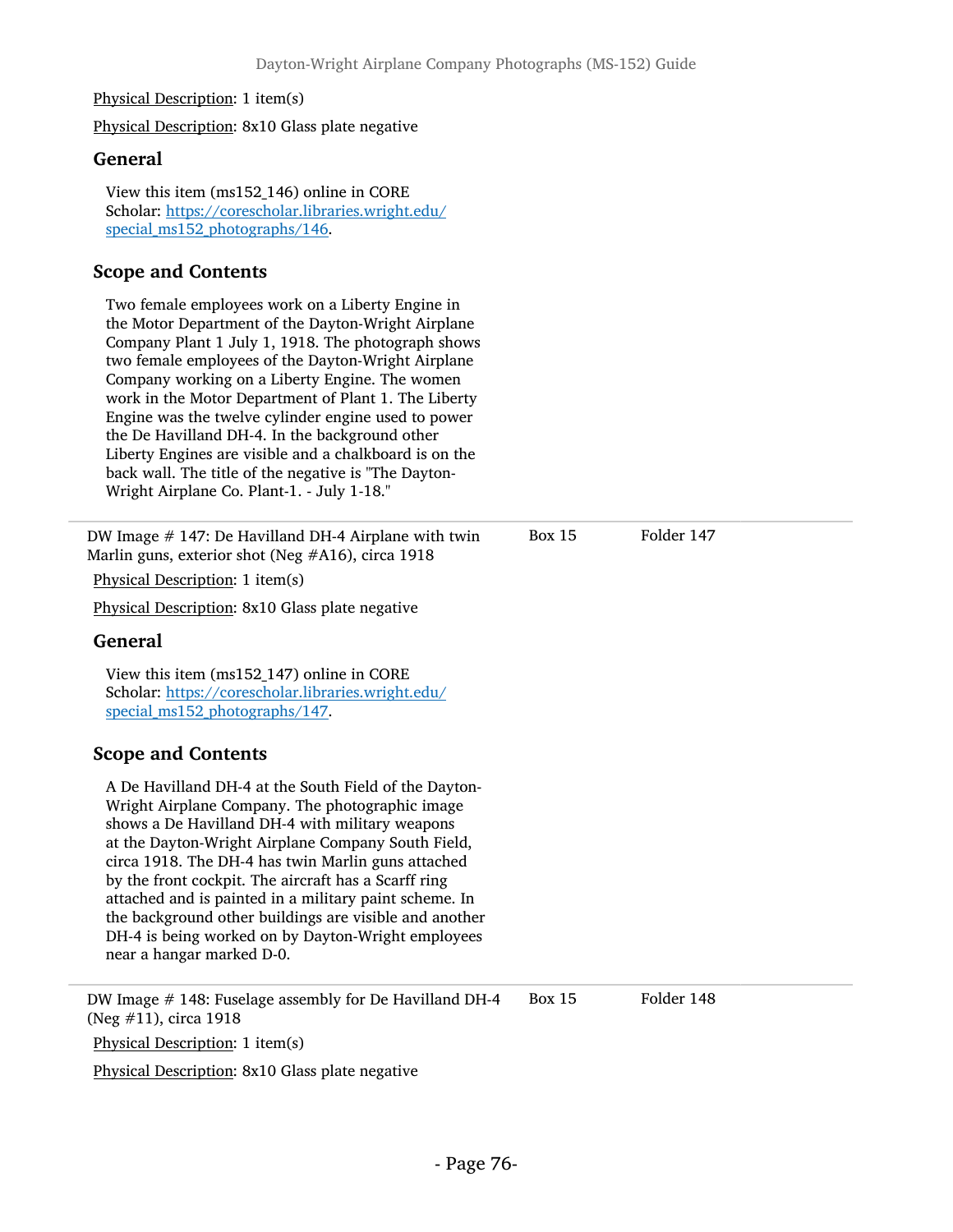View this item (ms152\_148) online in CORE Scholar: [https://corescholar.libraries.wright.edu/](https://corescholar.libraries.wright.edu/special_ms152_photographs/148) [special\\_ms152\\_photographs/148](https://corescholar.libraries.wright.edu/special_ms152_photographs/148).

### Scope and Contents

Fuselages of the De Havilland DH-4 at the Dayton-Wright Airplane Company. The fuselages of the De Havilland DH-4 are set up on sawhorses in this photograph taken in a Dayton-Wright Airplane Company factory circa 1918. Employees of Dayton-Wright work on the fuselages throughout the image. The fuselages do not have any components installed. In the background employees attach landing gear to a DH-4. The negative is titled "Dayton-Wright Airplane" and is labeled 11.

DW Image # 149: Set of five Mark III high explosive bombs attached to wing of De Havilland DH-4 at South Field (Neg #A19), 1918 April 15 Box 15 Folder 149 Physical Description: 1 item(s) Physical Description: 8x10 Glass plate negative General View this item (ms152\_149) online in CORE Scholar: [https://corescholar.libraries.wright.edu/](https://corescholar.libraries.wright.edu/special_ms152_photographs/149) [special\\_ms152\\_photographs/149](https://corescholar.libraries.wright.edu/special_ms152_photographs/149). Scope and Contents Mark III high explosive bombs on a Mark V bomb release mechanism attached to a De Havilland DH-4 at the Dayton-Wright Airplane Company South Field April 15, 1918. The photograph shows a set of five Mark III high explosive bombs attached to the wing of a De Havilland DH-4 at the Dayton-Wright Airplane Company South Field. The bombs are held on to the wing and released by a Mark V release mechanism. The title of the photograph is "Dayton Wright Airplane South Field-Apr.-15-18." DW Image # 150: Fuselage of the Standard J-1 training aircraft in Fuselage Dept. (Neg #D54), 1918 January 15 Box 15 Folder 150 Physical Description: 1 item(s) Physical Description: 8x10 Glass plate negative General View this item (ms152\_150) online in CORE Scholar: [https://corescholar.libraries.wright.edu/](https://corescholar.libraries.wright.edu/special_ms152_photographs/150) special ms152 photographs/150.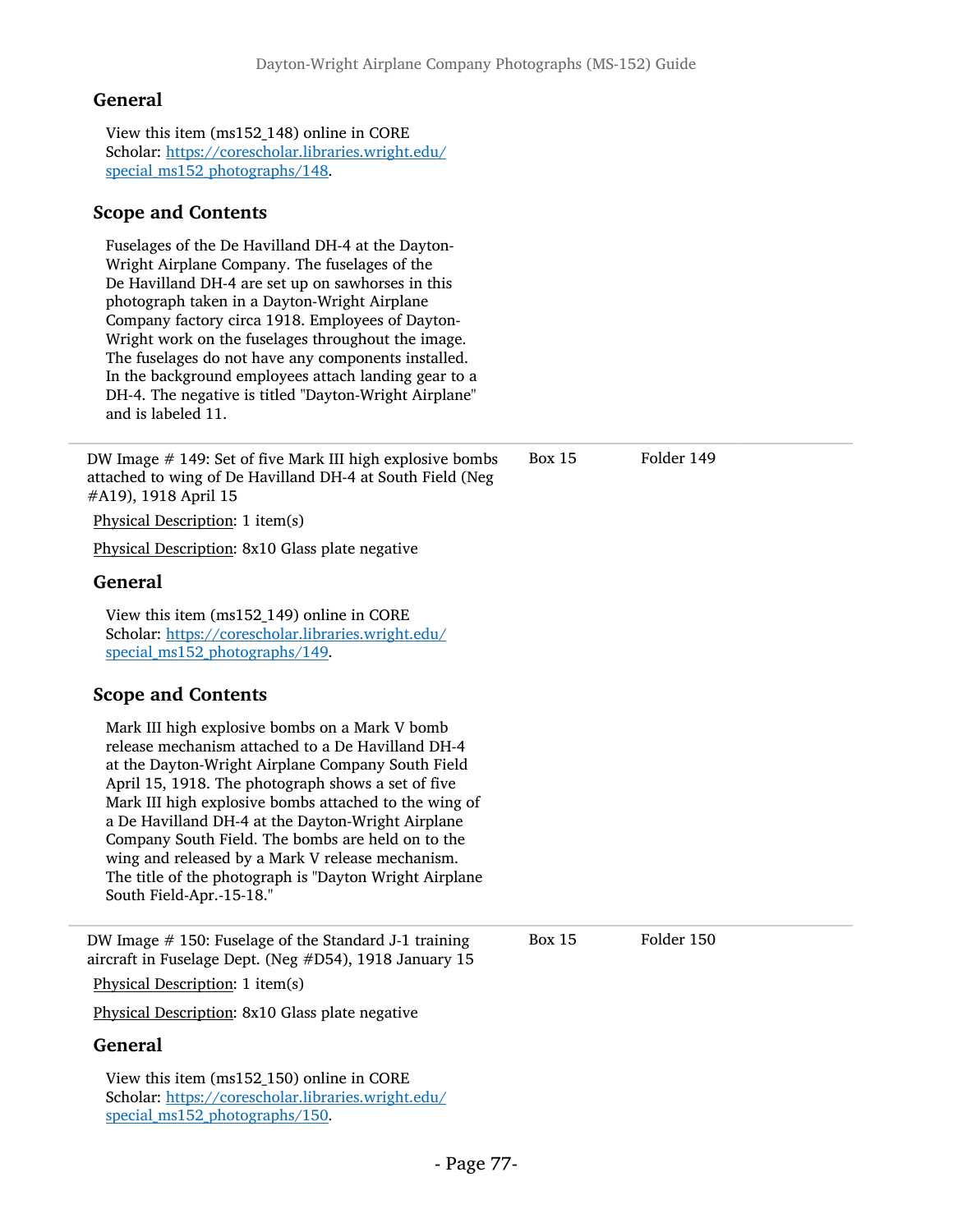Fuselages of the Standard J-1 training aircraft at the Dayton-Wright Airplane Company Fuselage Department January 15, 1918. The photograph shows the fuselage of the Standard J-1 training aircraft at the Dayton-Wright Airplane Company Fuselage Department. The fuselages are painted and have the identification numbers on the sides. The motors have been installed with propellers attached and landing gear attached that has three tires. The fuselages in the front have the radiator installed but the other fuselages toward the back of the room do not. The title of the negative is "The Dayton Wright Airplane Co. Fuselage - Jan. 15-18."

DW Image # 151: Liberty Engine suspended by hoist, circa 1918 Box 16 Folder 151

Physical Description: 1 item(s)

Physical Description: 8x10 Glass plate negative

#### General

View this item (ms152\_151) online in CORE Scholar: [https://corescholar.libraries.wright.edu/](https://corescholar.libraries.wright.edu/special_ms152_photographs/151) special ms152 photographs/151.

### Scope and Contents

Liberty Engine at the Dayton-Wright Airplane Company. A Liberty Engine is suspended by a hoist in the photograph taken at the Dayton-Wright Airplane Company, circa 1918. The photograph is marked by a white mask around the engine. This is used to block out part of the background so that the focus of the image would be the Liberty Engine. On the outside of the white mask a fuselage of a De Havilland DH-4 is visible and employees of Dayton-Wright hold a white background cloth up to help isolate the engine. The Liberty Engine was a twelve cylinder engine used to power the De Havilland DH-4.

DW Image # 152: Men working with propellers in Balancing Dept., plant 2 (Neg #23), 1918 July 18

Physical Description: 1 item(s)

Physical Description: 8x10 Glass plate negative

#### General

View this item (ms152\_152) online in CORE Scholar: [https://corescholar.libraries.wright.edu/](https://corescholar.libraries.wright.edu/special_ms152_photographs/152) special ms152 photographs/152.

Box 16 Folder 152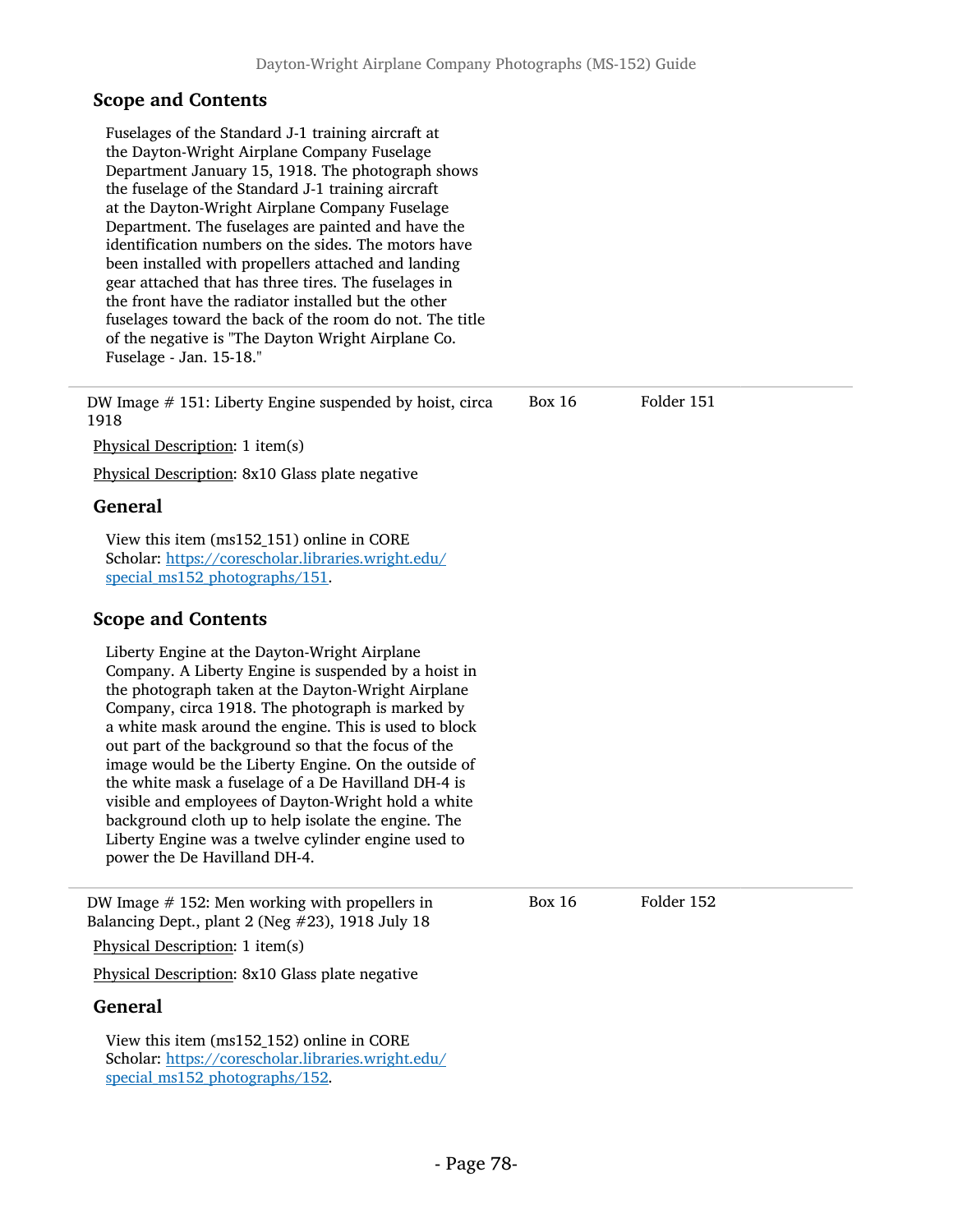Balancing Department at Plant 2 of the Dayton-Wright Airplane Company July 18, 1918. The photograph shows the Balancing Department at Plant 2 of the Dayton-Wright Airplane Company. Employees of Dayton-Wright work to balance the aircraft propellers. The propellers are held off the ground by the small shaft that attaches them to the engine so that the balance can be tested. Other employees work on propellers in the background and various tools and supplies are seen in the room. Other buildings are visible through the windows of the room. The negative is titled "The Dayton-Wright Airplane Co. Balancing Dept. - Plant 2 - July 18-18." and labeled 23.

DW Image # 153: Propeller Stock Dept., plant 2 (Neg #24), 1918 July 18 Box 16 Folder 153

Physical Description: 1 item(s)

Physical Description: 8x10 Glass plate negative

#### General

View this item (ms152\_153) online in CORE Scholar: [https://corescholar.libraries.wright.edu/](https://corescholar.libraries.wright.edu/special_ms152_photographs/153) special ms152 photographs/153.

### Scope and Contents

Propeller Stock Department of the Dayton-Wright Airplane Company Plant 2 July 18, 1918. The photograph shows the Propeller Stock Department at the Dayton-Wright Airplane Company Plant 2. Propellers are seen on carts and stacked on racks throughout the room. The propellers are in various states of production; from bare wood to being painted. A sign in the background reads "No Smoking" and another sign states, "Avoid Infections - Keep Cuts and Scratches Clean". Written on one propeller is "Test Propeller No 65 Return to Motor Assembly". The negative is titled "The Dayton-Wright Airplane Co. Propeller Stock Dept. - Plant 2. July 18-18." and labeled 24.

DW Image # 154: Women working, wing assembly, plant 1 (Neg #30), 1918 February 23

Box 16 Folder 154

Physical Description: 1 item(s)

Physical Description: 8x10 Glass plate negative

#### General

View this item (ms152\_154) online in CORE Scholar: [https://corescholar.libraries.wright.edu/](https://corescholar.libraries.wright.edu/special_ms152_photographs/154) special ms152 photographs/154.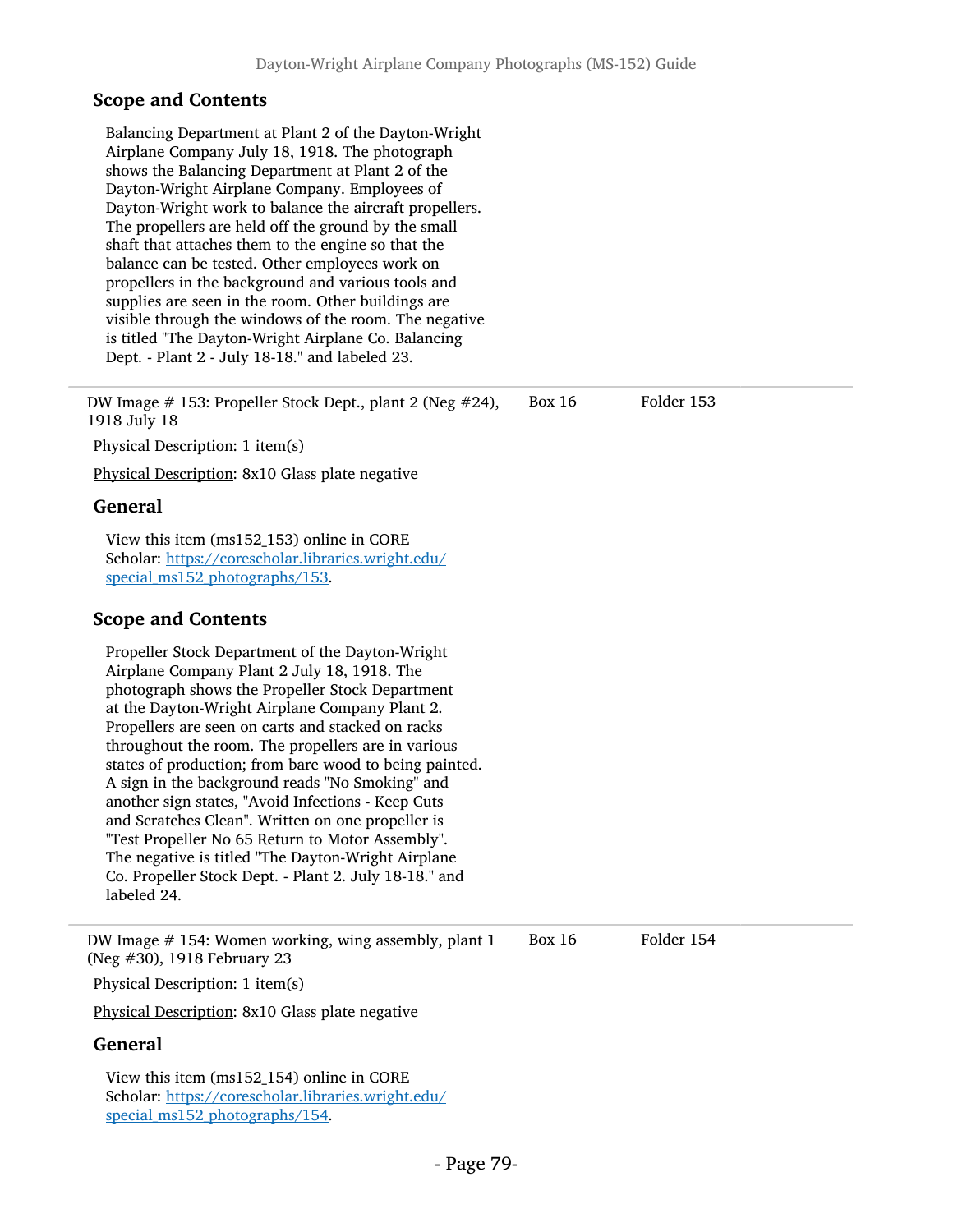| Female employees of the Dayton-Wright Airplane<br>Company working on the skeleton of an aircraft<br>wing at Plant 1 February 23, 1918. The photographic<br>print shows female employees of the Dayton-Wright<br>Airplane Company working on the skeleton of an<br>aircraft wing at Plant 1. The women use various<br>tools to adjust the skeleton of the wing. In the<br>background other employees work on other aircraft<br>wing skeletons. The title of the photograph is "Dayton<br>Wright Airplane Co. Dayton Ohio. Plant 1. Feb.<br>23-18." and labeled 30.                                                                                                                                                                                                                                                                                    |               |            |
|------------------------------------------------------------------------------------------------------------------------------------------------------------------------------------------------------------------------------------------------------------------------------------------------------------------------------------------------------------------------------------------------------------------------------------------------------------------------------------------------------------------------------------------------------------------------------------------------------------------------------------------------------------------------------------------------------------------------------------------------------------------------------------------------------------------------------------------------------|---------------|------------|
| DW Image # 155: Construction at Dayton-Wright Airplane<br>Company, employees working on fuselages of De Havilland<br>DH-4s, circa 1918                                                                                                                                                                                                                                                                                                                                                                                                                                                                                                                                                                                                                                                                                                               | <b>Box 16</b> | Folder 155 |
| Physical Description: 1 item(s)                                                                                                                                                                                                                                                                                                                                                                                                                                                                                                                                                                                                                                                                                                                                                                                                                      |               |            |
| Physical Description: 8x10 Glass plate negative                                                                                                                                                                                                                                                                                                                                                                                                                                                                                                                                                                                                                                                                                                                                                                                                      |               |            |
| <b>General</b>                                                                                                                                                                                                                                                                                                                                                                                                                                                                                                                                                                                                                                                                                                                                                                                                                                       |               |            |
| View this item (ms152_155) online in CORE<br>Scholar: https://corescholar.libraries.wright.edu/<br>special_ms152_photographs/155.                                                                                                                                                                                                                                                                                                                                                                                                                                                                                                                                                                                                                                                                                                                    |               |            |
| <b>Scope and Contents</b>                                                                                                                                                                                                                                                                                                                                                                                                                                                                                                                                                                                                                                                                                                                                                                                                                            |               |            |
| Construction at a Dayton-Wright Airplane Company<br>factory builds around the fuselages of De Havilland<br>DH-4s. Construction workers build a Dayton-Wright<br>Airplane Company factory while employees of the<br>Dayton-Wright Airplane Company work on De<br>Havilland DH-4s. As the building is being erected,<br>employees of Dayton-Wright work on producing the<br>aircraft. The building is in skeleton form only and<br>building materials are seen on the ground surrounding<br>the fuselages of the DH-4s. The fuselages are complete<br>with some having the hood off so that the Liberty<br>Engine is exposed. One of the aircraft has the fixed<br>twin Marlin guns attached in front of the pilot's<br>cockpit. All of the planes have a white tarp over part<br>of the fuselage to protect them. This image was taken<br>circa 1918. |               |            |
| DW Image # 156: Employees working on the Kettering Bug,<br>circa 1918                                                                                                                                                                                                                                                                                                                                                                                                                                                                                                                                                                                                                                                                                                                                                                                | <b>Box 16</b> | Folder 156 |
| Physical Description: 1 item(s)                                                                                                                                                                                                                                                                                                                                                                                                                                                                                                                                                                                                                                                                                                                                                                                                                      |               |            |
| Physical Description: 8x10 Glass plate negative                                                                                                                                                                                                                                                                                                                                                                                                                                                                                                                                                                                                                                                                                                                                                                                                      |               |            |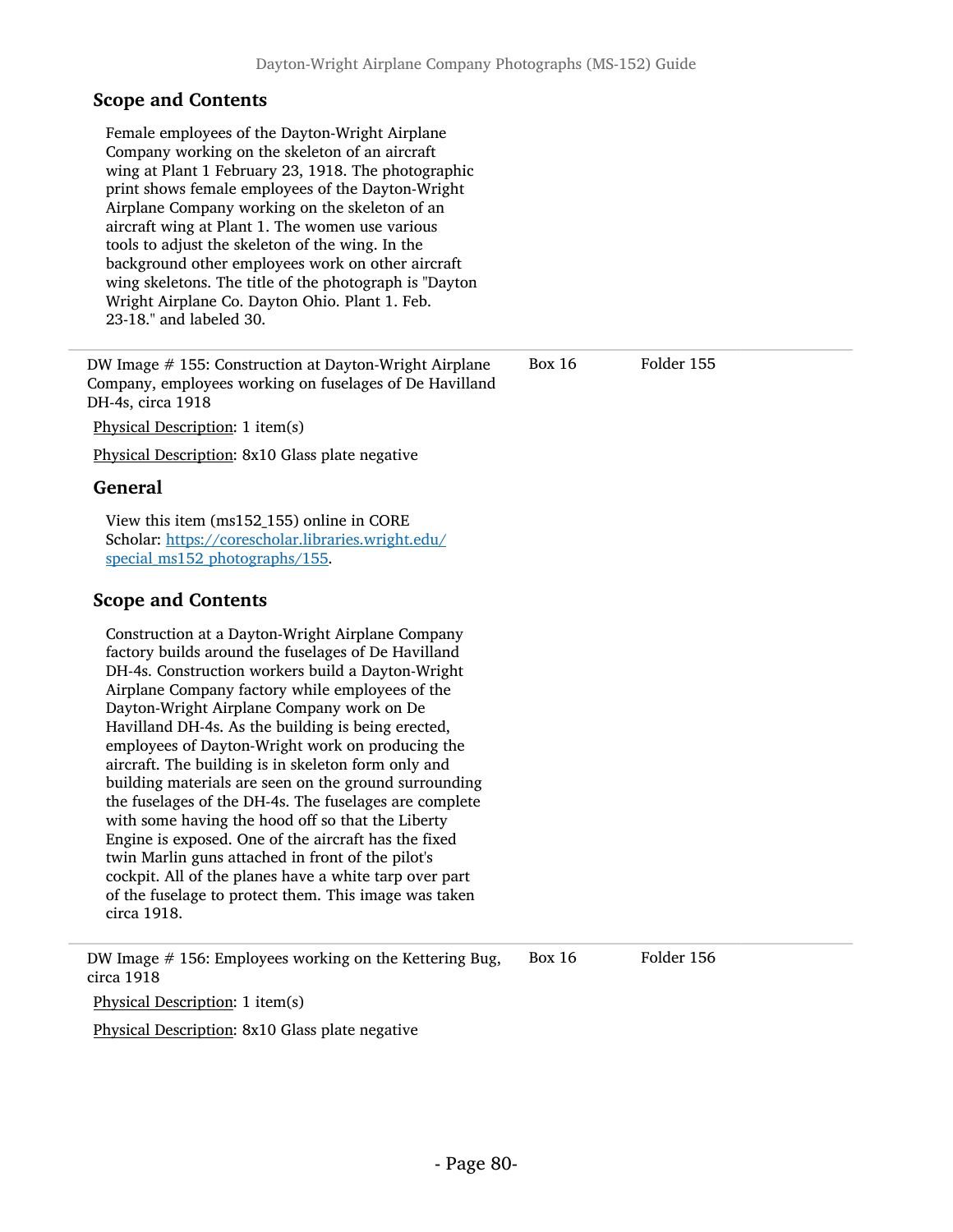View this item (ms152\_156) online in CORE Scholar: [https://corescholar.libraries.wright.edu/](https://corescholar.libraries.wright.edu/special_ms152_photographs/156) [special\\_ms152\\_photographs/156](https://corescholar.libraries.wright.edu/special_ms152_photographs/156).

## Scope and Contents

Employees of the Dayton-Wright Airplane Company working on the Kettering Bug. Employees of the Dayton-Wright Airplane Company work on the Kettering Bug, circa 1918. The Bug is hanging from the rafters on a support brace while one employee works on the engine and two others stabilize the Bug. Tools used to work on the bug are visible throughout the scene.

# ^ [Return to Table of Contents](#page-1-0)

# Nitrate Negatives

| <b>Title/Description</b>                                                                                                                                                                                                                                                                                                                                                                                                 | <b>Instances</b> |            |
|--------------------------------------------------------------------------------------------------------------------------------------------------------------------------------------------------------------------------------------------------------------------------------------------------------------------------------------------------------------------------------------------------------------------------|------------------|------------|
| DW Image $#$ 157: Men working, wing assembly, plant 1,<br>circa 1918                                                                                                                                                                                                                                                                                                                                                     | <b>Box 17</b>    | Folder 157 |
| Physical Description: 1 item(s)                                                                                                                                                                                                                                                                                                                                                                                          |                  |            |
| Physical Description: 8x10 Nitrate Negative                                                                                                                                                                                                                                                                                                                                                                              |                  |            |
| <b>General</b>                                                                                                                                                                                                                                                                                                                                                                                                           |                  |            |
| View this item (ms152_157) online in CORE<br>Scholar: https://corescholar.libraries.wright.edu/<br>special_ms152_photographs/157.                                                                                                                                                                                                                                                                                        |                  |            |
| <b>Scope and Contents</b>                                                                                                                                                                                                                                                                                                                                                                                                |                  |            |
| Dayton-Wright Airplane Company employees work<br>on assembling aircraft wing skeletons at Plant 1.<br>Employees of the Dayton-Wright Airplane Company<br>assemble aircraft wing skeletons at Plant 1, circa<br>1918. Stacks of aircraft wing skeletons can be seen<br>throughout the image and various tools are visible.<br>The title of the negative is "The Dayton Wright<br>Airplane Co. Dayton, Ohio. Plant No. 1." |                  |            |
| DW Image $#$ 158: Men working on wooden parts, machine<br>shop, circa 1918                                                                                                                                                                                                                                                                                                                                               | <b>Box 17</b>    | Folder 158 |
| Physical Description: 1 item(s)                                                                                                                                                                                                                                                                                                                                                                                          |                  |            |
| Physical Description: 8x10 Nitrate Negative                                                                                                                                                                                                                                                                                                                                                                              |                  |            |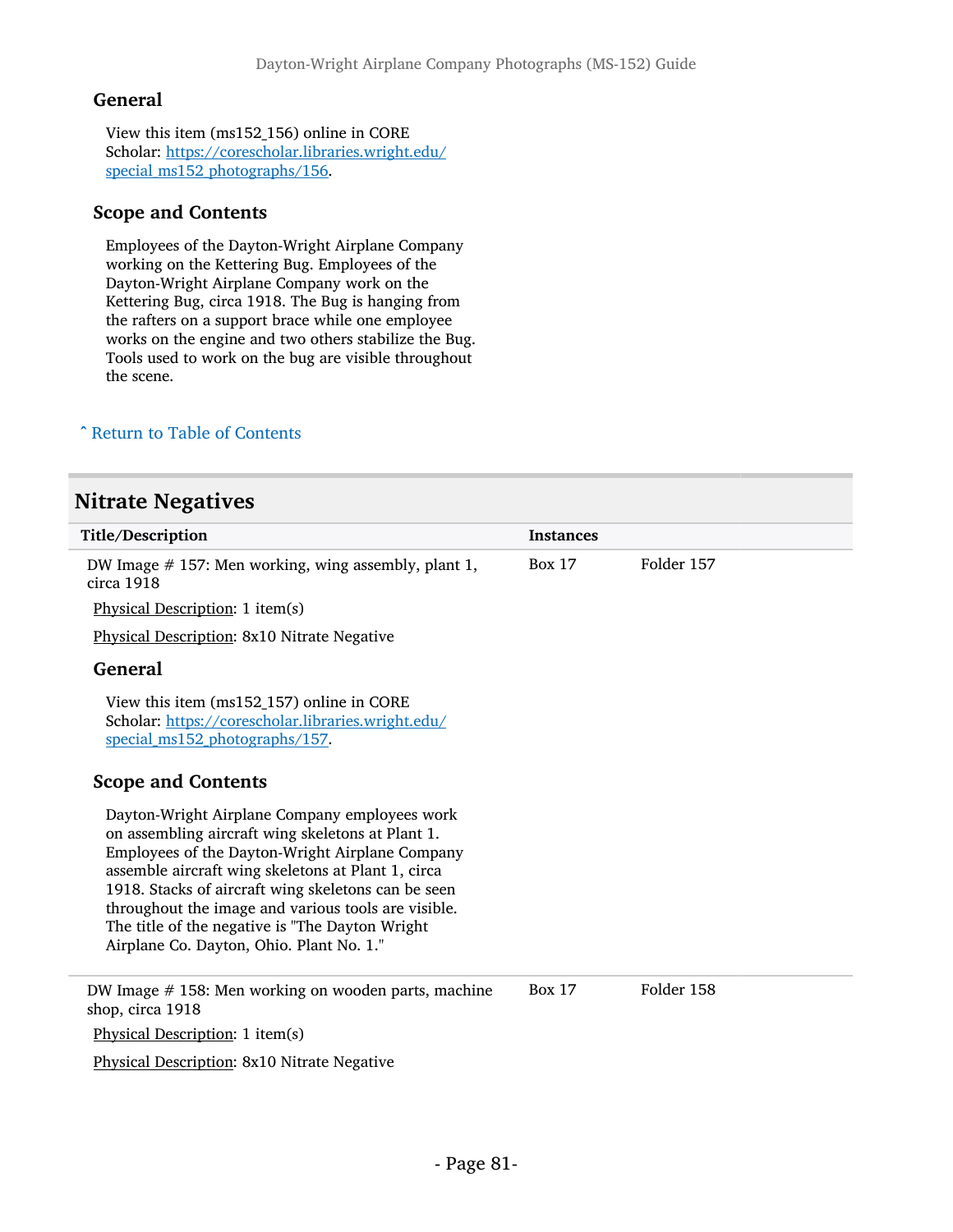View this item (ms152\_158) online in CORE Scholar: [https://corescholar.libraries.wright.edu/](https://corescholar.libraries.wright.edu/special_ms152_photographs/158) [special\\_ms152\\_photographs/158](https://corescholar.libraries.wright.edu/special_ms152_photographs/158).

## Scope and Contents

Employees of the Dayton-Wright Airplane Company work on manufacturing wooden parts for aircraft production. Dayton-Wright Airplane Company employees manufacture wooden parts for various aircraft, circa 1918. The employees use various woodworking tools such as a table saw to shape and create the pieces for the aircraft. A sign in the shop area reads, "Positively No One Allowed To Operate These Machines Except Employees Of This Dept. A. G. Hoerner."

DW Image # 159: Exterior view, plant 3, circa 1918 Physical Description: 1 item(s) Box 17 Folder 159 Physical Description: 8x10 Nitrate Negative General View this item (ms152\_159) online in CORE Scholar: [https://corescholar.libraries.wright.edu/](https://corescholar.libraries.wright.edu/special_ms152_photographs/159) [special\\_ms152\\_photographs/159](https://corescholar.libraries.wright.edu/special_ms152_photographs/159). Scope and Contents Exterior view of Plant 3 of the Dayton-Wright Airplane Company. The photograph shows the exterior view of Plant 3 of the Dayton-Wright Airplane Company, circa 1918. The image is of the front of the building with snow covering the ground. Other buildings are visible in the background. The title of the negative is "The Dayton Wright Airplane Co. Dayton, Ohio. Plant No. 3." DW Image # 160: Men welding metal parts, machine shop, plant 3, circa 1918 Physical Description: 1 item(s) Box 17 Folder 160 Physical Description: 8x10 Nitrate Negative General View this item (ms152\_160) online in CORE Scholar: [https://corescholar.libraries.wright.edu/](https://corescholar.libraries.wright.edu/special_ms152_photographs/160) [special\\_ms152\\_photographs/160](https://corescholar.libraries.wright.edu/special_ms152_photographs/160). Scope and Contents

Employees of the Dayton-Wright Airplane Company welding aircraft parts in Plant 3. The photograph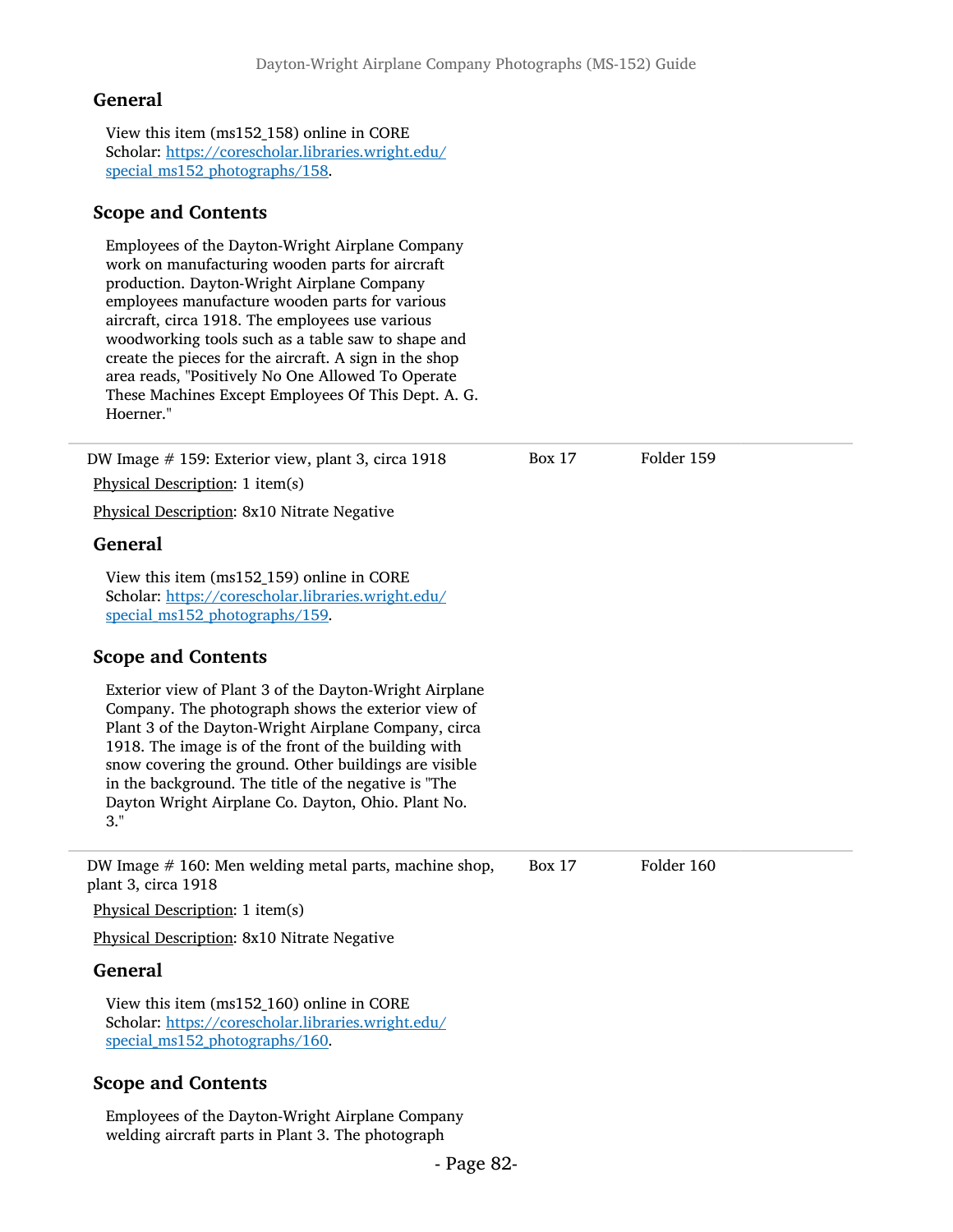shows employees of the Dayton-Wright Airplane Company welding metal parts for aircraft at Plant 3, circa 1918. The men operate a Thomson Spot Welder to weld the metal pieces. The title of the negative is "The Dayton Wright Airplane Co. Dayton, Ohio. Plant No. 3."

DW Image # 161: Men working, plant 3 (Neg #132), circa 1918 Box 17 Folder 161

Physical Description: 1 item(s)

Physical Description: 8x10 Nitrate Negative

## General

View this item (ms152\_161) online in CORE Scholar: [https://corescholar.libraries.wright.edu/](https://corescholar.libraries.wright.edu/special_ms152_photographs/161) special ms152 photographs/161.

# Scope and Contents

Dayton-Wright Airplane Company employees manufacture metal parts for aircraft production at Plant 3. Employees of the Dayton-Wright Airplane Company manufacture metal parts for aircraft production at Plant 3, circa 1918. In the photograph men stand at a long table with a "No Smoking" sign hanging above it and use various tools to produce the parts. Other employees work at different stations throughout the room. The title of the negative is "The Dayton Wright Airplane Co. Dayton. Ohio. Plant No. 3."

DW Image # 162: Men fabricating metal parts, plant 3, circa 1918

Physical Description: 1 item(s)

Physical Description: 8x10 Nitrate Negative

# General

View this item (ms152\_162) online in CORE Scholar: [https://corescholar.libraries.wright.edu/](https://corescholar.libraries.wright.edu/special_ms152_photographs/162) [special\\_ms152\\_photographs/162](https://corescholar.libraries.wright.edu/special_ms152_photographs/162).

# Scope and Contents

Employees of the Dayton-Wright Airplane Company fabricate metal parts for aircraft at Plant 3. The photograph shows employees of the Dayton-Wright Airplane Company fabricating metal parts for aircraft production at Plant 3, circa 1918. The men work at stations along a large table and stack the parts in the middle of the table. Various tools and supplies can be seen in use throughout the image. A sign hangs above the door that reads "No Smoking". The title of the

Box 17 Folder 162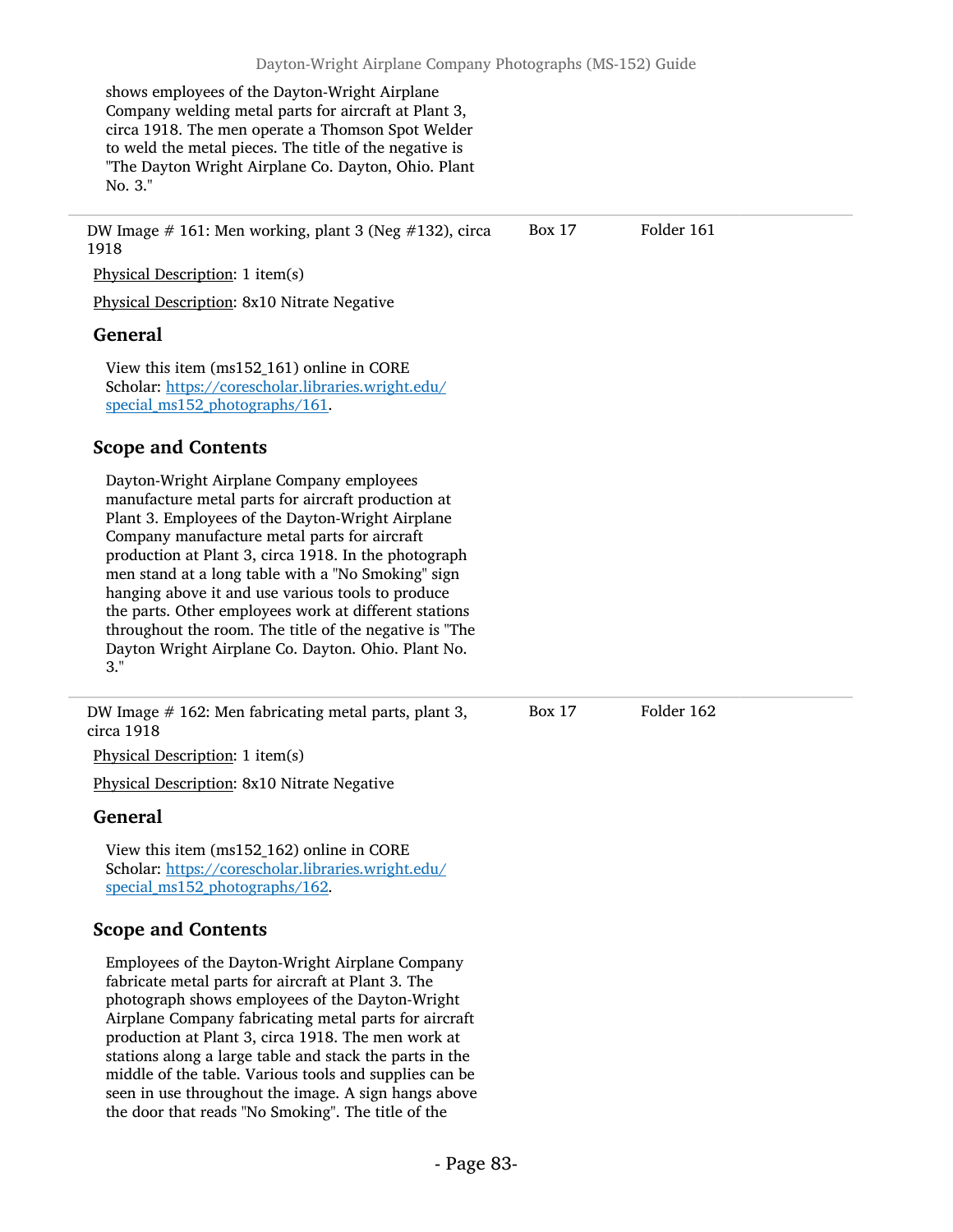negative is "The Dayton Wright Airplane Co. Dayton, Ohio. Plant No. 3."

| DW Image $#$ 163: Men working on parts for aircraft, circa<br>1918                                                                                                                                                                                                                                                                                                                                      | <b>Box 17</b> | Folder 163 |  |
|---------------------------------------------------------------------------------------------------------------------------------------------------------------------------------------------------------------------------------------------------------------------------------------------------------------------------------------------------------------------------------------------------------|---------------|------------|--|
| Physical Description: 1 item(s)                                                                                                                                                                                                                                                                                                                                                                         |               |            |  |
| Physical Description: 8x10 Nitrate Negative                                                                                                                                                                                                                                                                                                                                                             |               |            |  |
| <b>General</b>                                                                                                                                                                                                                                                                                                                                                                                          |               |            |  |
| View this item (ms152_163) online in CORE<br>Scholar: https://corescholar.libraries.wright.edu/<br>special_ms152_photographs/163.                                                                                                                                                                                                                                                                       |               |            |  |
| <b>Scope and Contents</b>                                                                                                                                                                                                                                                                                                                                                                               |               |            |  |
| Parts production at the Dayton-Wright Airplane<br>Company. Dayton-Wright Airplane Company<br>employees manufacture parts for aircraft, circa 1921.<br>The photograph shows multiple tables and stations<br>where men create parts for the production of aircraft.<br>In the background the fuselage of the Dayton-Wright<br>XB-1A can be seen.                                                          |               |            |  |
| DW Image #164: Stacks of wing skeletons, plant 1, circa<br>1918                                                                                                                                                                                                                                                                                                                                         | <b>Box 17</b> | Folder 164 |  |
| Physical Description: 1 item(s)                                                                                                                                                                                                                                                                                                                                                                         |               |            |  |
| <b>Physical Description: 8x10 Nitrate Negative</b>                                                                                                                                                                                                                                                                                                                                                      |               |            |  |
| <b>General</b>                                                                                                                                                                                                                                                                                                                                                                                          |               |            |  |
| View this item (ms152_164) online in CORE<br>Scholar: https://corescholar.libraries.wright.edu/<br>special_ms152_photographs/164.                                                                                                                                                                                                                                                                       |               |            |  |
| <b>Scope and Contents</b>                                                                                                                                                                                                                                                                                                                                                                               |               |            |  |
| Employees of the Dayton-Wright Airplane Company<br>work with aircraft wing skeletons at Plant 1. At Plant<br>1 of the Dayton-Wright Airplane Company employees<br>work with aircraft wing skeletons, circa 1918. Large<br>stacks of aircraft wing skeletons are visible throughout<br>the photograph. The title of the negative is "The<br>Dayton Wright Airplane Co. Dayton, Ohio. Plant No.<br>$1.$ " |               |            |  |
| DW Image $#$ 165: Military personnel stationed at plant 1,<br>circa 1918                                                                                                                                                                                                                                                                                                                                | <b>Box 17</b> | Folder 165 |  |
| Physical Description: 1 item(s)                                                                                                                                                                                                                                                                                                                                                                         |               |            |  |
| Physical Description: 8x10 Nitrate Negative                                                                                                                                                                                                                                                                                                                                                             |               |            |  |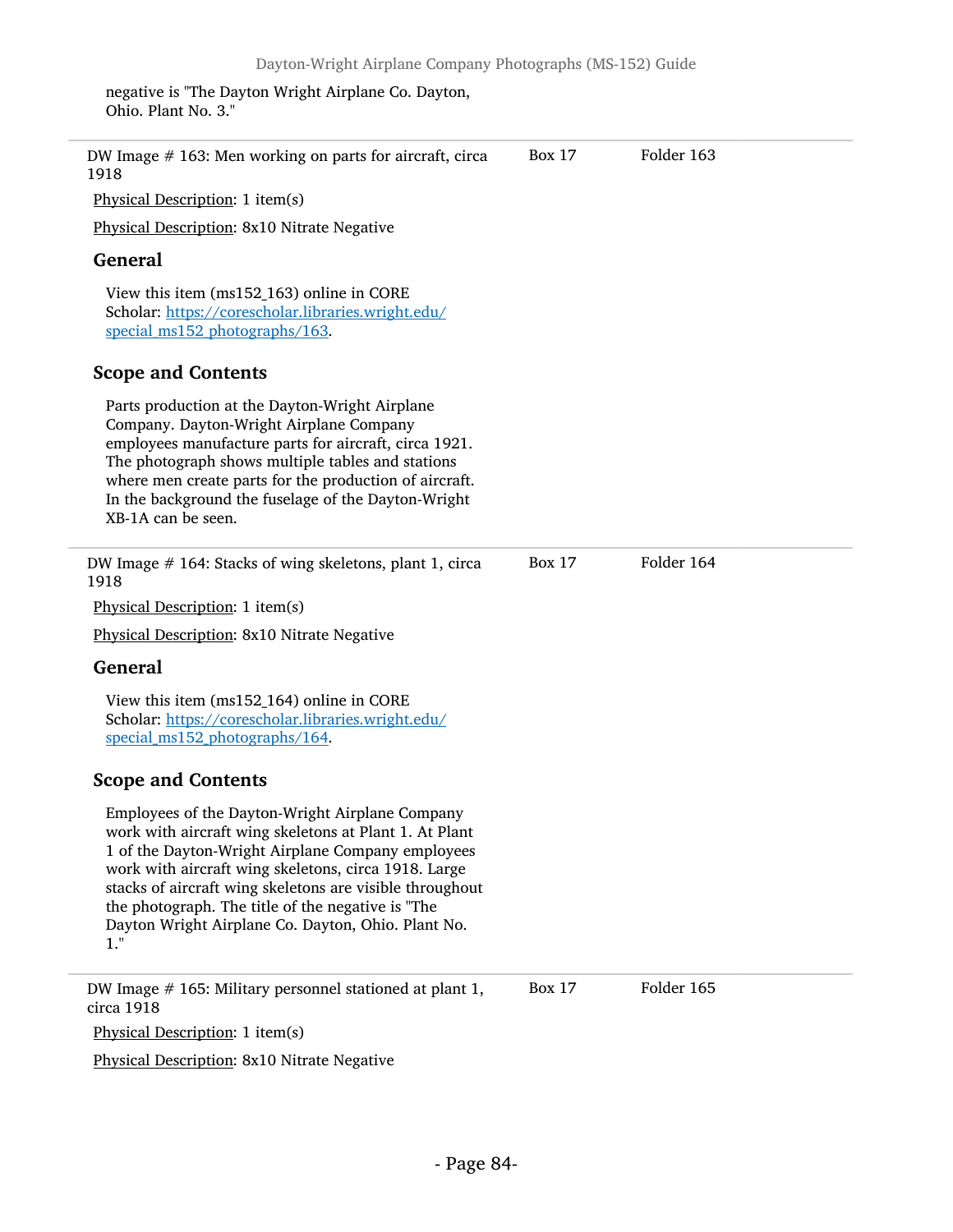View this item (ms152\_165) online in CORE Scholar: [https://corescholar.libraries.wright.edu/](https://corescholar.libraries.wright.edu/special_ms152_photographs/165) [special\\_ms152\\_photographs/165](https://corescholar.libraries.wright.edu/special_ms152_photographs/165).

## Scope and Contents

Military personnel stationed at the Dayton-Wright Airplane Company Plant 1. The photograph shows the military personnel stationed at the Dayton-Wright Airplane Company Plant 1, circa 1918. The military soldiers guarded the factory to prevent sabotage or other problems related to the production of military supplies. A white house stands in the background and smoke from the factory can be seen as well. The title of the negative is "The Dayton Wright Airplane Co. Dayton, Ohio. Plant No. 1."

DW Image # 166: Men assembling wings, plant 1, circa 1918 Box 17 Folder 166 Physical Description: 1 item(s) Physical Description: 8x10 Nitrate Negative General View this item (ms152\_166) online in CORE Scholar: [https://corescholar.libraries.wright.edu/](https://corescholar.libraries.wright.edu/special_ms152_photographs/166) [special\\_ms152\\_photographs/166](https://corescholar.libraries.wright.edu/special_ms152_photographs/166). Scope and Contents Manufacturing of aircraft wing skeletons at the Dayton-Wright Airplane Company Plant 1. The photographic print shows employees of the Dayton-Wright Airplane Company manufacturing aircraft wing skeletons at Plant 1, circa 1918. The aircraft wing skeletons rest on sawhorses as the employees work on the pieces. Throughout the room stacks of aircraft wing skeletons can be seen with supplies and tools. The title of the negative is "The Dayton Wright Airplane Co. Dayton, Ohio. Plant No. 1." DW Image # 167: Men working, machine shop, plant 3, circa 1918 Box 17 Folder 167 Physical Description: 1 item(s) Physical Description: 8x10 Nitrate Negative General View this item (ms152\_167) online in CORE Scholar: [https://corescholar.libraries.wright.edu/](https://corescholar.libraries.wright.edu/special_ms152_photographs/167) special ms152 photographs/167.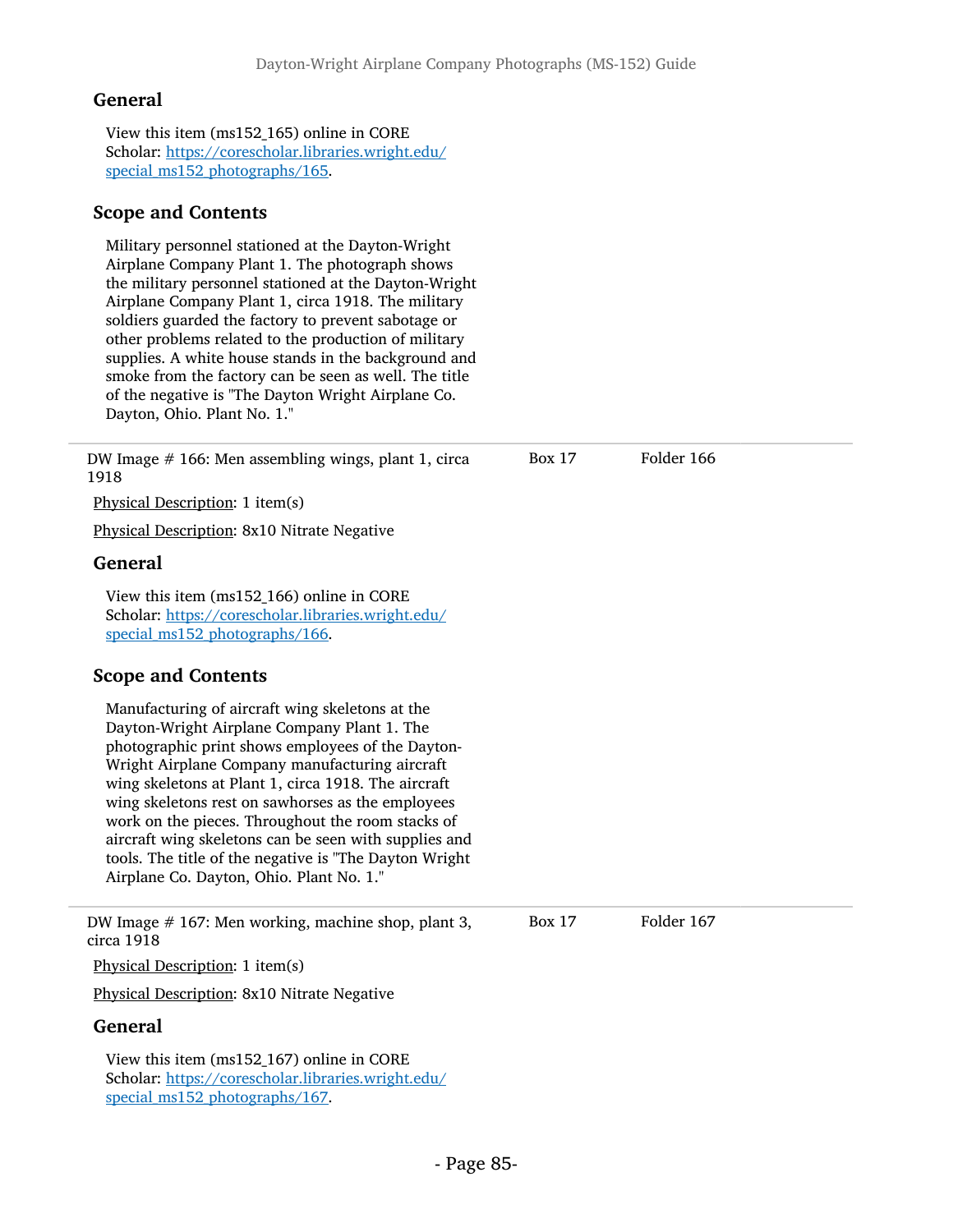Physical Description: 1 item(s)

Parts production at Plant 3 of the Dayton-Wright Airplane Company. Employees of the Dayton-Wright Airplane Company manufacture aircraft parts at Plant 3, circa 1918. The photograph shows Dayton-Wright employees working with different machines and power tools including a drill press. A "No Smoking" sign hangs from the ceiling. The title of the negative is "The Dayton Wright Airplane Co. Dayton, Ohio. Plant No. 3."

DW Image # 168: Men working, machine shop, circa 1918 Physical Description: 1 item(s) Physical Description: 8x10 Nitrate Negative General View this item (ms152\_168) online in CORE Scholar: [https://corescholar.libraries.wright.edu/](https://corescholar.libraries.wright.edu/special_ms152_photographs/168) special ms152 photographs/168. Scope and Contents Dayton-Wright Airplane Company employees manufacture aircraft parts. The photograph shows employees of the Dayton-Wright Airplane Company manufacturing aircraft parts, circa 1918. Some of the men use machines and power tools such as lathes to produce the parts while a group of other men have workstations on the side of the room. Similar to image MS152\_192. Box 17 Folder 168 DW Image # 169: Plant, exterior view, showing damaged airplane parts, circa 1918 Physical Description: 1 item(s) Physical Description: 8x10 Nitrate Negative General View this item (ms152\_169) online in CORE Scholar: [https://corescholar.libraries.wright.edu/](https://corescholar.libraries.wright.edu/special_ms152_photographs/169) special ms152 photographs/169. Scope and Contents Damaged aircraft parts at the Dayton-Wright Airplane Company. The photographic image shows a pile of damaged airplane parts outside of a Dayton-Wright Airplane Company factory. This image was taken circa 1918. Box 17 Folder 169 DW Image # 170: Supply storage, plant 1, circa 1918 Box 17 Folder 170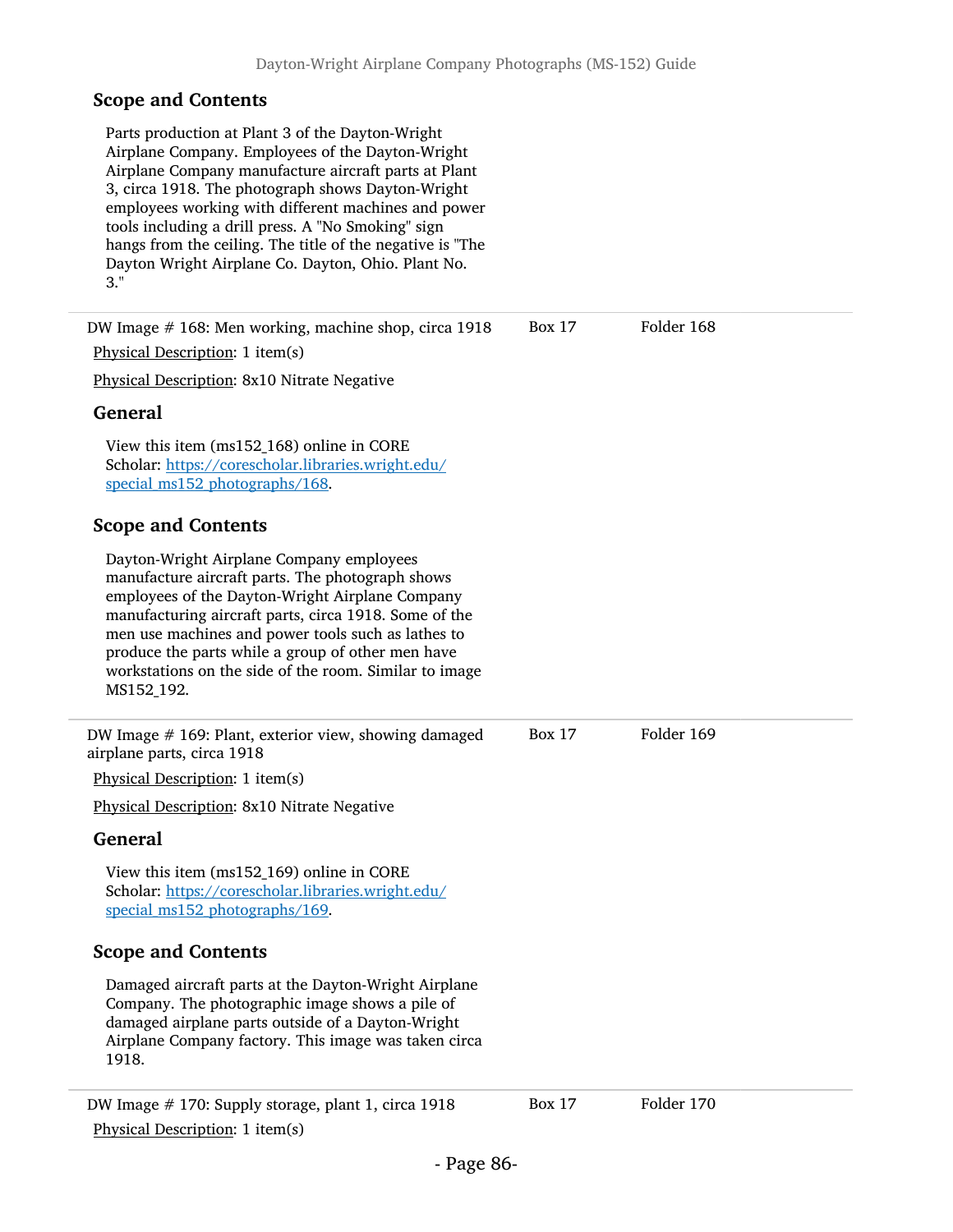#### Physical Description: 8x10 Nitrate Negative

#### General

View this item (ms152\_170) online in CORE Scholar: [https://corescholar.libraries.wright.edu/](https://corescholar.libraries.wright.edu/special_ms152_photographs/170) special ms152 photographs/170.

### Scope and Contents

Supply storage at the Dayton-Wright Airplane Company Plant 1. The photograph shows employees of the Dayton-Wright Airplane Company working in a supply storage area of Plant 1, circa 1918. Building materials are seen throughout the image and employees of the company are seen loading the supplies onto wagons and carts. In the background Plant 1 is visible and early automobiles, railroad cars, and horse drawn wagons can be seen. The title of the negative is "The Dayton Wright Airplane Co. Dayton, Ohio. Plant No. 1."

DW Image # 171: Plant 1, exterior view of construction, circa 1918

Physical Description: 1 item(s)

Physical Description: 8x10 Nitrate Negative

#### General

View this item (ms152\_171) online in CORE Scholar: [https://corescholar.libraries.wright.edu/](https://corescholar.libraries.wright.edu/special_ms152_photographs/171) special ms152 photographs/171.

### Scope and Contents

Construction of Plant 1 of the Dayton-Wright Airplane Company. Exterior view of the construction of a part of Plant 1 of the Dayton-Wright Airplane Company, circa 1918. The photograph shows railroad tracks and building materials in front of a building with a large chimney. The ground has been overturned around the building. To the side of the building construction workers are seen placing the piping for water and sewage to the plant. The title of the negative is "The Dayton Wright Airplane Co. Dayton, Ohio. Plant No. 1."

DW Image # 172: Exterior view, plant 2 (Neg #3), circa 1918 Box 17 Folder 172

Physical Description: 1 item(s)

Physical Description: 8x10 Nitrate Negative

Box 17 Folder 171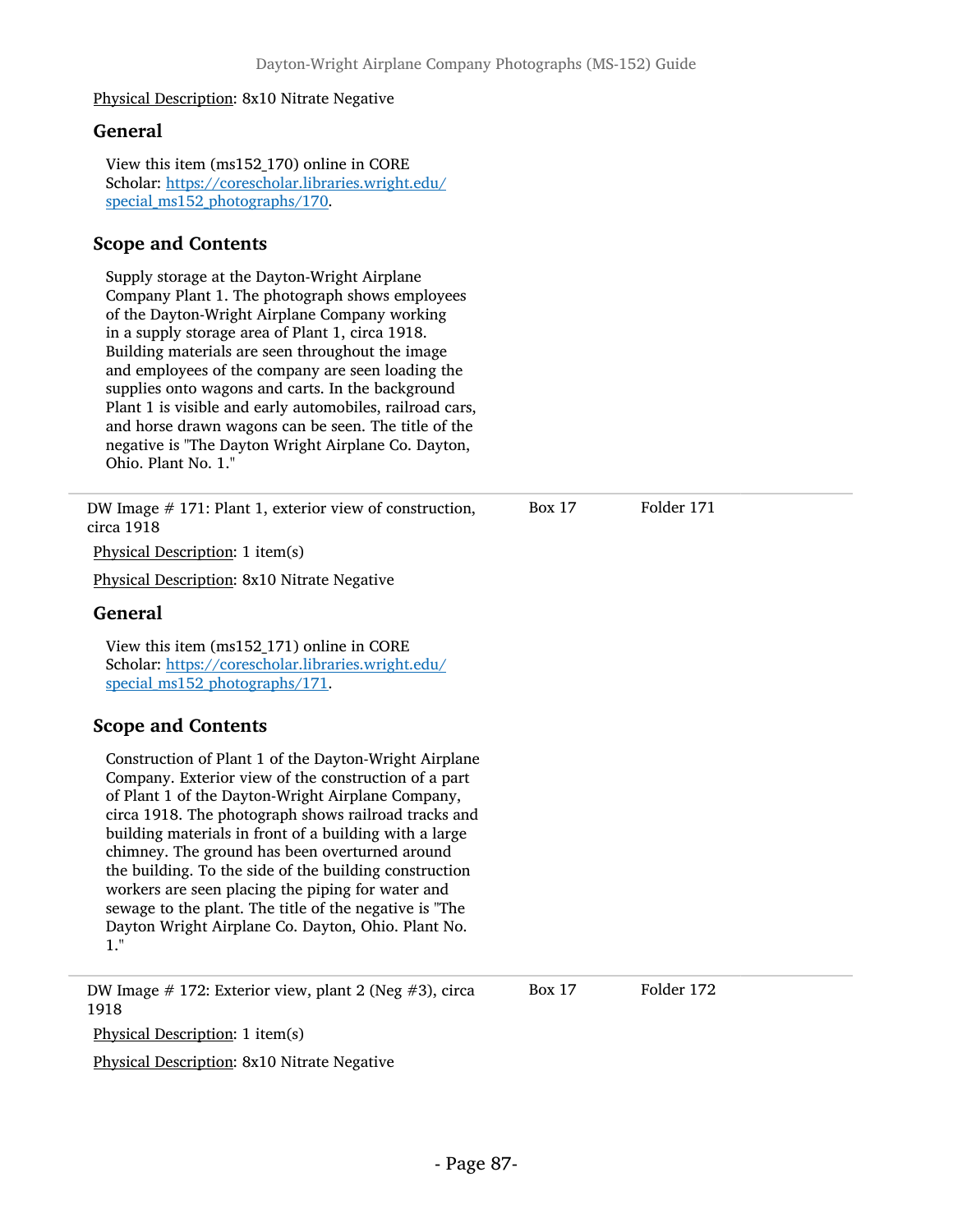View this item (ms152\_172) online in CORE Scholar: [https://corescholar.libraries.wright.edu/](https://corescholar.libraries.wright.edu/special_ms152_photographs/172) [special\\_ms152\\_photographs/172](https://corescholar.libraries.wright.edu/special_ms152_photographs/172).

# Scope and Contents

Exterior view of Plant 2 of the Dayton-Wright Airplane Company. The photographic image shows the exterior view of the Dayton-Wright Airplane Company Plant 2, circa 1918. The area around the plant is fenced off. Early automobiles line the street in front of the building. Signs by an entrance way to the building read "Employment Department" and "Receiving Department". Construction workers repair part of the sidewalk in front of the entrance. Residential homes can be seen in the background. The title of the negative is "The Dayton Wright Airplane Co. Dayton, Ohio. Plant No. 2" and labeled 3.

DW Image # 173: Men working, machine shop, plant 1, circa 1918

Physical Description: 1 item(s)

Physical Description: 8x10 Nitrate Negative

## General

View this item (ms152\_173) online in CORE Scholar: [https://corescholar.libraries.wright.edu/](https://corescholar.libraries.wright.edu/special_ms152_photographs/173) [special\\_ms152\\_photographs/173](https://corescholar.libraries.wright.edu/special_ms152_photographs/173).

# Scope and Contents

Wooden parts production at the Dayton-Wright Airplane Company Plant 1. Dayton-Wright Airplane Company employees work on manufacturing wooden parts for aircraft production at Plant 1. The photograph shows the employees of Dayton-Wright using woodworking tools to shape and form the parts needed to build the aircraft, circa 1918. Carts full of lumber and other materials are visible around the scene. Completed pieces are stacked near the work stations. The title of the negative is "The Dayton Wright Airplane Co. Dayton, Ohio Plant No. 1."

DW Image # 174: Women working, plant 2, circa 1918 Box 17 Folder 174 Physical Description: 1 item(s) Physical Description: 8x10 Nitrate Negative

Box 17 Folder 173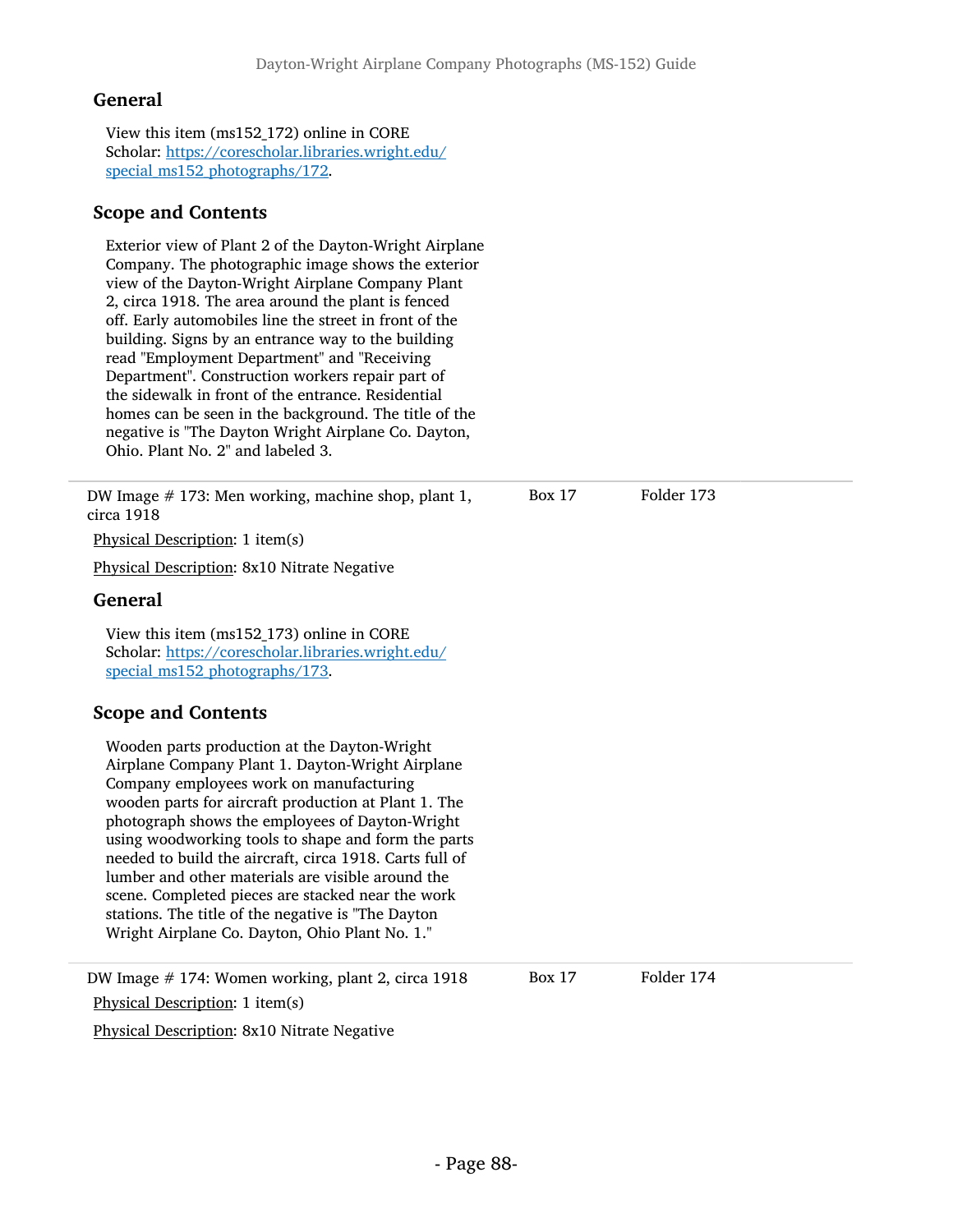View this item (ms152\_174) online in CORE Scholar: [https://corescholar.libraries.wright.edu/](https://corescholar.libraries.wright.edu/special_ms152_photographs/174) [special\\_ms152\\_photographs/174](https://corescholar.libraries.wright.edu/special_ms152_photographs/174).

### Scope and Contents

Employees of the Dayton-Wright Airplane Company make wire parts for aircraft production at Plant 2. The photograph shows a small room with tables and employees of the Dayton-Wright Airplane Company making wire parts for the production of airplanes in Plant 2. At the end of one table a stack of completed wire parts can be seen. The title of the negative is "The Dayton Wright Airplane Co. Dayton, Ohio. Plant No. 2." This image was taken circa 1918.

| DW Image # 175: Damaged De Havilland DH-4 parts in<br>shipping crate, circa 1918                                                                                                                                                                                                                                                                                                     | <b>Box 17</b> | Folder 175 |  |
|--------------------------------------------------------------------------------------------------------------------------------------------------------------------------------------------------------------------------------------------------------------------------------------------------------------------------------------------------------------------------------------|---------------|------------|--|
| Physical Description: 1 item(s)                                                                                                                                                                                                                                                                                                                                                      |               |            |  |
| Physical Description: 8x10 Nitrate Negative                                                                                                                                                                                                                                                                                                                                          |               |            |  |
| <b>General</b>                                                                                                                                                                                                                                                                                                                                                                       |               |            |  |
| View this item (ms152_175) online in CORE<br>Scholar: https://corescholar.libraries.wright.edu/<br>special_ms152_photographs/175.                                                                                                                                                                                                                                                    |               |            |  |
| <b>Scope and Contents</b>                                                                                                                                                                                                                                                                                                                                                            |               |            |  |
| Damaged De Havilland DH-4 parts in a shipping<br>crate at the Dayton-Wright Airplane Company. The<br>photographic print shows the tail section of a De<br>Havilland DH-4 damaged in a shipping crate outside of<br>a Dayton-Wright Airplane Company factory. Another<br>damaged crate with DH-4 parts sits behind the one<br>with the tail section. This image was taken circa 1918. |               |            |  |
| DW Image $#$ 176: Man using torch to fabricate parts for<br>aircraft production, 1921 November 10                                                                                                                                                                                                                                                                                    | <b>Box 17</b> | Folder 176 |  |
| Physical Description: 1 item(s)                                                                                                                                                                                                                                                                                                                                                      |               |            |  |
| Physical Description: 8x10 Nitrate Negative                                                                                                                                                                                                                                                                                                                                          |               |            |  |
| General                                                                                                                                                                                                                                                                                                                                                                              |               |            |  |
| View this item (ms152_176) online in CORE<br>Scholar: https://corescholar.libraries.wright.edu/<br>special_ms152_photographs/176.                                                                                                                                                                                                                                                    |               |            |  |
| <b>Scope and Contents</b>                                                                                                                                                                                                                                                                                                                                                            |               |            |  |
| An employee of the Dayton-Wright Airplane Company<br>uses a torch to fabricate parts for aircraft production<br>November 10, 1921. The photograph shows a                                                                                                                                                                                                                            |               |            |  |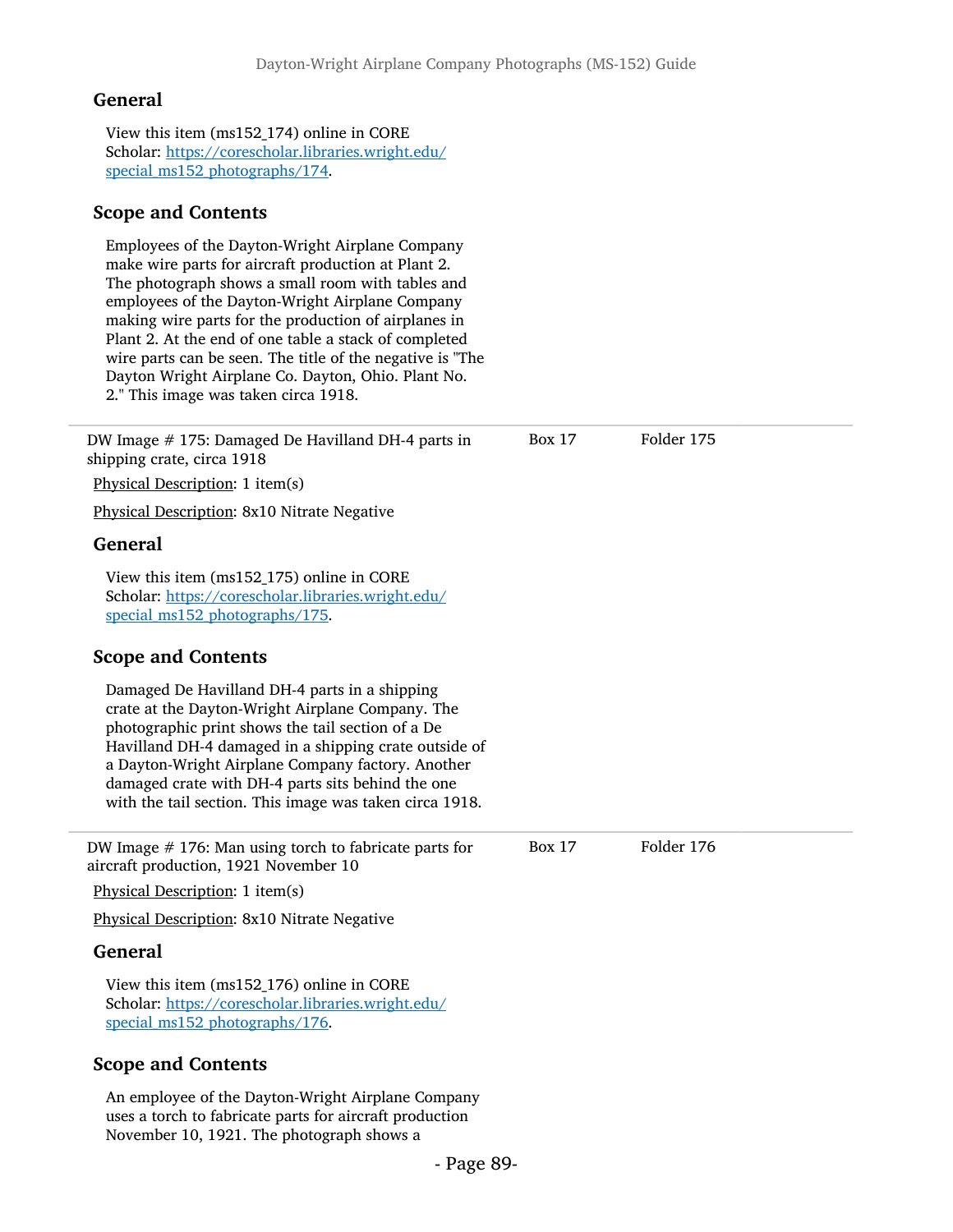male employee of the Dayton-Wright Airplane Company using a torch to fabricate parts for aircraft production. In the background other employees can be seen working, and supplies and tools can be seen throughout the image. The negative is signed by the photographer and dated 11-10-21. DW Image # 177: Men working, machine shop, circa 1918 Physical Description: 1 item(s) Physical Description: 8x10 Nitrate Negative General View this item (ms152\_177) online in CORE Scholar: [https://corescholar.libraries.wright.edu/](https://corescholar.libraries.wright.edu/special_ms152_photographs/177) special ms152 photographs/177. Scope and Contents Dayton-Wright Airplane Company employees manufacture wooden aircraft parts. Employees of the Dayton-Wright Airplane Company manufacture wooden parts, circa 1918. The men use various machines and power tools throughout the room to create parts for aircraft production including a drill press and saws. Tools, supplies, and templates can be seen throughout the image. Box 17 Folder 177 DW Image # 178: Workers assembling wings, circa 1918 Physical Description: 1 item(s) Physical Description: 8x10 Nitrate Negative General View this item (ms152\_178) online in CORE Scholar: [https://corescholar.libraries.wright.edu/](https://corescholar.libraries.wright.edu/special_ms152_photographs/178) [special\\_ms152\\_photographs/178](https://corescholar.libraries.wright.edu/special_ms152_photographs/178). Scope and Contents Wing assembly at the Dayton-Wright Airplane Company. The photograph shows employees of the Dayton-Wright Airplane Company working on the assembly of aircraft wings, circa 1918. The photograph shows a large room where the aircraft wing skeletons are assembled and the cloth is attached. One employee holds up a completed section of wing that has the cloth attached. Throughout the room supplies and tools can be seen and a stack of wing skeletons is visible on the right side. Box 17 Folder 178

DW Image # 179: Landing gear assembly for Standard J-1, plant 2, circa 1918 Box 17 Folder 179

Physical Description: 1 item(s)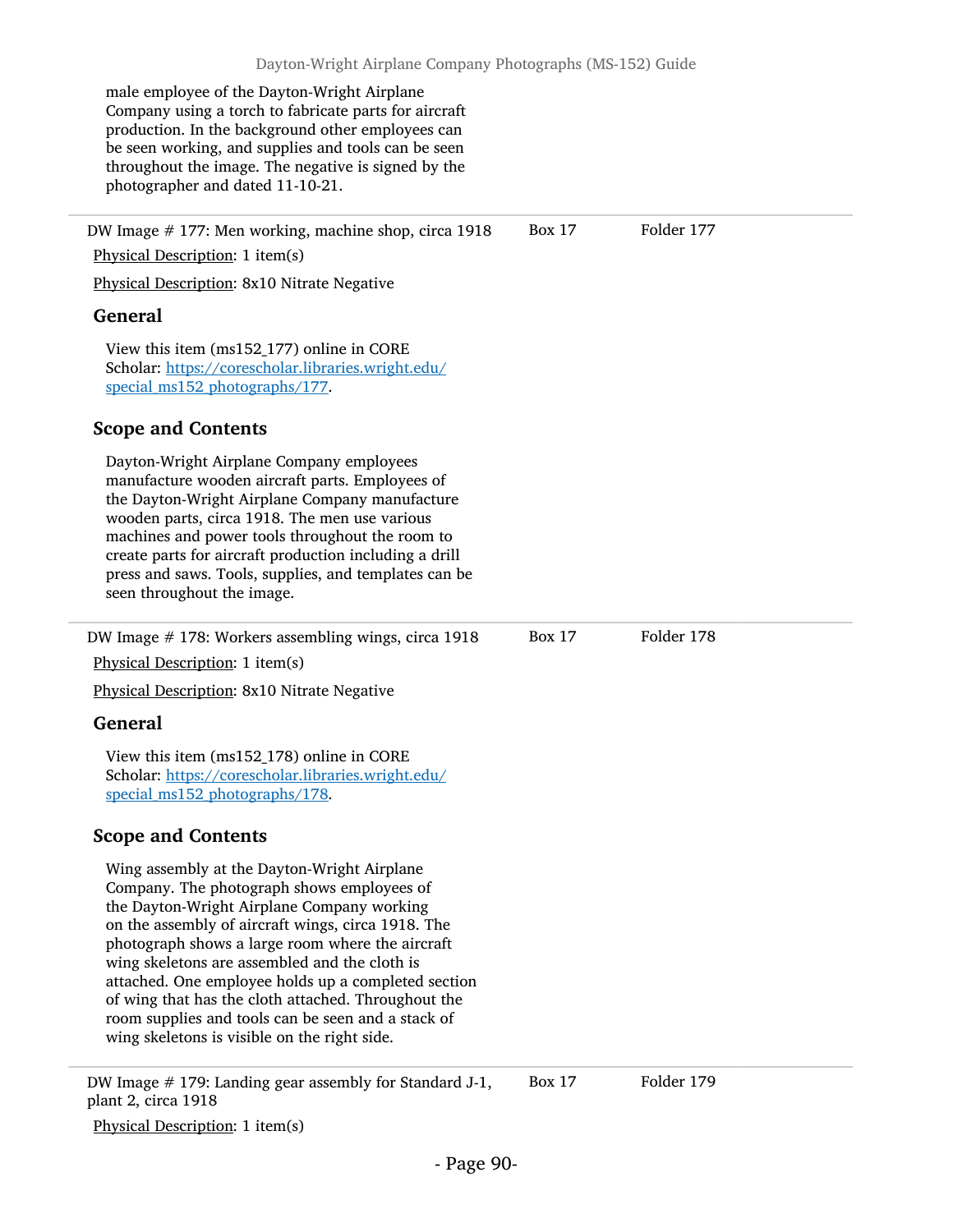#### Physical Description: 8x10 Nitrate Negative

#### General

View this item (ms152\_179) online in CORE Scholar: [https://corescholar.libraries.wright.edu/](https://corescholar.libraries.wright.edu/special_ms152_photographs/179) special ms152 photographs/179.

# Scope and Contents

Assembly of the Standard J-1 landing gear at the Dayton-Wright Airplane Company Plant 2. The photographic image shows employees of the Dayton-Wright Airplane Company working on the landing gear for the Standard J-1 training airplane at Plant 2, circa 1918. The title of the negative is "The Dayton Wright Airplane Co. Dayton, Ohio. Plant No. 2."

| DW Image # 180: Drafting class, circa 1918                                                                                                                                                                                                                                                                                                                                                                                      | <b>Box 17</b> | Folder 180 |
|---------------------------------------------------------------------------------------------------------------------------------------------------------------------------------------------------------------------------------------------------------------------------------------------------------------------------------------------------------------------------------------------------------------------------------|---------------|------------|
| Physical Description: 1 item(s)                                                                                                                                                                                                                                                                                                                                                                                                 |               |            |
| Physical Description: 8x10 Nitrate Negative                                                                                                                                                                                                                                                                                                                                                                                     |               |            |
| <b>General</b>                                                                                                                                                                                                                                                                                                                                                                                                                  |               |            |
| View this item (ms152_180) online in CORE<br>Scholar: https://corescholar.libraries.wright.edu/<br>special_ms152_photographs/180.                                                                                                                                                                                                                                                                                               |               |            |
| <b>Scope and Contents</b>                                                                                                                                                                                                                                                                                                                                                                                                       |               |            |
| Employees of the Dayton-Wright Airplane Company<br>in a classroom setting. The photograph shows<br>employees of the Dayton-Wright Airplane Company in<br>a classroom setting, circa 1918. An instructor stands at<br>the front of the room near a writing board. Text and a<br>design are visible on the writing board. Employees sit<br>at desks and have pieces of paper with letters on them<br>and tools used for drafting. |               |            |
| DW Image # 181: Drafting class, experimental station, circa<br>1918                                                                                                                                                                                                                                                                                                                                                             | <b>Box 17</b> | Folder 181 |
| Physical Description: 1 item(s)                                                                                                                                                                                                                                                                                                                                                                                                 |               |            |
| Physical Description: 8x10 Nitrate Negative                                                                                                                                                                                                                                                                                                                                                                                     |               |            |
| <b>General</b>                                                                                                                                                                                                                                                                                                                                                                                                                  |               |            |
| View this item (ms152_181) online in CORE<br>Scholar: https://corescholar.libraries.wright.edu/<br>special_ms152_photographs/181.                                                                                                                                                                                                                                                                                               |               |            |
| <b>Scope and Contents</b>                                                                                                                                                                                                                                                                                                                                                                                                       |               |            |
| Experimental Ctation at the Douton Wright Aimland                                                                                                                                                                                                                                                                                                                                                                               |               |            |

Experimental Station at the Dayton-Wright Airplane Company. The Experimental Station at the Dayton-Wright Airplane Company is the subject of the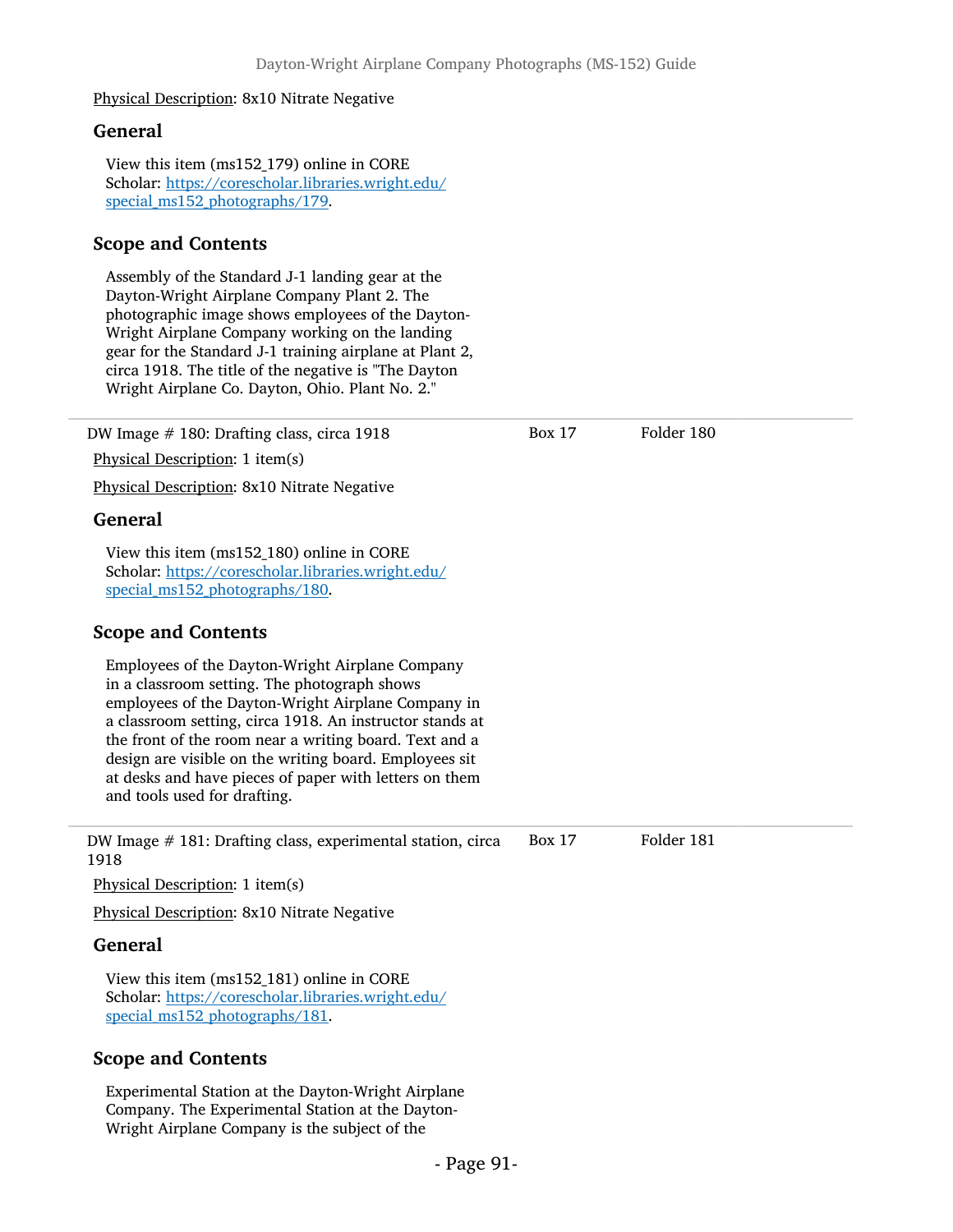photograph taken circa 1918. Men sit at tables with drafting supplies and paper creating drawings in a small room. The title of the negative is "The Dayton Wright Airplane Co. Dayton, Ohio. Experimental Station."

DW Image # 182: Drafting class, experimental station, circa 1918 Physical Description: 1 item(s) Physical Description: 8x10 Nitrate Negative General View this item (ms152\_182) online in CORE Scholar: [https://corescholar.libraries.wright.edu/](https://corescholar.libraries.wright.edu/special_ms152_photographs/182) special ms152 photographs/182. Scope and Contents Employees of the Dayton-Wright Airplane Company work on drafting plans. The photographic image shows employees of the Dayton-Wright Airplane Company working on drafting plans, circa 1918. The men sit at desks with drafting tools and sheets of paper. Box 17 Folder 182 DW Image # 183: Men working, machine shop, circa 1918 Physical Description: 1 item(s) Physical Description: 8x10 Nitrate Negative General View this item (ms152\_183) online in CORE Scholar: [https://corescholar.libraries.wright.edu/](https://corescholar.libraries.wright.edu/special_ms152_photographs/183) [special\\_ms152\\_photographs/183](https://corescholar.libraries.wright.edu/special_ms152_photographs/183). Scope and Contents Dayton-Wright Airplane Company employees manufacture aircraft parts. The photograph shows employees of the Dayton-Wright Airplane Company using lathes and other power tools to manufacture parts for the production of airplanes, circa 1918. The machines and power tools are run by pulleys connected to the ceiling. Box 17 Folder 183 DW Image  $\#$  184: Wing assembly, plant 1 (Neg  $\#26$ ), circa 1918 Physical Description: 1 item(s) Physical Description: 8x10 Nitrate Negative Box 17 Folder 184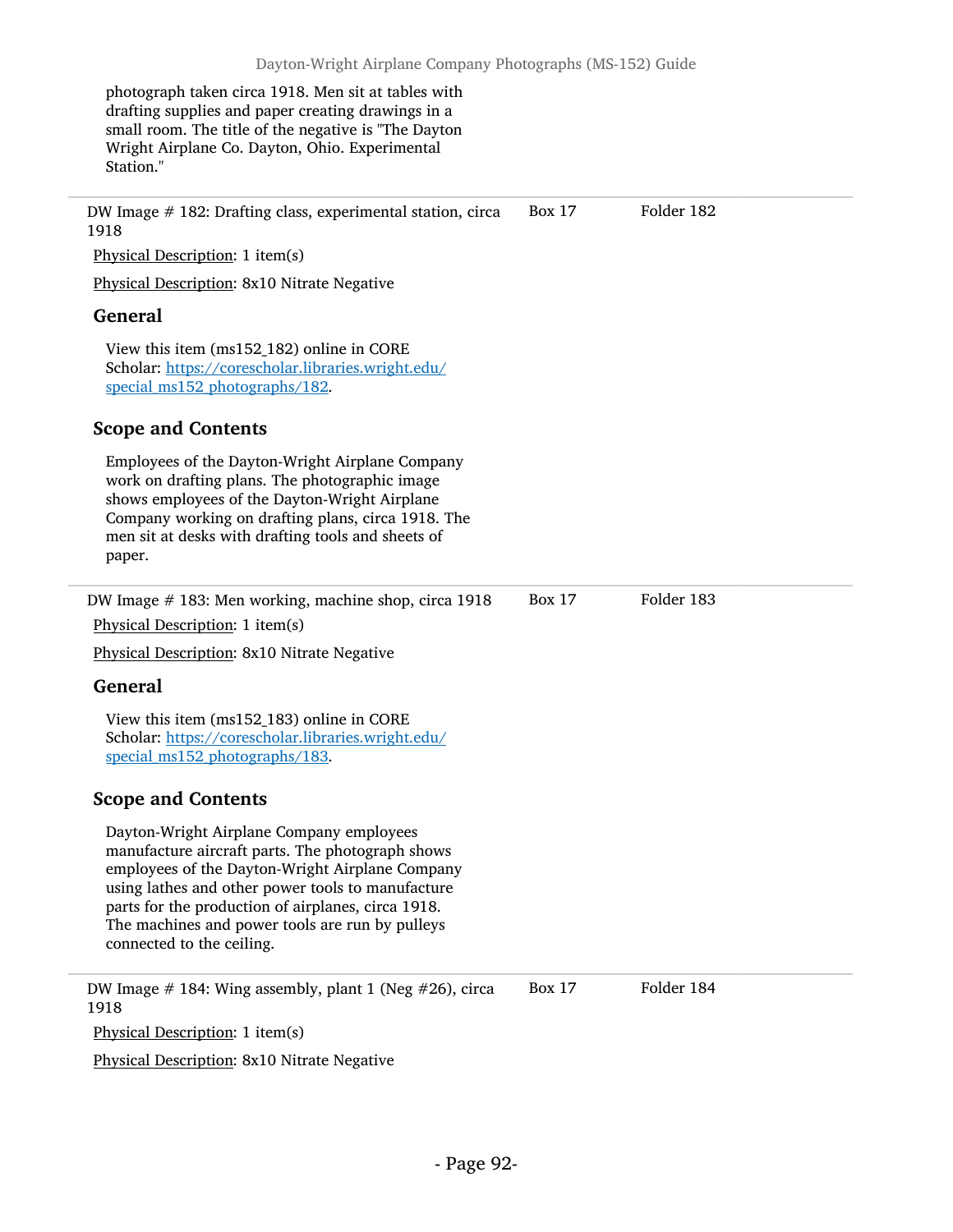View this item (ms152\_184) online in CORE Scholar: [https://corescholar.libraries.wright.edu/](https://corescholar.libraries.wright.edu/special_ms152_photographs/184) [special\\_ms152\\_photographs/184](https://corescholar.libraries.wright.edu/special_ms152_photographs/184).

## Scope and Contents

Dayton-Wright Airplane Company employees assembling wooden parts for aircraft production. Employees of the Dayton-Wright Airplane Company assemble wooden parts for the production of airplanes, circa 1918. The employees build wooden skeletons for various sections of the aircraft. Stacks of parts line the room and various supplies and tools can be seen throughout the image. The title of the negative is "The Dayton Wright Airplane Co. Dayton, Ohio. Plant No. 1" and labeled 26.

| DW Image $#$ 185: Men working on wings, experimental<br>station, circa 1918                                                                                                                                                                                                                                                                                                                                                             | <b>Box 17</b> | Folder 185 |
|-----------------------------------------------------------------------------------------------------------------------------------------------------------------------------------------------------------------------------------------------------------------------------------------------------------------------------------------------------------------------------------------------------------------------------------------|---------------|------------|
| Physical Description: 1 item(s)                                                                                                                                                                                                                                                                                                                                                                                                         |               |            |
| Physical Description: 8x10 Nitrate Negative                                                                                                                                                                                                                                                                                                                                                                                             |               |            |
| <b>General</b>                                                                                                                                                                                                                                                                                                                                                                                                                          |               |            |
| View this item (ms152_185) online in CORE<br>Scholar: https://corescholar.libraries.wright.edu/<br>special_ms152_photographs/185.                                                                                                                                                                                                                                                                                                       |               |            |
| <b>Scope and Contents</b>                                                                                                                                                                                                                                                                                                                                                                                                               |               |            |
| Dayton-Wright Airplane Company employees work on<br>the assembly of aircraft wing skeletons. Dayton-Wright<br>Airplane Company employees work in a small building<br>assembling aircraft wing skeletons, circa 1918. The<br>ribs for the wings are set up on sawhorses. Tools and<br>supplies are visible throughout the scene. The title<br>of the negative is "The Dayton Wright Airplane Co.<br>Dayton, Ohio. Experimental Station." |               |            |
| DW Image $#$ 186: Men working, model development for<br>Dayton-Wright FP-2, Dayton-Wright RB-1, Dayton-Wright<br>OW-1 and two unidentified aircraft., circa 1919                                                                                                                                                                                                                                                                        | <b>Box 17</b> | Folder 186 |
| Physical Description: 1 item(s)                                                                                                                                                                                                                                                                                                                                                                                                         |               |            |
| Physical Description: 8x10 Nitrate Negative                                                                                                                                                                                                                                                                                                                                                                                             |               |            |
| <b>General</b>                                                                                                                                                                                                                                                                                                                                                                                                                          |               |            |
| View this item (ms152_186) online in CORE<br>Scholar: https://corescholar.libraries.wright.edu/<br>special_ms152_photographs/186.                                                                                                                                                                                                                                                                                                       |               |            |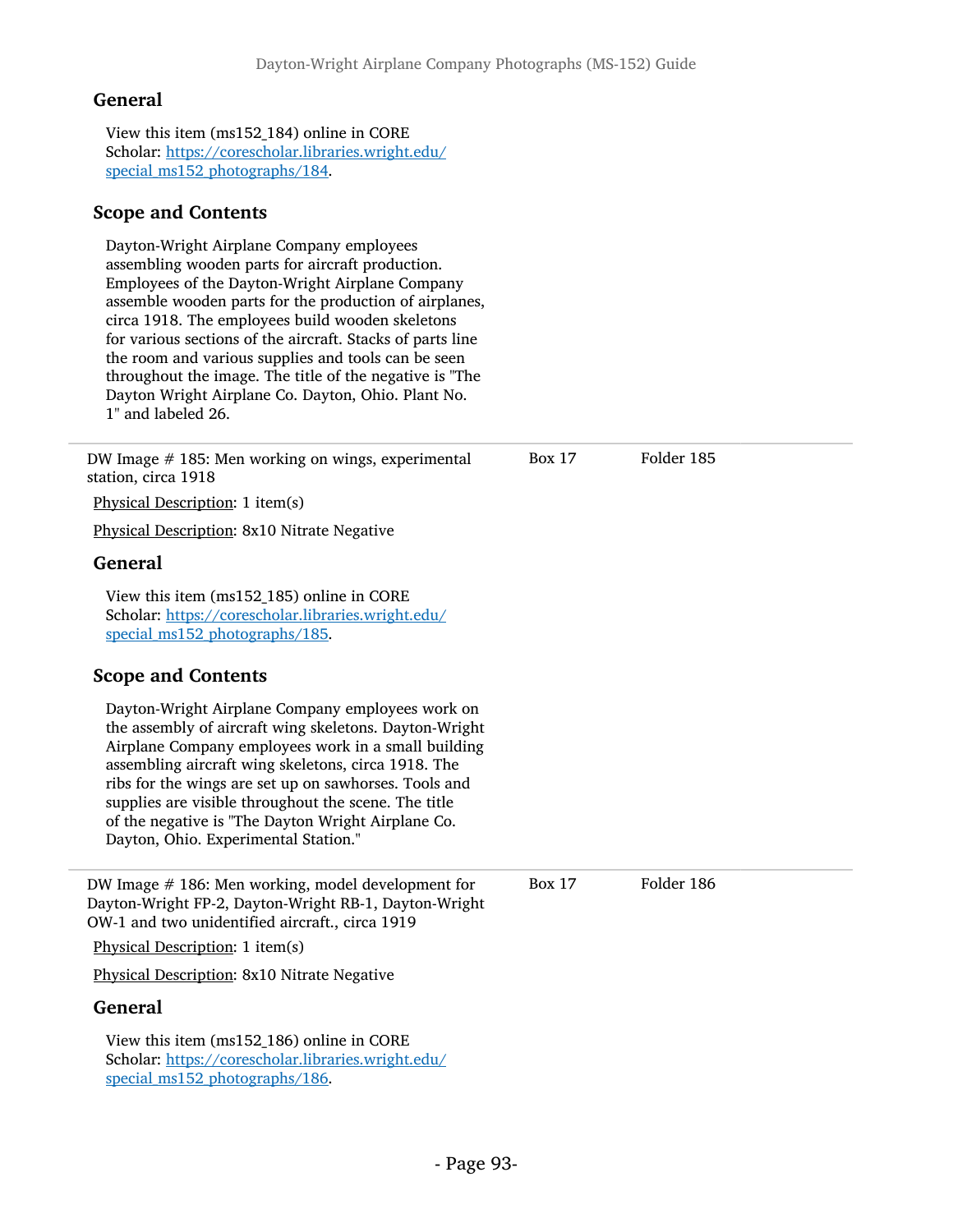| Employees of the Dayton-Wright Airplane Company<br>create models of airplanes for future aircraft<br>production. Dayton-Wright Airplane Company<br>employees create models of airplanes for future<br>production, circa 1919. The photograph shows men<br>sitting at tables with various tools around them as<br>they sculpt the design of the aircraft into a small<br>model. The aircraft that they are working on are the<br>Dayton-Wright FP-2, Dayton-Wright RB-1, Dayton-<br>Wright OW-1, and two unidentified aircraft. The<br>image is similar to MS152_187.       |               |            |  |
|----------------------------------------------------------------------------------------------------------------------------------------------------------------------------------------------------------------------------------------------------------------------------------------------------------------------------------------------------------------------------------------------------------------------------------------------------------------------------------------------------------------------------------------------------------------------------|---------------|------------|--|
| DW Image #187: Men working, model development for<br>Dayton-Wright FP-2, Dayton-Wright RB-1, Dayton-Wright<br>OW-1 and two unidentified aircraft., circa 1919                                                                                                                                                                                                                                                                                                                                                                                                              | <b>Box 17</b> | Folder 187 |  |
| Physical Description: 1 item(s)                                                                                                                                                                                                                                                                                                                                                                                                                                                                                                                                            |               |            |  |
| Physical Description: 8x10 Nitrate Negative                                                                                                                                                                                                                                                                                                                                                                                                                                                                                                                                |               |            |  |
| <b>General</b>                                                                                                                                                                                                                                                                                                                                                                                                                                                                                                                                                             |               |            |  |
| View this item (ms152_187) online in CORE<br>Scholar: https://corescholar.libraries.wright.edu/<br>special_ms152_photographs/187.                                                                                                                                                                                                                                                                                                                                                                                                                                          |               |            |  |
| <b>Scope and Contents</b>                                                                                                                                                                                                                                                                                                                                                                                                                                                                                                                                                  |               |            |  |
| Employees of the Dayton-Wright Airplane Company<br>creating models of airplanes for future aircraft<br>production. Dayton-Wright Airplane Company<br>employees create models of airplanes for future<br>production, circa 1919. The photograph shows the<br>men sitting at tables with various tools around them<br>as they sculpt the design of the aircraft into a small<br>model. The aircraft that they are working on are the<br>Dayton-Wright FP-2, Dayton-Wright RB-1, Dayton-<br>Wright OW-1, and two unidentified aircraft. The<br>image is similar to MS152_186. |               |            |  |
| DW Image # 188: Men working shaping wood in machine<br>shop, experimental station, circa 1918                                                                                                                                                                                                                                                                                                                                                                                                                                                                              | <b>Box 17</b> | Folder 188 |  |
| Physical Description: 1 item(s)                                                                                                                                                                                                                                                                                                                                                                                                                                                                                                                                            |               |            |  |
| Physical Description: 8x10 Nitrate Negative                                                                                                                                                                                                                                                                                                                                                                                                                                                                                                                                |               |            |  |
| <b>General</b>                                                                                                                                                                                                                                                                                                                                                                                                                                                                                                                                                             |               |            |  |
| View this item (ms152_188) online in CORE<br>Scholar: https://corescholar.libraries.wright.edu/                                                                                                                                                                                                                                                                                                                                                                                                                                                                            |               |            |  |

[special\\_ms152\\_photographs/188](https://corescholar.libraries.wright.edu/special_ms152_photographs/188).

# Scope and Contents

Employees of the Dayton-Wright Airplane Company shape wood for aircraft production at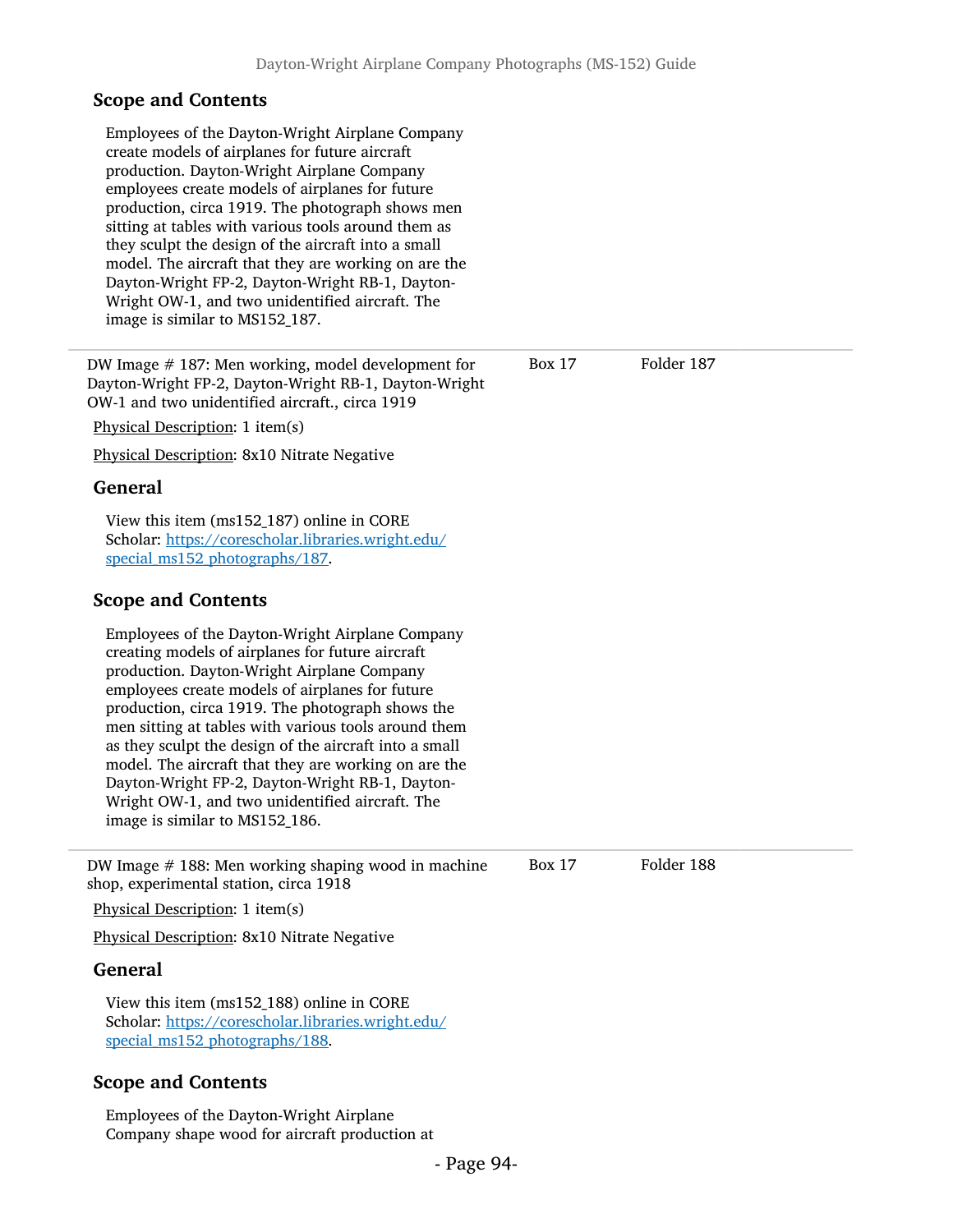the Experimental Station. Dayton-Wright Airplane Company employees are seen shaping wood in this photograph of the Experimental Station, circa 1918. The men use different types of saws and planers to complete the work. Various tools and supplies are seen throughout the image. The larger machines are belt driven. The title of the photograph is "The Dayton Wright Airplane Co. Dayton, Ohio. Experimental Station."

DW Image # 189: Plant, exterior view, with early automobiles parked in front. (Neg #88-HP), circa 1918

Physical Description: 1 item(s)

Physical Description: 8x10 Nitrate Negative

### General

View this item (ms152\_189) online in CORE Scholar: [https://corescholar.libraries.wright.edu/](https://corescholar.libraries.wright.edu/special_ms152_photographs/189) [special\\_ms152\\_photographs/189](https://corescholar.libraries.wright.edu/special_ms152_photographs/189).

# Scope and Contents

Early automobiles parked outside of a Dayton-Wright Airplane Company factory. Early automobiles are seen parked in front of a Dayton-Wright Airplane Company factory in this photograph from circa 1918. In the background a person stands outside of the guard station. The negative is labeled as 88-HP.

DW Image # 190: Exterior plant, Dayton-Wright XB-1A fuselages loaded on trucks, 1921 July 21

Physical Description: 1 item(s)

Physical Description: 8x10 Nitrate Negative

### General

View this item (ms152\_190) online in CORE Scholar: [https://corescholar.libraries.wright.edu/](https://corescholar.libraries.wright.edu/special_ms152_photographs/190) special ms152 photographs/190.

# Scope and Contents

Dayton-Wright XB-1As being transported by truck at the Dayton-Wright Airplane Company July 21, 1921. Four Dayton-Wright XB-1A airplanes are loaded on trucks at the Dayton-Wright Airplane Company. In the photograph drivers and military personnel are visible on each truck. The XB-1As are broken down into parts in the bed of each truck. A Dayton-Wright factory building is in the background. The negative is labeled

Box 17 Folder 189

Box 17 Folder 190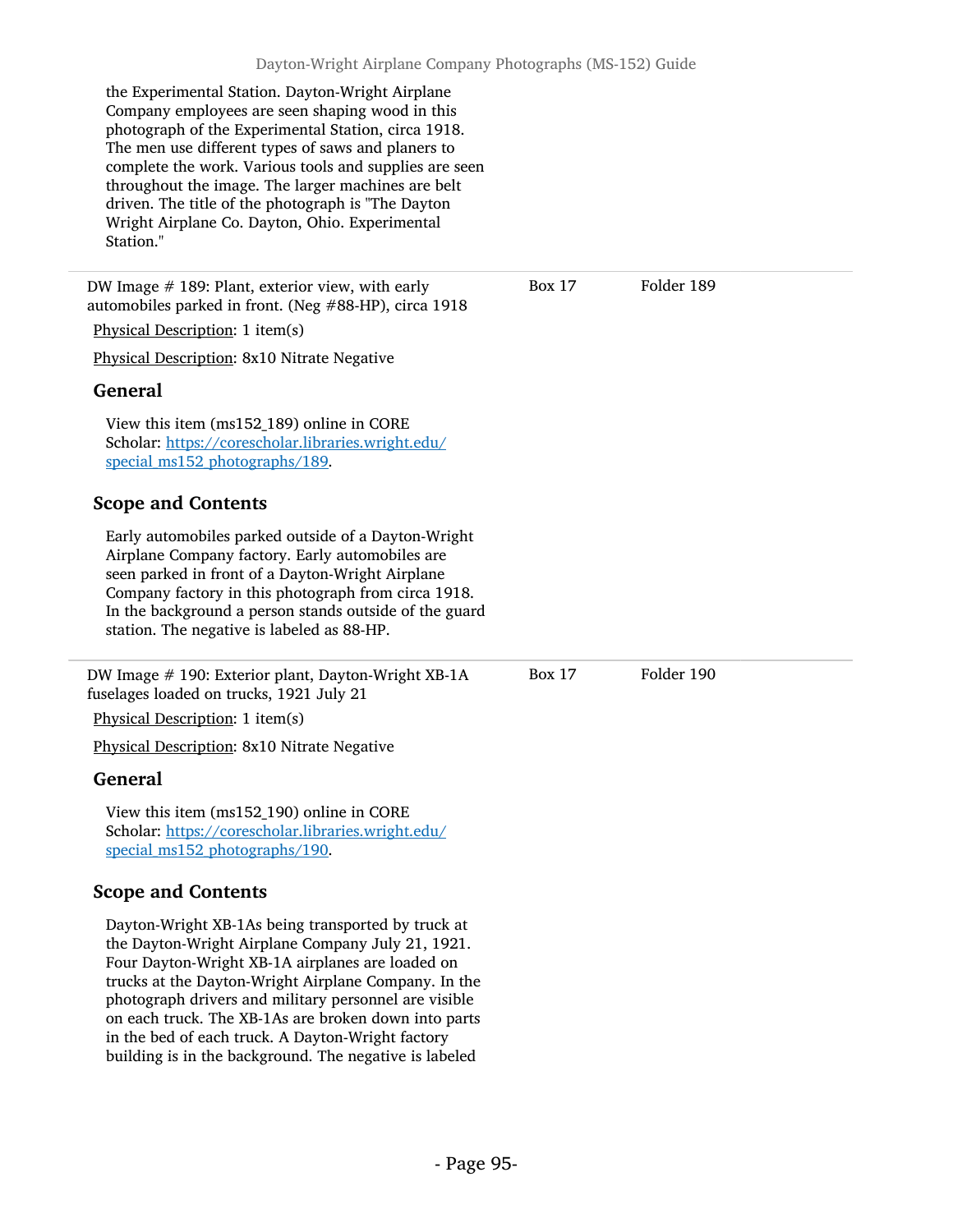7-21-21 and has the photographer's signature. Similar view to MS152\_191.

| DW Image # 191: Exterior plant, Dayton-Wright XB-1A<br>fuselages loaded on trucks, 1921 July 21                                                                                                                                                                                                                                                                                                                                                                                                                                            | <b>Box 17</b> | Folder 191 |
|--------------------------------------------------------------------------------------------------------------------------------------------------------------------------------------------------------------------------------------------------------------------------------------------------------------------------------------------------------------------------------------------------------------------------------------------------------------------------------------------------------------------------------------------|---------------|------------|
| Physical Description: 1 item(s)                                                                                                                                                                                                                                                                                                                                                                                                                                                                                                            |               |            |
| Physical Description: 8x10 Nitrate Negative                                                                                                                                                                                                                                                                                                                                                                                                                                                                                                |               |            |
| <b>General</b>                                                                                                                                                                                                                                                                                                                                                                                                                                                                                                                             |               |            |
| View this item (ms152_191) online in CORE<br>Scholar: https://corescholar.libraries.wright.edu/<br>special_ms152_photographs/191.                                                                                                                                                                                                                                                                                                                                                                                                          |               |            |
| <b>Scope and Contents</b>                                                                                                                                                                                                                                                                                                                                                                                                                                                                                                                  |               |            |
| Dayton-Wright XB-1As being transported by truck at<br>the Dayton-Wright Airplane Company July 21, 1921.<br>Four Dayton-Wright XB-1A airplanes are loaded on<br>trucks at the Dayton-Wright Airplane Company. In<br>the photograph drivers and military personnel are<br>visible on each truck. The XB-1As are broken down<br>into parts in the bed of each truck. A Dayton-Wright<br>factory building is in the background. The negative is<br>labeled 7-21-21 and has the photographer's signature.<br>The image is similar to MS152_190. |               |            |
| DW Image #192: Men working, machine shop, circa 1918                                                                                                                                                                                                                                                                                                                                                                                                                                                                                       | Box 17        | Folder 192 |
| Physical Description: 1 item(s)                                                                                                                                                                                                                                                                                                                                                                                                                                                                                                            |               |            |
| Physical Description: 8x10 Nitrate Negative                                                                                                                                                                                                                                                                                                                                                                                                                                                                                                |               |            |
| <b>General</b>                                                                                                                                                                                                                                                                                                                                                                                                                                                                                                                             |               |            |
| View this item (ms152_192) online in CORE<br>Scholar: https://corescholar.libraries.wright.edu/<br>special_ms152_photographs/192.                                                                                                                                                                                                                                                                                                                                                                                                          |               |            |
| <b>Scope and Contents</b>                                                                                                                                                                                                                                                                                                                                                                                                                                                                                                                  |               |            |
| Dayton-Wright Airplane Company employees<br>manufacturing aircraft parts. In this photograph<br>employees of the Dayton-Wright Airplane Company<br>manufacture aircraft parts, circa 1918. Some of the<br>men use machines such as lathes to manufacture the<br>parts while a group of men have workstations on<br>the side of the room. The machines and power tools<br>are belt driven and run from pulleys attached to the<br>ceiling. Various tools can be seen throughout the<br>image. The image is similar to MS152_168.            |               |            |
| DW Image # 193: Plant, exterior view, circa 1918<br>Physical Description: 1 item(s)                                                                                                                                                                                                                                                                                                                                                                                                                                                        | <b>Box 17</b> | Folder 193 |
|                                                                                                                                                                                                                                                                                                                                                                                                                                                                                                                                            |               |            |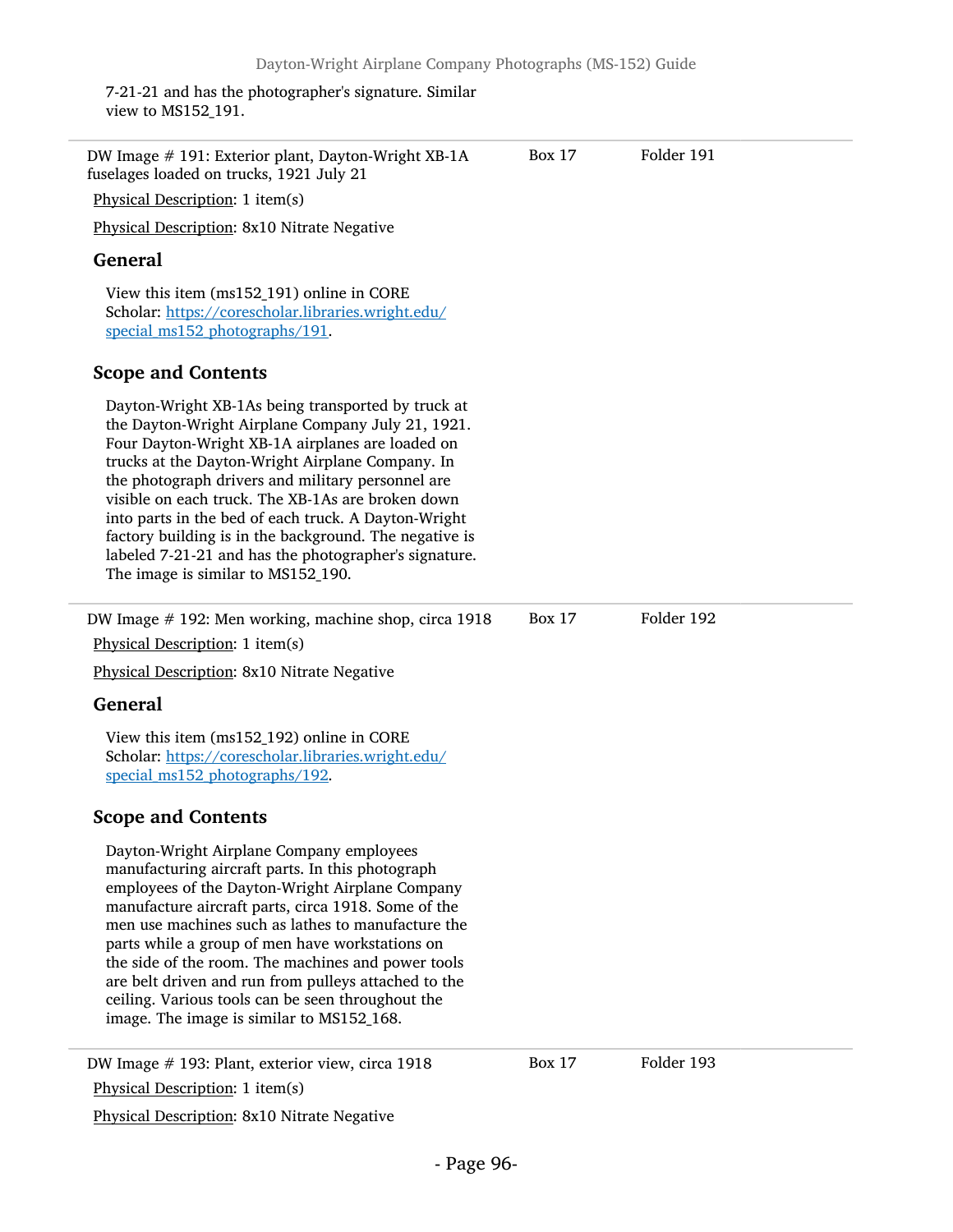View this item (ms152\_193) online in CORE Scholar: [https://corescholar.libraries.wright.edu/](https://corescholar.libraries.wright.edu/special_ms152_photographs/193) [special\\_ms152\\_photographs/193](https://corescholar.libraries.wright.edu/special_ms152_photographs/193).

## Scope and Contents

Aerial photograph of the Dayton-Wright Airplane Company Plant 1. The aerial photograph shows the Dayton-Wright Airplane Company Plant 1. An early automobile is parked near the side of the main building. Similar image to MS152\_043. This image was taken circa 1918.

DW Image # 194: Man and lathe working on propeller production, plant 2, 1921 December 8 Physical Description: 1 item(s) Physical Description: 8x10 Nitrate Negative General View this item (ms152\_194) online in CORE Scholar: [https://corescholar.libraries.wright.edu/](https://corescholar.libraries.wright.edu/special_ms152_photographs/194) [special\\_ms152\\_photographs/194](https://corescholar.libraries.wright.edu/special_ms152_photographs/194). Scope and Contents Propeller production at the Dayton-Wright Airplane Company Plant 2. The photograph shows propeller production at the Dayton-Wright Airplane Company Plant 2, circa 1918. The propeller is in a machine where the employee of Dayton-Wright shapes the wood to the specified design. The machine is belt driven by pulleys on the ceiling. The employee is wearing a long coat and a hat and stands near the piece he is working on. The title of the negative is "The Dayton Wright Airplane Co. Dayton, Ohio. Plant No. 2." Box 17 Folder 194 DW Image #195: Fuselage of Dayton-Wright XB-1A Box 17 Folder 195 airplane, Dayton-Wright KT Cruiser model hangs from ceiling., 1921 December 8 Physical Description: 1 item(s) Physical Description: 8x10 Nitrate Negative General View this item (ms152\_195) online in CORE Scholar: [https://corescholar.libraries.wright.edu/](https://corescholar.libraries.wright.edu/special_ms152_photographs/195) [special\\_ms152\\_photographs/195](https://corescholar.libraries.wright.edu/special_ms152_photographs/195).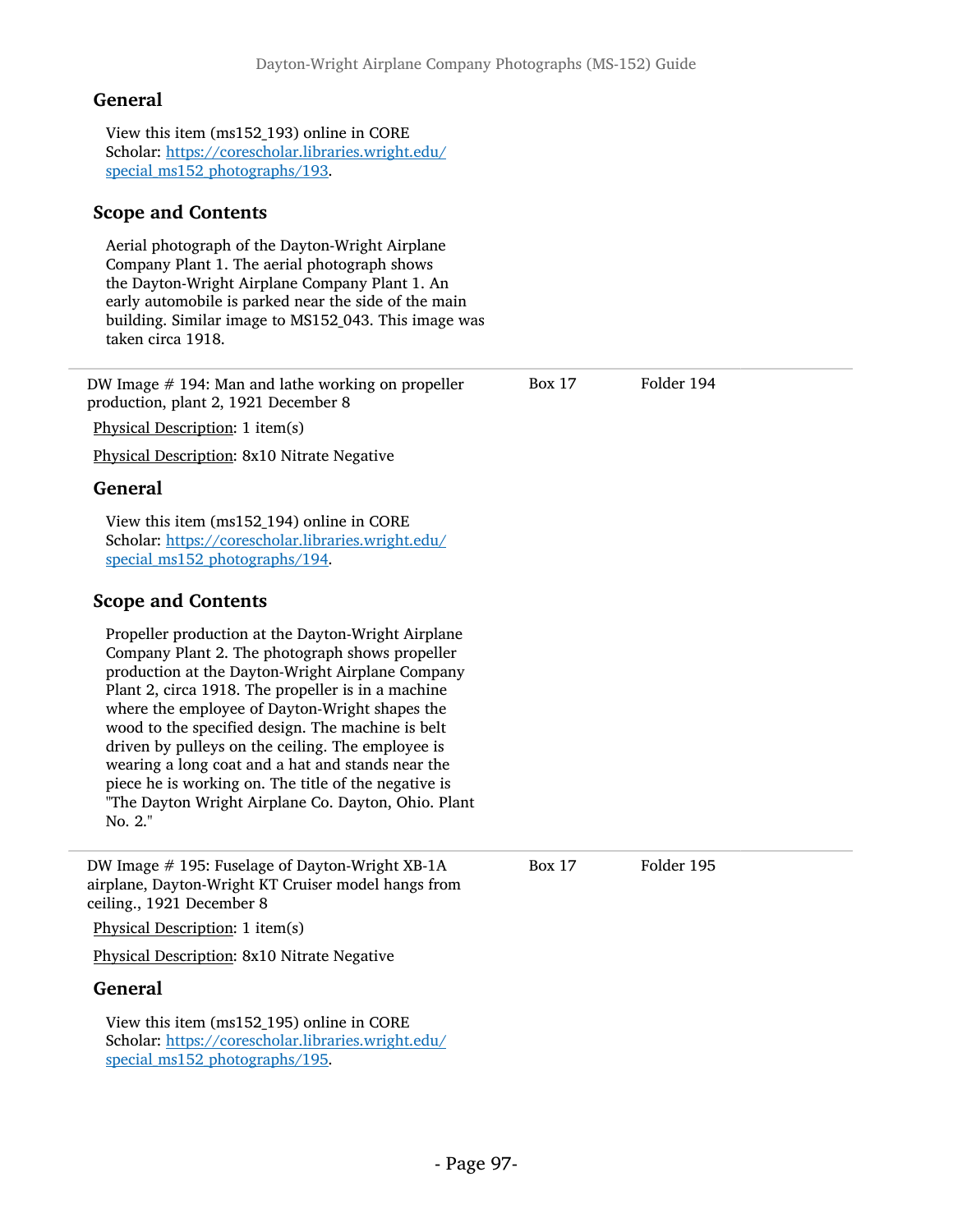Fuselage of the Dayton-Wright XB-1A at the Dayton-Wright Airplane Company December 8, 1921. The photographic image shows the fuselage of the Dayton-Wright XB-1A at the Dayton-Wright Airplane Company. The fuselage has the front cockpit installed and the engine with propeller. A fixed machine gun is attached by the pilots cockpit and it has an Aldis gun sight. Another machine gun is attached to the Scarff ring of the second cockpit. The fuselage is in a small room with the door labeled, "Experimental Engineering". A Dayton-Wright KT Cruiser model hangs from the ceiling. The negative is labeled 12-8-21 and signed by the photographer.

DW Image # 196: Wing storage, plant 1, circa 1918 Physical Description: 1 item(s) Box 17 Folder 196 Physical Description: 8x10 Nitrate Negative General View this item (ms152\_196) online in CORE Scholar: [https://corescholar.libraries.wright.edu/](https://corescholar.libraries.wright.edu/special_ms152_photographs/196) [special\\_ms152\\_photographs/196](https://corescholar.libraries.wright.edu/special_ms152_photographs/196). Scope and Contents Completed wings and tail sections for aircraft produced at the Dayton-Wright Airplane Company Plant 1. Wings and tail sections for airplanes are stored in racks at the Dayton-Wright Airplane Company Plant 1, circa 1918. The photograph shows the wings and tail sections painted in military colors and stored upright in racks in a large room. The title of the negative is "The Dayton Wright Airplane Co. Dayton, Ohio. Plant No. 1." DW Image # 197: Men working on engines and fuselage for Dayton-Wright XB-1A, motor assembly, circa 1921 Physical Description: 1 item(s) Box 17 Folder 197 Physical Description: 8x10 Nitrate Negative

### General

View this item (ms152\_197) online in CORE Scholar: [https://corescholar.libraries.wright.edu/](https://corescholar.libraries.wright.edu/special_ms152_photographs/197) special ms152 photographs/197.

### Scope and Contents

Employees of the Dayton-Wright Airplane Company work on the Dayton-Wright XB-1A fuselage and engines. The photograph shows employees of the Dayton-Wright Airplane Company working on the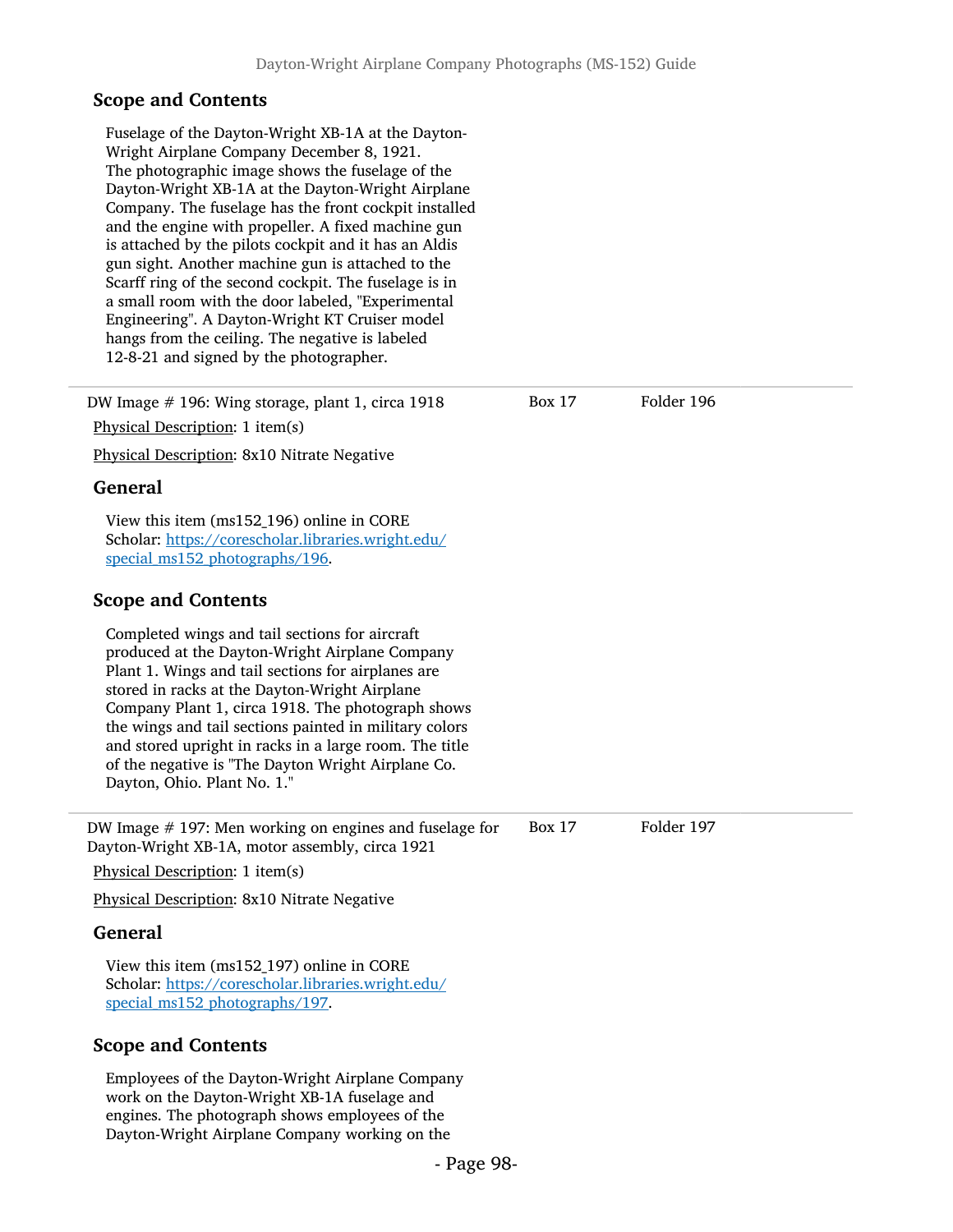engines and fuselage of the Dayton-Wright XB-1A, circa 1921. The hoods are off with the engines exposed and one airplane has the radiator installed. All of the fuselages are complete up to the engine. Similar image to MS152\_197.

DW Image # 198: Men working, laminating wood, circa 1918 Physical Description: 1 item(s) Physical Description: 8x10 Nitrate Negative General View this item (ms152\_198) online in CORE Scholar: [https://corescholar.libraries.wright.edu/](https://corescholar.libraries.wright.edu/special_ms152_photographs/198) special ms152 photographs/198. Scope and Contents Dayton-Wright Airplane Company employees laminate wood for the production of aircraft. The photographic image shows the employees of the Dayton-Wright Airplane Company laminating wood for the production of aircraft. The men work in a room with laminate on the tables and wood stacked around the room. Two men apply the glue to attach the wood to the laminate. Various tools and supplies are visible throughout the room. Box 17 Folder 198 DW Image # 199: Wing structure storage, plant 1, circa 1918 Physical Description: 1 item(s) Physical Description: 8x10 Nitrate Negative General View this item (ms152\_199) online in CORE Scholar: [https://corescholar.libraries.wright.edu/](https://corescholar.libraries.wright.edu/special_ms152_photographs/199) special ms152 photographs/199. Scope and Contents Aircraft wing parts at the Dayton-Wright Airplane Company Plant 1. Sections that make up the wings of airplanes are stacked in a room at the Dayton-Wright Airplane Company Plant 1, circa 1918. The photograph shows the wooden parts that make up the wings of the aircraft stacked on movable storage shelves. The title of the negative is "The Dayton Wright Airplane Co. Dayton, Ohio. Plant No. 1." Box 17 Folder 199

DW Image # 200: Exterior view experimental station, circa 1918 Box 17 Folder 200

Physical Description: 1 item(s)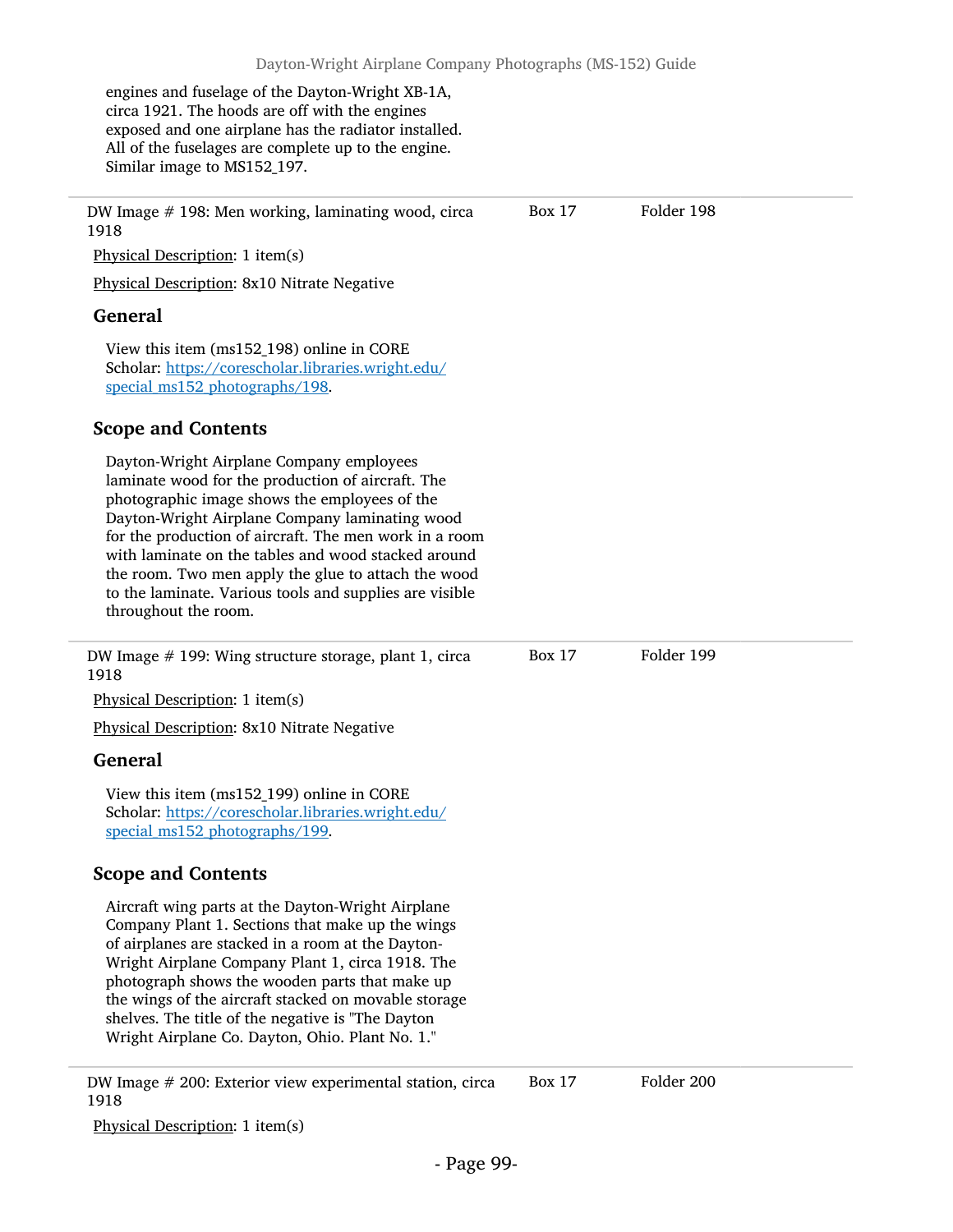#### Physical Description: 8x10 Nitrate Negative

## General

View this item (ms152\_200) online in CORE Scholar: [https://corescholar.libraries.wright.edu/](https://corescholar.libraries.wright.edu/special_ms152_photographs/200) special ms152 photographs/200.

# Scope and Contents

Exterior view of the Dayton-Wright Airplane Company Experimental Station. The photograph shows the exterior view of the Dayton-Wright Airplane Company Experimental Station, circa 1918. Hangars marked with D1, D2, D3, and D4 are the main buildings in the image. To the far right another building is being erected and Dayton-Wright employees and military personnel can be seen throughout the image. The title of the negative is "The Dayton Wright Airplane Co. Dayton, Ohio. Experimental Station."

DW Image # 201: Workers gathered around a Junkers-Larsen JL-6 airplane at McCook Field, circa 1922

Physical Description: 1 item(s)

Physical Description: 8x10 Nitrate Negative

### General

View this item (ms152\_201) online in CORE Scholar: [https://corescholar.libraries.wright.edu/](https://corescholar.libraries.wright.edu/special_ms152_photographs/201) special ms152 photographs/201.

# Scope and Contents

Employees of the Dayton-Wright Airplane Company gather around a Junkers-Larsen JL-6 airplane at McCook Field. The photograph shows employees of the Dayton-Wright Airplane Company gathered around a Junkers-Larsen JL-6 airplane at McCook Field, circa 1922. Two Junkers-Larsen JL-6s were brought to McCook Field for testing. The photograph shows the early all metal aircraft in the open field. The airplanes were being considered for airmail use in the United States. Similar image to MS152\_204.

DW Image # 202: Men working, fuselage assembly for Box 17 Folder 202 Dayton-Wright XB-1A, circa 1918

Physical Description: 1 item(s)

Physical Description: 8x10 Nitrate Negative

Box 17 Folder 201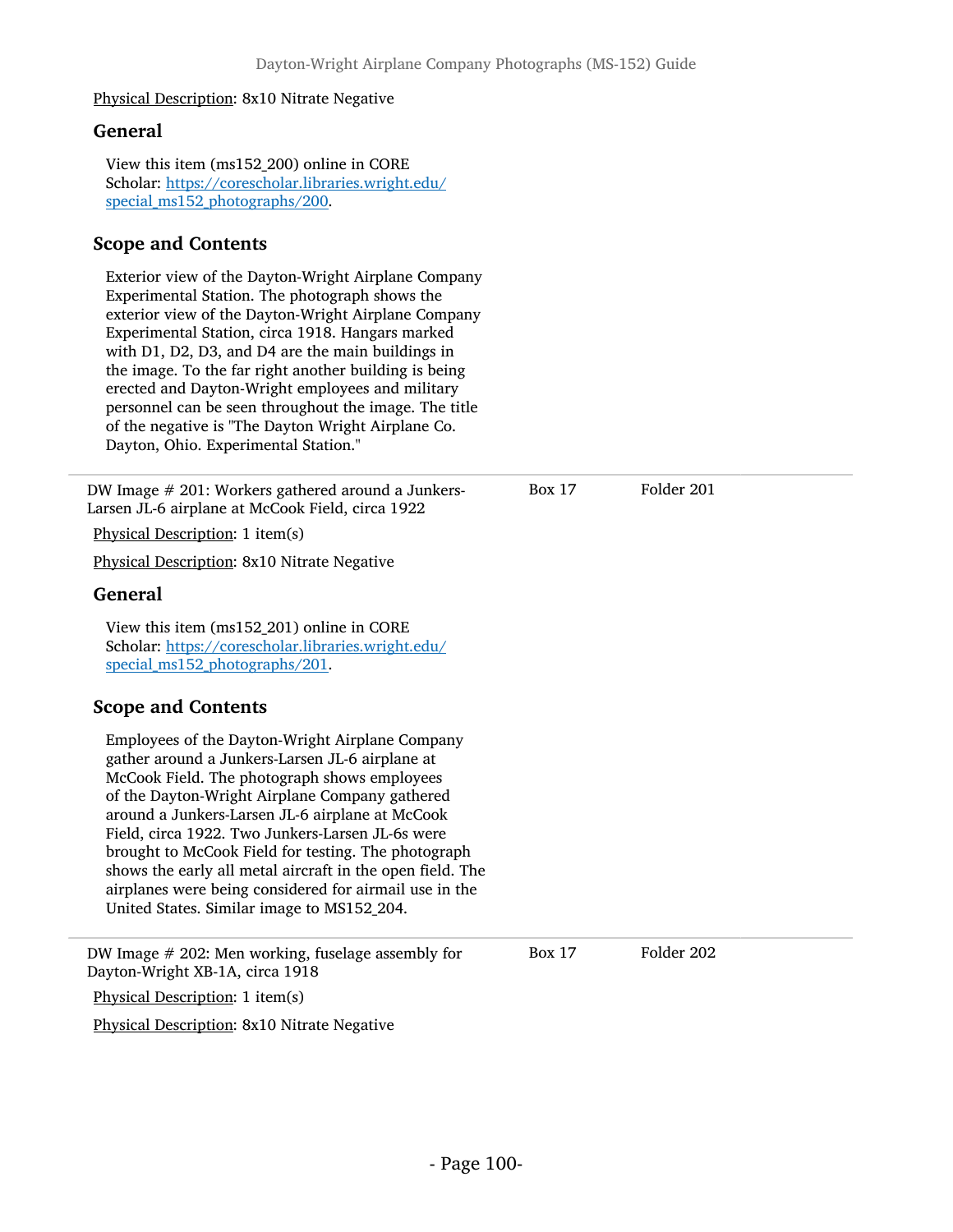View this item (ms152\_202) online in CORE Scholar: [https://corescholar.libraries.wright.edu/](https://corescholar.libraries.wright.edu/special_ms152_photographs/202) [special\\_ms152\\_photographs/202](https://corescholar.libraries.wright.edu/special_ms152_photographs/202).

## Scope and Contents

Production of the Dayton-Wright XB-1A at the Dayton-Wright Airplane Company. Employees of the Dayton-Wright Airplane Company work on the fuselages of the Dayton-Wright XB-1A, circa 1921. The fuselages are lined up down the center of the factory. The photograph shows that one fuselage in the foreground is tipped on the side and another fuselage has the engine installed. In the background parts and supplies are visible.

DW Image # 203: Men working on fuselages of Dayton-Wright XB-1A, circa 1921 Physical Description: 1 item(s) Box 17 Folder 203 Physical Description: 8x10 Nitrate Negative General View this item (ms152\_203) online in CORE Scholar: [https://corescholar.libraries.wright.edu/](https://corescholar.libraries.wright.edu/special_ms152_photographs/203) [special\\_ms152\\_photographs/203](https://corescholar.libraries.wright.edu/special_ms152_photographs/203). Scope and Contents Production of the Dayton-Wright XB-1A at the Dayton-Wright Airplane Company. Employees of the Dayton-Wright Airplane Company work on the fuselages of the Dayton-Wright XB-1A, circa 1921. The fuselages are lined up down the center of the factory. The engines are installed and in some of the aircraft Scarff rings are being installed. Various tools and supplies can be seen throughout the photograph. Similar image to MS152\_197. DW Image # 204: Workers gathered around Junkers-Larsen JL-6 airplane at McCook Field., circa 1922 Box 17 Folder 204 Physical Description: 1 item(s) Physical Description: 8x10 Nitrate Negative General View this item (ms152\_204) online in CORE Scholar: [https://corescholar.libraries.wright.edu/](https://corescholar.libraries.wright.edu/special_ms152_photographs/204) [special\\_ms152\\_photographs/204](https://corescholar.libraries.wright.edu/special_ms152_photographs/204).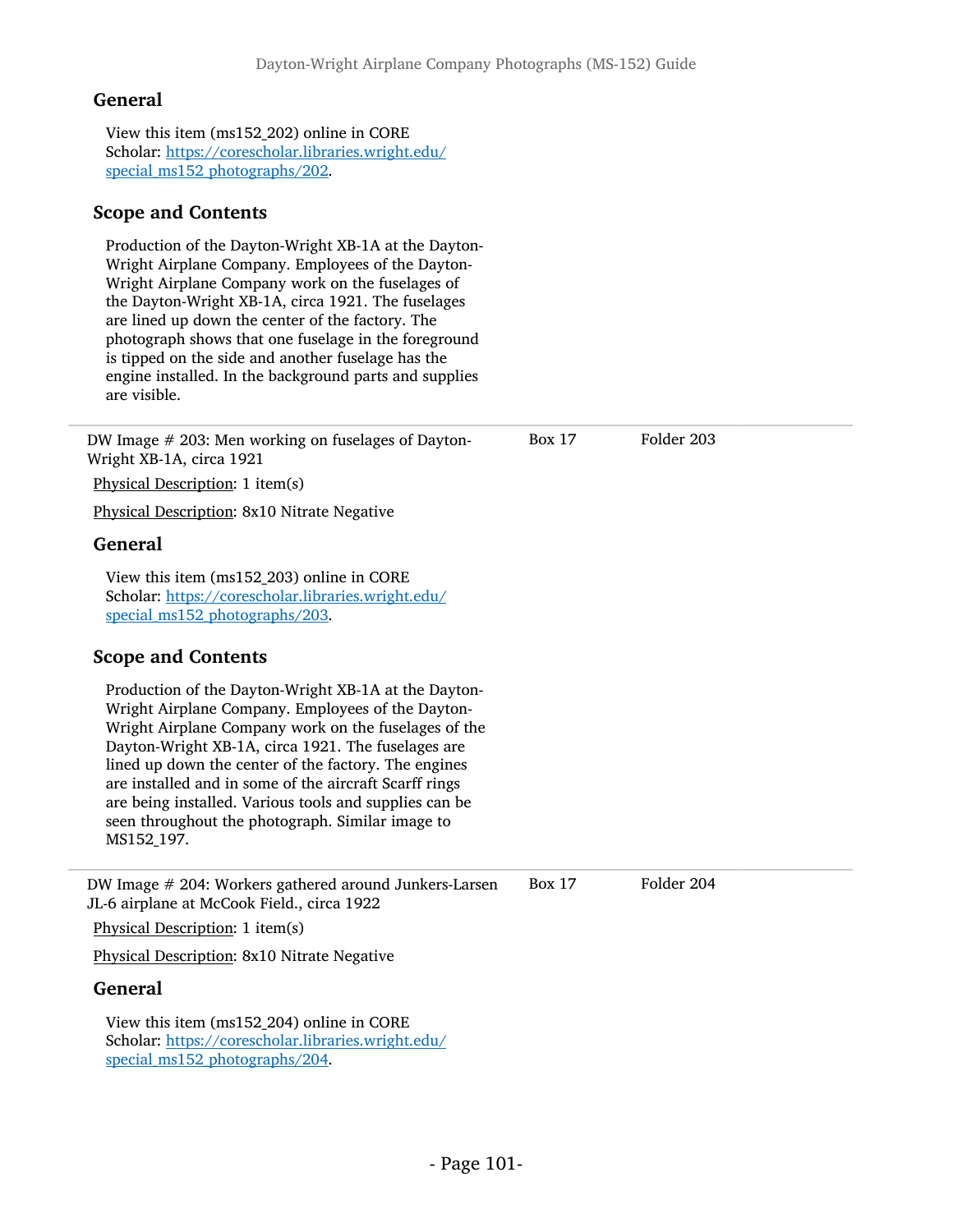Employees of the Dayton-Wright Airplane Company gather around a Junkers-Larsen JL-6 airplane at McCook Field. The photograph shows the employees of the Dayton-Wright Airplane Company gathered around a Junkers-Larsen JL-6 airplane at McCook Field, circa 1922. Two Junkers-Larsen JL-6s were brought to McCook Field for testing. The photograph shows the early all metal aircraft in the open field. The airplanes were being considered for airmail use in the United States. Residential buildings can be seen in the background. Similar image to MS152\_201.

DW Image # 205: Men working on De Havilland DH-4, experimental station, circa 1918 Physical Description: 1 item(s) Physical Description: 8x10 Nitrate Negative General View this item (ms152\_205) online in CORE Scholar: [https://corescholar.libraries.wright.edu/](https://corescholar.libraries.wright.edu/special_ms152_photographs/205) [special\\_ms152\\_photographs/205](https://corescholar.libraries.wright.edu/special_ms152_photographs/205). Scope and Contents Interior view of the Dayton-Wright Airplane Company Experimental Station. The photograph shows Dayton-Wright Airplane Company employees working on airplane parts at the Experimental Station, circa 1918. The employees work on various parts and the tail of a De Havilland DH-4 is visible in the foreground. Various tools and supplies are seen throughout the room. A No Smoking sign hangs in the back of the room near a sign that reads, "Notice - All Employees are warned against using any defective material, or in any way concealing faulty workmanship. The life of the airplane operator depends on you and the wrecking of an airplane due to defective material or workmanship may mean the death of a company of your brothers in arms. The Dayton Wright Airplane Co." The title of the negative is, "The Dayton Wright Airplane Co. Dayton, Ohio. Experimental Station." Box 17 Folder 205 DW Image # 206: Side view of fuselage of Dayton-Wright Box 17 Folder 206 XB-1A, 1921 December 8 Physical Description: 1 item(s)

Physical Description: 8x10 Nitrate Negative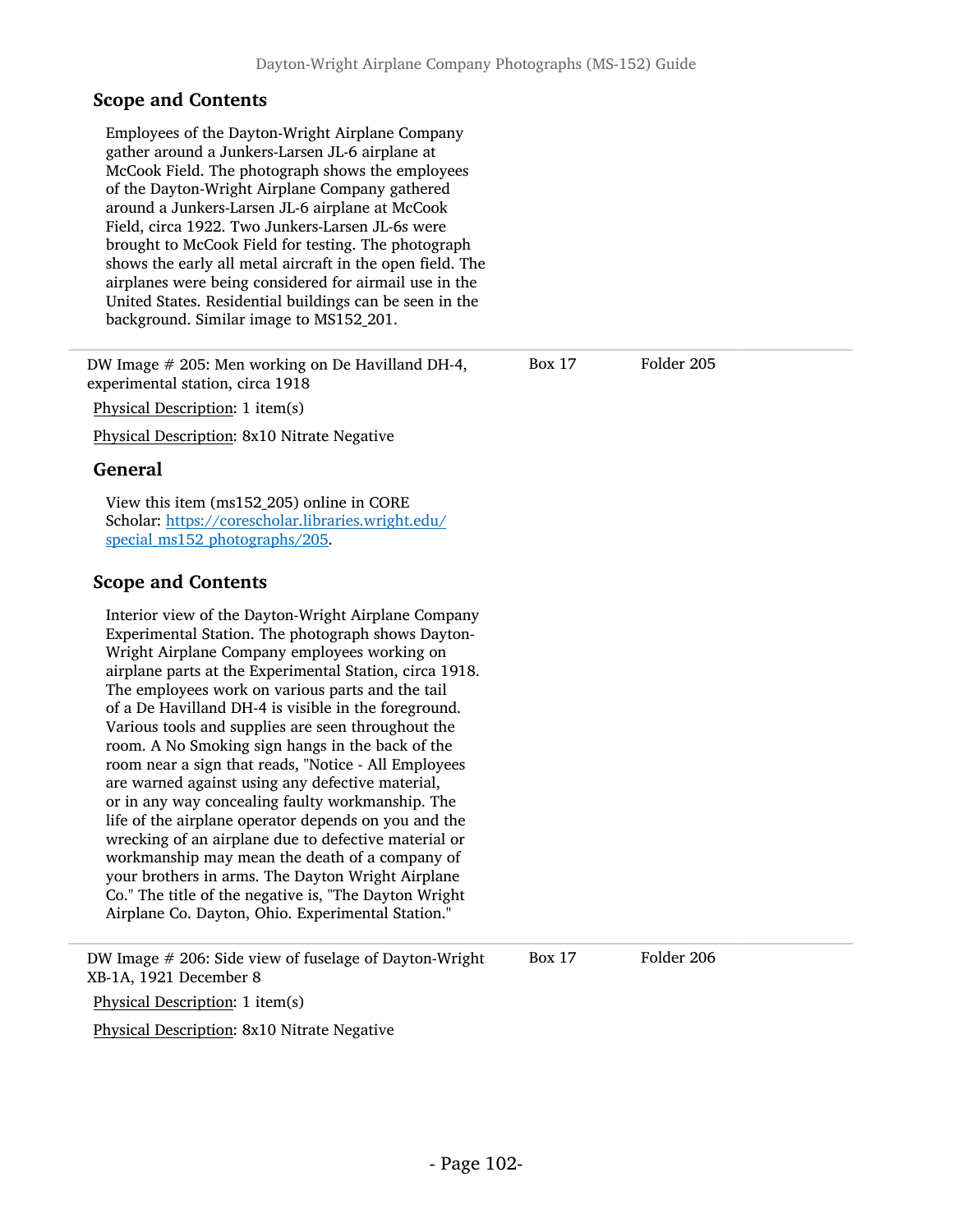View this item (ms152\_206) online in CORE Scholar: [https://corescholar.libraries.wright.edu/](https://corescholar.libraries.wright.edu/special_ms152_photographs/206) [special\\_ms152\\_photographs/206](https://corescholar.libraries.wright.edu/special_ms152_photographs/206).

## Scope and Contents

Side view of the fuselage of the Dayton-Wright XB-1A at the Dayton-Wright Airplane Company December 8, 1921. The photographic image shows the side view of the fuselage of the Dayton-Wright XB-1A at the Dayton-Wright Airplane Company. The fuselage has the front cockpit installed and the engine with propeller. A fixed machine gun is attached by the pilots cockpit and it has an Aldis gun sight. Another machine gun is attached to the Scarff ring of the second cockpit. The fuselage is in a small room enclosed by opaque glass walls. A tool box on the ground has the name Frank T. Whipp written on the side. The negative is labeled as 12-8-21 and signed by the photographer.

### ^ [Return to Table of Contents](#page-1-0)

# Prints

| Title/Description                                                                                   | Instances     |          |            |
|-----------------------------------------------------------------------------------------------------|---------------|----------|------------|
| Reference Prints for DW# 1-50 (from negatives in boxes<br>1-5), circa 1918-1921                     | <b>Box 18</b> | Folder 1 |            |
| Reference Prints, selected items from DW# 51-206 (from<br>negatives in boxes 6-17), circa 1918-1921 | <b>Box 19</b> | Folder 1 |            |
| PRINTS for DW# 207-219 (no negatives available), circa<br>1918-1921                                 | <b>Box 19</b> | Folder 2 |            |
| DW Image # 207: RB-1, Dayton Wright Special Racer<br>(Neg #212), circa 1920                         | <b>Box 19</b> | Folder 2 | Item $207$ |

Physical Description: 1 item(s)

Physical Description: 8x10 Print

### General

View this item (ms152\_207) online in CORE Scholar: [https://corescholar.libraries.wright.edu/](https://corescholar.libraries.wright.edu/special_ms152_photographs/207) special ms152 photographs/207.

### Scope and Contents

Dayton-Wright RB-1 at the Dayton-Wright Airplane Company. The photographic image is of the Dayton-Wright RB-1 in an open field at the Dayton-Wright Airplane Company, circa 1920. The Dayton-Wright